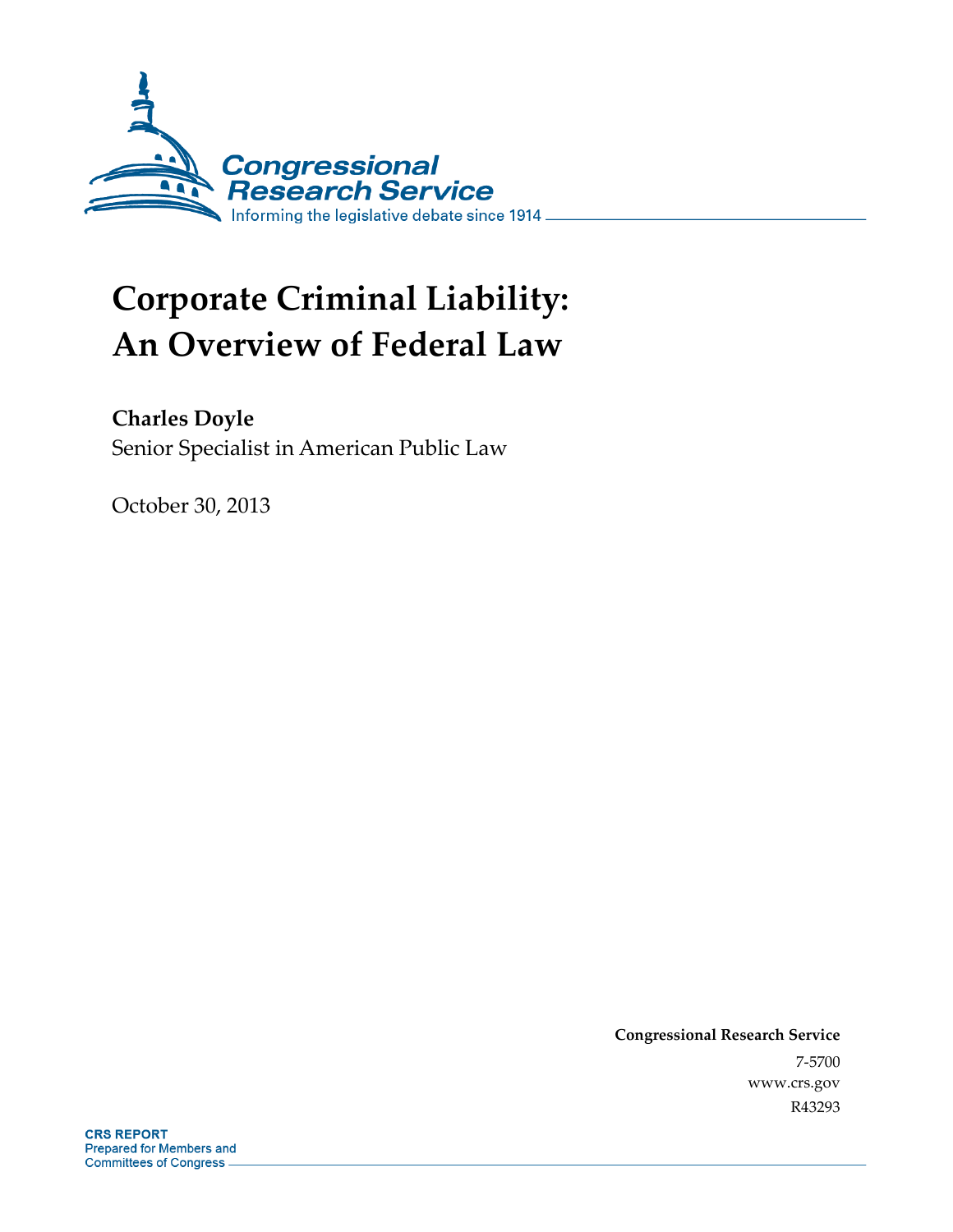## **Summary**

A corporation is criminally liable for the federal crimes its employees or agents commit in its interest. Corporate officers, employees, and agents are individually liable for the crimes they commit, for the crimes they conspire to commit, for the foreseeable crimes their coconspirators commit, for the crimes whose commission they aid and abet, and for the crimes whose perpetrators they assist after the fact.

The decision whether to prosecute a corporation rests with the Justice Department. Internal guidelines identify the factors that are to be weighed: the strength of the case against the corporation; the extent and history of misconduct; the existence of a compliance program; the corporation's cooperation with the investigation; the collateral consequences; whether the corporation has made restitution or taken other remedial measures; and the alternatives to federal prosecution. As in the case of individual defendants, corporation prosecutions rarely result in a criminal trial. More often, the corporation pleads guilty or enters into a deferred or delayed prosecution agreement.

During a criminal investigation and throughout the course of criminal proceedings, corporations enjoy many, but not all, of the constitutional rights implicated in the criminal investigation or prosecution of an individual. Corporations have no Fifth Amendment privilege against selfincrimination. On the other hand, the courts have recognized or have assumed that corporations have a First Amendment right to free speech; a Fourth Amendment protection against unreasonable searches and seizures; a Fifth Amendment right to due process and protection against double jeopardy; Sixth Amendment rights to counsel, jury trial, speedy trial, and to confront accusers, and to subpoena witnesses; and Eighth Amendment protection against excessive fines.

Corporations cannot be jailed. Otherwise, corporations and individuals face many of the same consequences following conviction. The federal Sentencing Guidelines influence the sentencing consequences of conviction in many instances. Corporations can be fined. They can be placed on probation. They can be ordered to pay restitution. Their property can be confiscated. They can be barred from engaging in various types of commercial activity. The Guidelines speak to all of these.

For example, the corporate fine Guidelines begin with the premise that a totally corrupt corporation should be fined out of existence, if the statutory maximum permits. A corporation operated for criminal purposes or by criminal means should be fined at a level sufficient to strip it of all of its assets. In other cases, the Guidelines recommend fines and other sentencing features that reflect the nature and seriousness of the crime of conviction and the level of corporate culpability.

This report is available in an abbreviated form without the footnotes or citations and attributions to authorities that appear here. The abridged report is entitled CRS Report R43294, *Corporate Criminal Liability: An Abbreviated Overview of Federal Law*.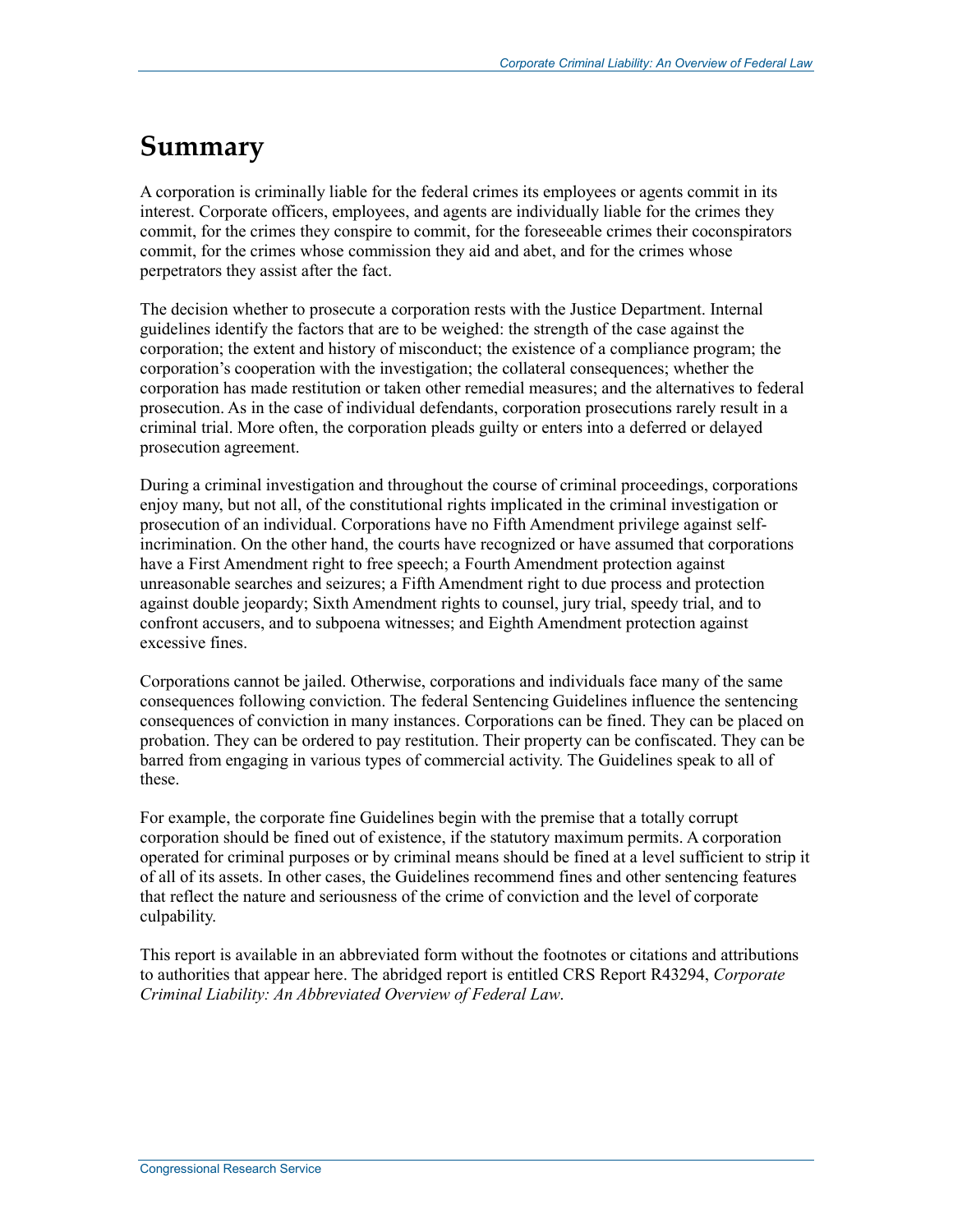## **Contents**

| <b>Sentencing Guidelines</b> | .20 |
|------------------------------|-----|
|                              |     |
|                              |     |
|                              |     |
|                              |     |
|                              |     |
|                              |     |
|                              |     |
|                              |     |
|                              |     |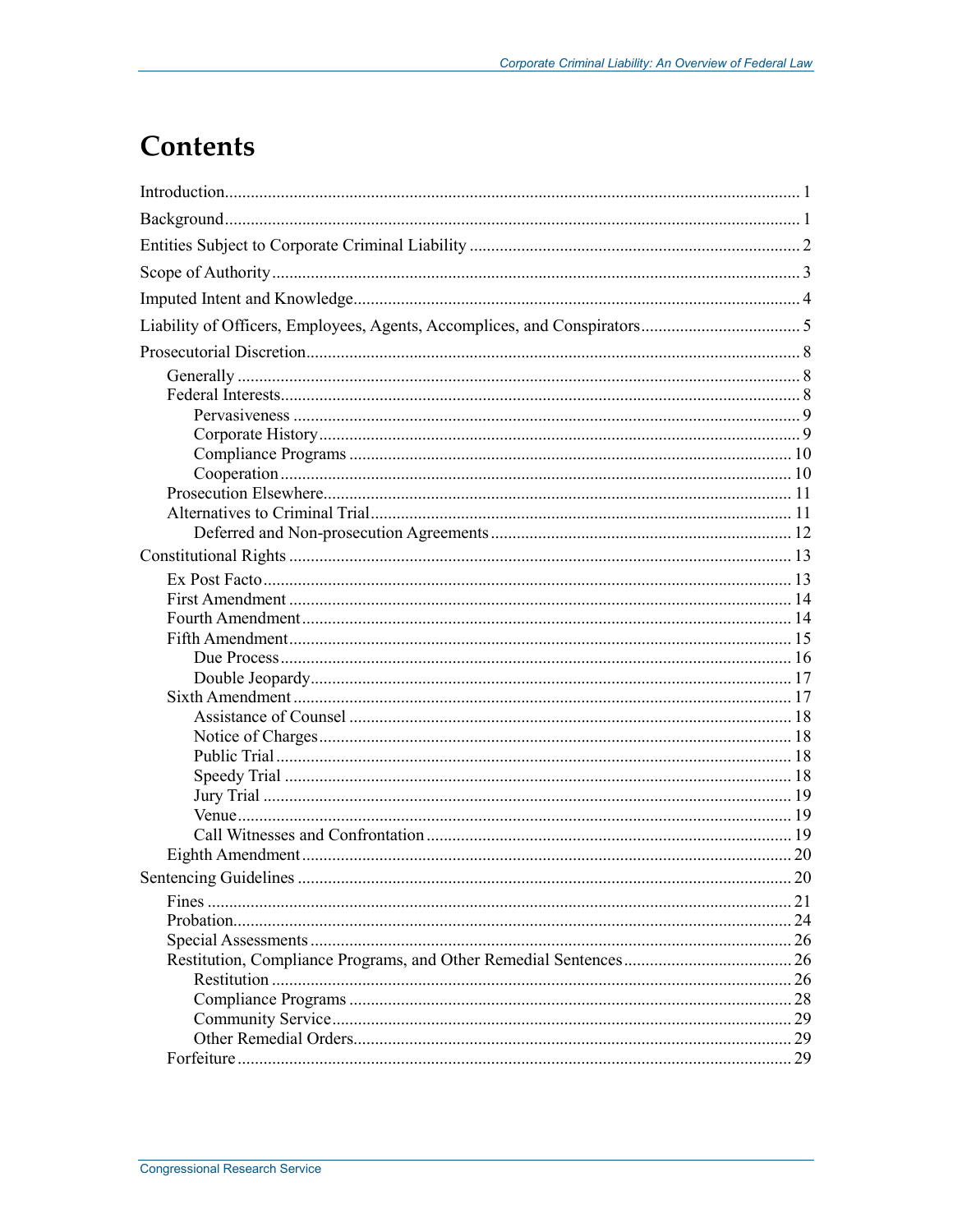## **Contacts**

|--|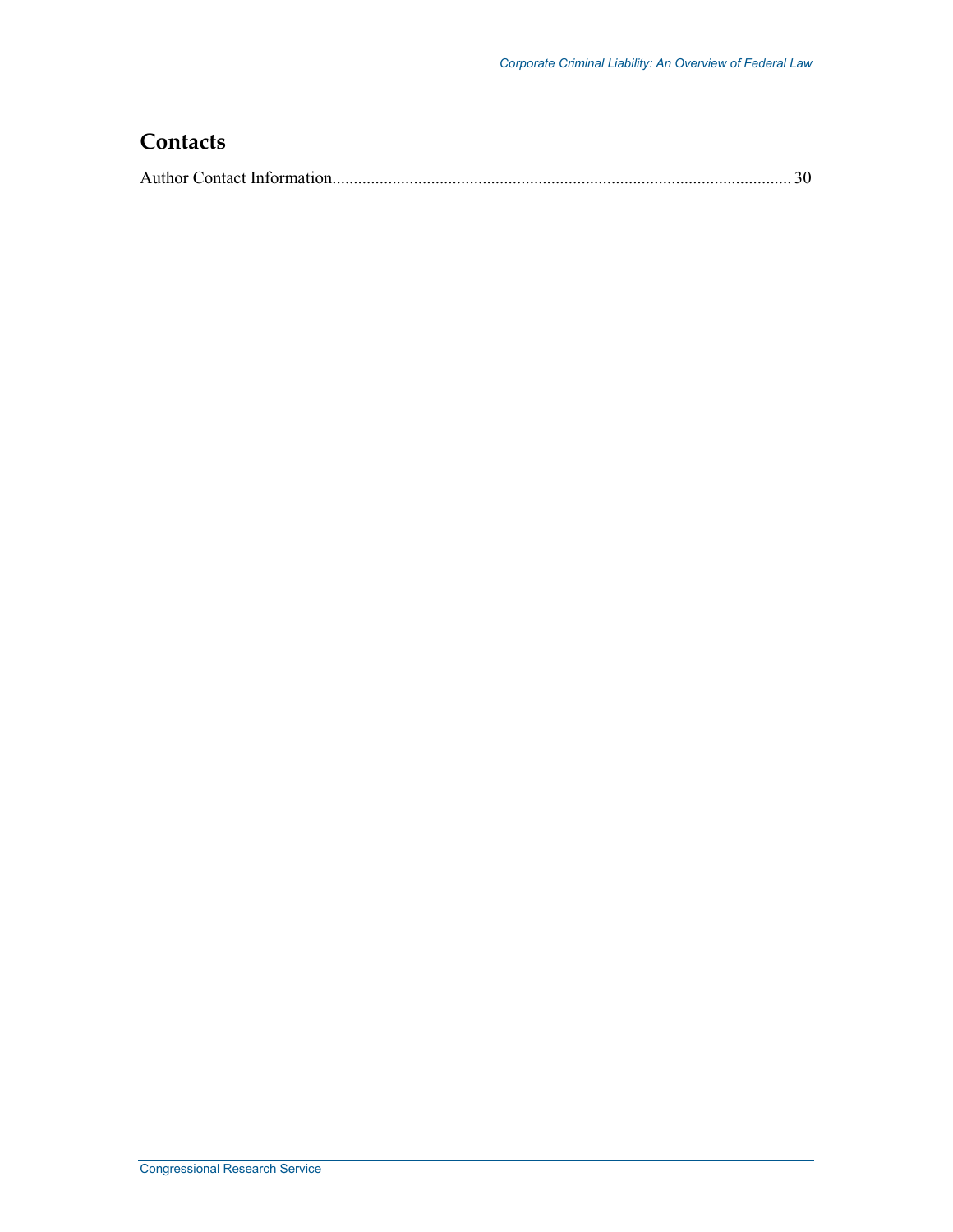## **Introduction**

Under federal law, corporations or most other legal entities may be criminally liable for the crimes of their employees and agents.<sup>1</sup> This is true in the case of regulatory offenses, like crimes in violation of the Federal Food, Drug, and Cosmetic Act; it is true in the case of economic offenses, like crimes in violation of the securities laws; and it is true in the case of common law crimes, like keeping a house of prostitution in violation of the Mann Act. Ordinarily, the agents and employees who commit the crimes for which their principals and employers are liable also face prosecution and punishment.

Individual criminal statutes, Justice Department policies, and the Sentencing Guidelines largely dictate the circumstances under which, and the extent to which, agents, employees, corporations, and similar unincorporated entities are prosecuted and punished. This is a brief overview of federal law in the area.

## **Background**

<u>.</u>

It was said at common law that "a corporation cannot commit treason, or felony, or other crime, in its corporate capacity: though its members may, in their distinct individual capacities."<sup>2</sup> That perception changed over time. First, it was agreed that a corporation might be held criminally liable for its failure to honor certain legal obligations (nonfeasance);<sup>3</sup> then for the inadequate manner in which it performed certain legal obligations (malfeasance).<sup>4</sup> At the dawn of the  $20<sup>th</sup>$ century, the Supreme Court expressed a more sweeping view:

It is true that there are some crimes which, in their nature, cannot be committed by corporations. But there is a large class of offenses ... wherein the crime consists in purposely doing the things prohibited by statute. In that class of crimes we see no good reason why corporations may not be held responsible for and charged with the knowledge and purposes of their agents, acting within the authority conferred upon them. If it were not so, many offenses might go unpunished and acts be committed in violation of law where, as in the present case, the statute requires all persons, corporate or private, to refrain from certain practices, forbidden in the interest of public policy.<sup>5</sup>

<sup>&</sup>lt;sup>1</sup> United States v. Agosto-Vega, 617 F.3d 541, 552-53 (1<sup>st</sup> Cir. 2010); *United States v. Philip Morris USA, Inc.*, 566 F.3d 1095, 1118-119 (D.C.Cir. 2009); *United States v. Singh*, 518 F.3d 236, 249 (4th Cir. 2008); *accord*, *United States v. Jorgensen*, 144 F.3d 550, 560 (8th Cir. 1998); *United States v. Investment Enterprises, Inc.*, 10 F.3d 263, 266 (5th Cir. 1994); *United States v. Twentieth Century Fox Film Corp.*, 882 F.2d 656, 660 (2d Cir. 1989); *United States v. Gold*, 743 F.2d 800, 822-23 (11th Cir. 1984); *United States v. Beusch*, 596 F.2d 871, 877-78 (9th Cir. 1979); *United States v. Carter*, 311 F.2d 934, 941-42 (6<sup>th</sup> Cir. 1963).

 $2$  1 BLACKSTONE, COMMENTARIES ON THE LAWS OF ENGLAND 464 (1765) (transliteration provided).

<sup>&</sup>lt;sup>3</sup> WHARTON, TREATISE ON THE CRIMINAL LAW OF THE UNITED STATES 58 (2d ed. 1852)("[A] corporation may be indicted for a breach of duty imposed on it by law ... Whether this criminal liability extends to acts of misfeasance is more doubtful").

 $4$  1 BISHOP, COMMENTARIES ON THE CRIMINAL LAW  $\S 420$  ( $7<sup>th</sup>$  ed. 1882)("But while the courts everywhere hold corporations to be thus indictable for non-feasance, it is by some denied that they are for misfeasance.... But the contrary is established in England ... This English doctrine ... is the better doctrine in principle").

<sup>5</sup> *New York Central & Hudson River Railroad Co. v. United States*, 212 U.S. 481, 494-95 (1909).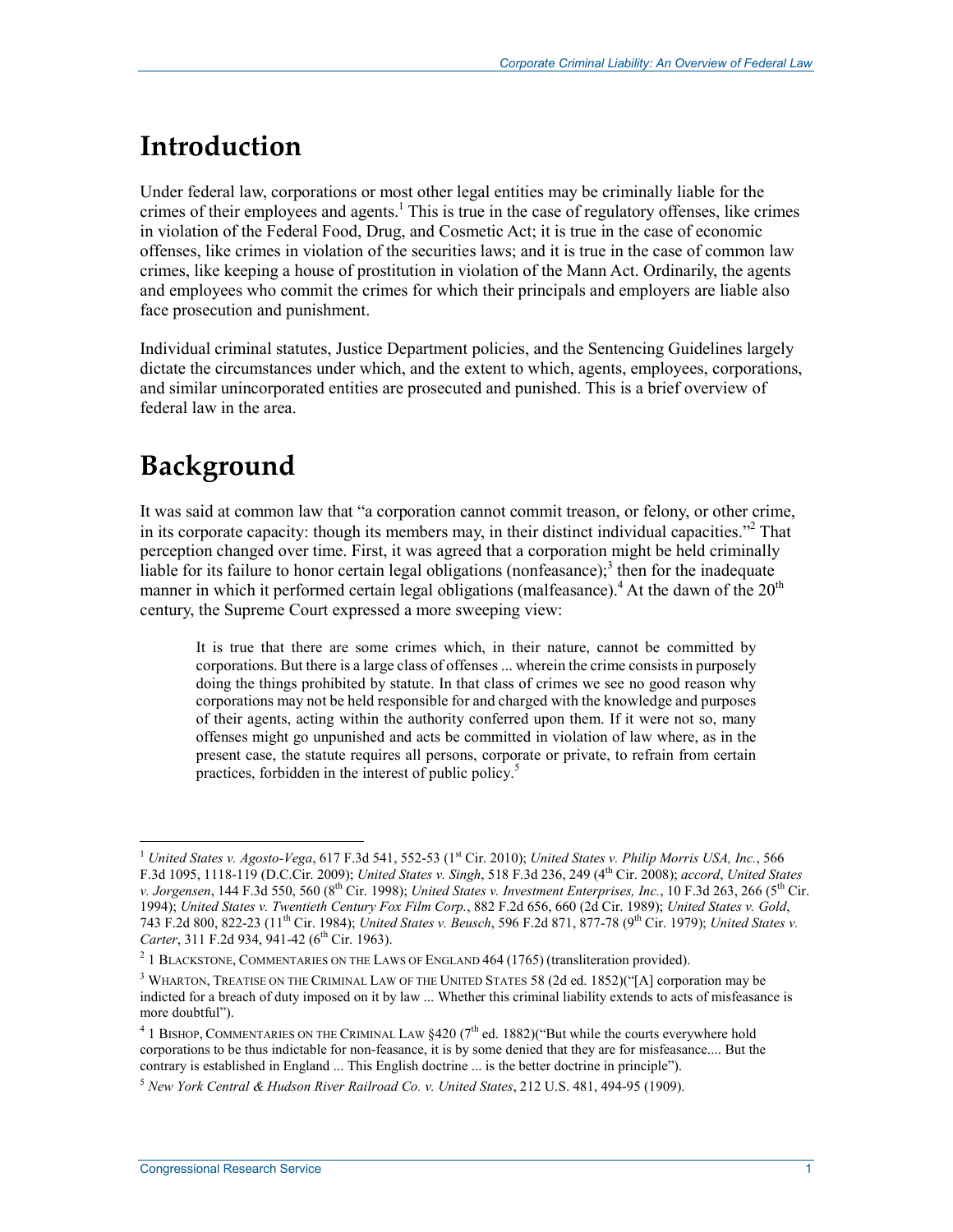The Court spoke of "crimes which in their nature, cannot be committed by corporations," but did not explain what specific crimes it had in mind. When it spoke, it did so in the midst of a debate over whether a corporation could be held criminally liable not only for crimes of action and inaction (malfeasance and nonfeasance) of its agents but also for those crimes which required that their agents acted with a specific intent (mens rea) such as the intent to defraud ("since a corporation has no soul, it cannot have actual wicked intent").<sup>6</sup>

The Court pointed toward resolution of the issue, however, when it observed that the question turns on the nature of the crime and not the nature of the corporation ("some crimes in their nature, cannot be committed by corporations"). Since, in the federal sphere, there is no crime but by act of Congress, the question is one of statutory proscription and congressional intent.

## **Entities Subject to Corporate Criminal Liability**

Most federal criminal statutes apply to "whoever," or to any "person" who violates their prohibitions. Although, in ordinary parlance, the word "person" usually refers to a human being, the law often gives it a broader meaning.<sup>7</sup> The Dictionary Act provides that "In determining the meaning of any Act of Congress, unless the context indicates otherwise ... the words 'person' or 'whoever' include corporations, companies, associations, firms, partnerships, societies, and joint stock companies, as well as individuals."<sup>8</sup> The courts have used the Dictionary Act definition to give meaning to the words "person" or "whoever" in the context of a criminal statute.<sup>9</sup>

Federal statutes frequently provide individual definitions of the entities that fall within their proscriptions. Some are as terse as that of the racketeering statute, "'person' includes any individual or entity capable of holding a legal or beneficial interest in property."10 Others, like the tax crime definition, are more detailed:

When used in this title, where not otherwise distinctly expressed or manifestly incompatible with the intent thereof—(1) Person.-The term "person" shall be construed to mean and include an individual, a trust, estate, partnership, association, company or corporation. (2) Partnership and partner.-The term "partnership" includes a syndicate, group, pool, joint

<sup>&</sup>lt;sup>6</sup> Brickley, *Corporate Criminal Accountability: A Brief History and an Observation*, 60 WASHINGTON UNIVERSITY LAW QUARTERLY 393, 411 (1982), quoting, *State v. First National Bank*, 2 S.D. 568, 571, 51 N.W. 587, 587 (1892); see also, PERKINS, CRIMINAL LAW 640-41 (2d ed. 1969)("If a corporation had such a duty which it neglected to perform no sound reason against its conviction was available, and it was but a short step from recognition of corporate guilt for a civil offense based upon nonfeasance to such guilt based upon affirmative misconduct. Since such an offense does not have the normal mens-rea requirement for criminal guilty, and conviction may be supported on the basis *of respondeat superior*, the possibility of convicting a corporation of a civil offense became firmly established. For years it seemed the change from the original position would stop at this point and that a corporation would be held incapable of committing a true crime on the ground that it could not have means rea.... Gradually, however, the change moved over into the area of true crime").

<sup>7</sup> *Clinton v. City of New York*, 524 U.S. 417, 428 n.13 (1998).

<sup>8</sup> 1 U.S.C. 1.

<sup>&</sup>lt;sup>9</sup> E.g., *United States v. A & P Trucking Co.*, 358 U.S. 121, 123 (1958)(violation of Interstate Commerce Commission safety regulations, former 18 U.S.C. 835 (1958 ed.)); *United States v. Polizzi*, 500 F.2d 856, 907 (9<sup>th</sup> Cir. 1974) (violation of the Travel Act, 18 U.S.C. 1952); *Western Laundry and Linen Rental Co. v. United States*, 424 F.2d 441, 443 (9th Cir. 1970)(antitrust violations under the Sherman Act, 15 U.S.C. 1); *United States v. Hougland Barge Line, Inc.*, 387 F.Supp. 1110, 1114 (W.D.Pa. 1974) (conspiracy, 18 U.S.C. 371).

 $10$  18 U.S.C. 1961(3).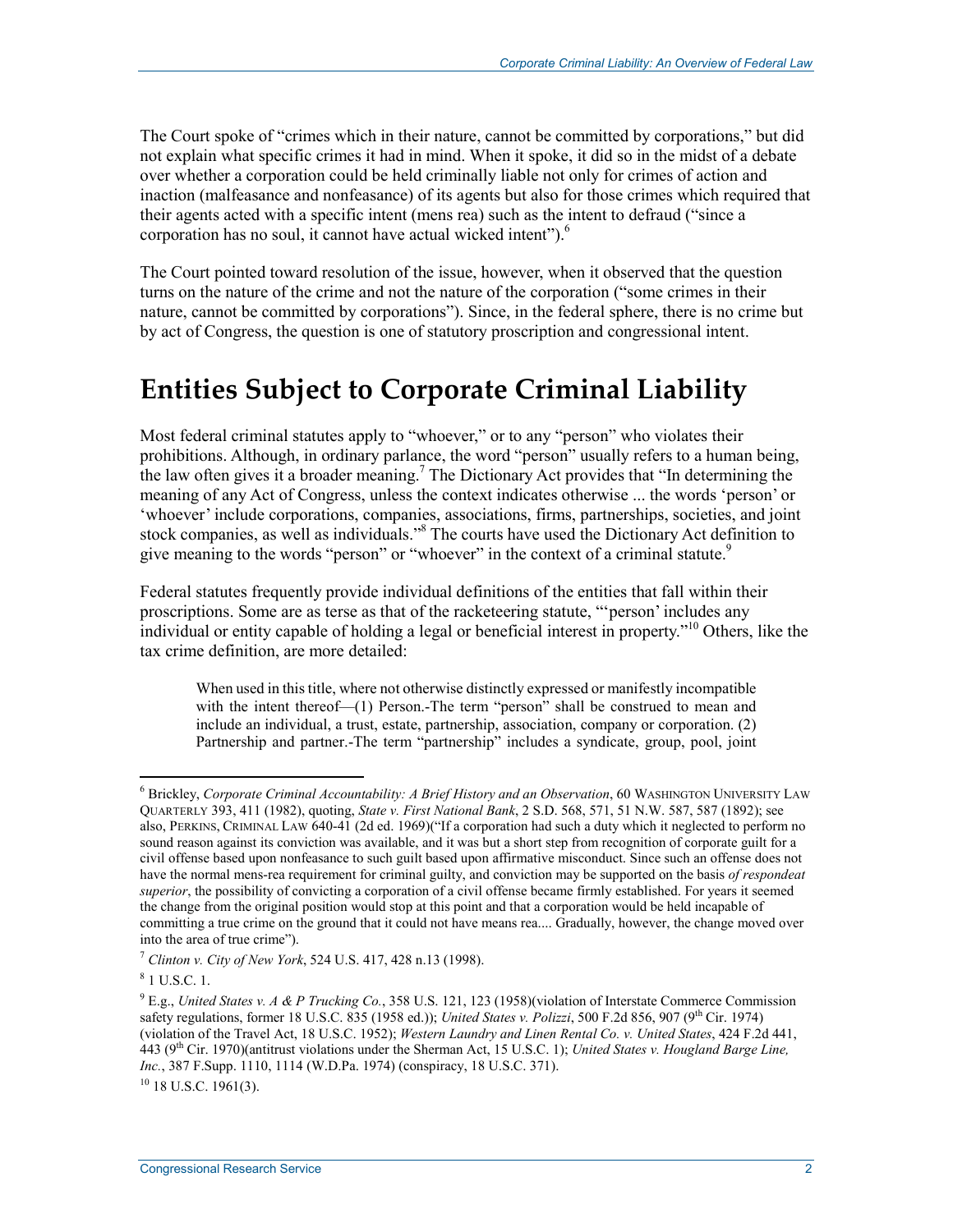venture, or other unincorporated organization, through or by means of which any business, financial operation, or venture is carried on, and which is not, within the meaning of this title, a trust or estate or a corporation; and the term "partner" includes a member in such a syndicate, group, pool, joint venture, or organization. (3) Corporation.-The term "corporation" includes associations, joint-stock companies, and insurance companies.<sup>11</sup>

Still others have taken special care to mention governmental entities when listing those covered by their proscriptions.<sup>12</sup> The caution reflects judicial reluctance, absent explicit language, to conclude that Congress intends to expose governmental entities to punitive measures.<sup>13</sup>

## **Scope of Authority**

In federal law, corporate criminal liability is ordinarily confined to offenses (a) committed by the corporation's officers, employees, or agents; (b) within the scope of their employment; and (c) at least in part for the benefit of the corporation.<sup>14</sup> The test for whether an activity falls within the individual's scope of authority is whether the individual engages in activities "on the corporation's behalf in performance of [his] general line of work.... those acts must be motivated, at least in part, by an intent to benefit the corporation."15 If the standard is met, the corporation will be liable notwithstanding the fact that it expressly directed its agent, employee, or officer not to commit the offense at issue.<sup>16</sup>

Under the Model Penal Code<sup>17</sup> and many state penal codes, corporate criminal liability may depend upon the misconduct of senior management officials; the misconduct of lower level

 $11$  26 U.S.C. 7701(a)(1)-(3).

 $^{12}$  E.g., 42 U.S.C. 6903(15) for purposes of the Resource Conservation and Recovery Act (RCRA), "the term 'person' means an individual, trust, firm, joint stock company, corporation (including a government corporation), partnership, association, State, municipality, commission, political subdivision of a State, or any interstate body and shall include each department, agency, and instrumentality of the United States."

<sup>&</sup>lt;sup>13</sup> *Newport v. Fast Concerts, Inc.*, 453 U.S. 247, 258-71 (1981)(municipalities are immune from punitive damages under 42 U.S.C. 1983, for civil rights violations); *Gentry v. Resolution Trust Corp*., 937 F.2d 899, 914 (3d Cir. 1991)("the prevailing punitive nature of section 1964(c)'s compulsory award of treble damages convinces us that Congress, in keeping with the common law, did not intend to subject municipal corporations to RICO liability").

<sup>&</sup>lt;sup>14</sup> *United States v. Singh*, 518 F.3d 236, 249-50 (4<sup>th</sup> Cir. 2008)("a corporation accused is liable for the criminal acts of its employees and agents acting within the scope of their employment for the benefit of the corporation and such liability arises if the employee or agent acted for his own benefit as well as that of his employer"); *United States v. Potter*, 463 F.3d 9, 25 (1st Cir. 2006); *United States v. Jorgensen*, 144 F.3d 550, 560 (8th Cir. 1998); *United States v. Sun Diamond Growers*, 138 F.3d 961 (D.C.Cir. 1998).

<sup>&</sup>lt;sup>15</sup> *United States v. Agosto-Vega*, 617 F.3d 541, 25 ( $1<sup>st</sup>$  Cir. 2010) ("[t]he test is whether the agent is performing acts of the kind which he is authorized to perform and those acts are motivated—at least in part—by an intent to benefit the corporation"); *United States v. Singh*, 518 F.3d at 250-51; *United States v. Gold*, 743 F.2d 800, 823 (11th Cir. 1984)("the servant's conduct is within the scope of his employment if it is of the kind he is employed to perform, occurs substantially within the authorized limits of time and space, and is actuated, at least in part by a purpose to serve the master").

<sup>&</sup>lt;sup>16</sup> United States v. Potter, 463 F.3d 9, 26 (1<sup>st</sup> Cir. 2006); *United States v. Automated Medical Laboratories*, 770 F.2d 399, 406 (4th Cir. 1985); *United States v. Ionia Management S.A.*, 525 F.Supp.2d 319, 324 (D. Conn. 2007).

<sup>&</sup>lt;sup>17</sup> MODEL PENAL CODE §2.07 (1985)("A corporation may be convicted of the commission of an offense if (a) the offense is a violation ... in which a legislative purpose to impose liability on corporations plainly appears ... or (b) the offense consists of an omission to discharge a specific duty or affirmative performance imposed on corporations by law; or (c) the commission of the offense was authorized, requested, commanded, performed or recklessly tolerated by the board of directors or by a high managerial agent acting in behalf of the corporation within the scope of his office or employment. (2) When absolute liability is imposed for the commission of an offense, a legislative purpose to impose (continued...)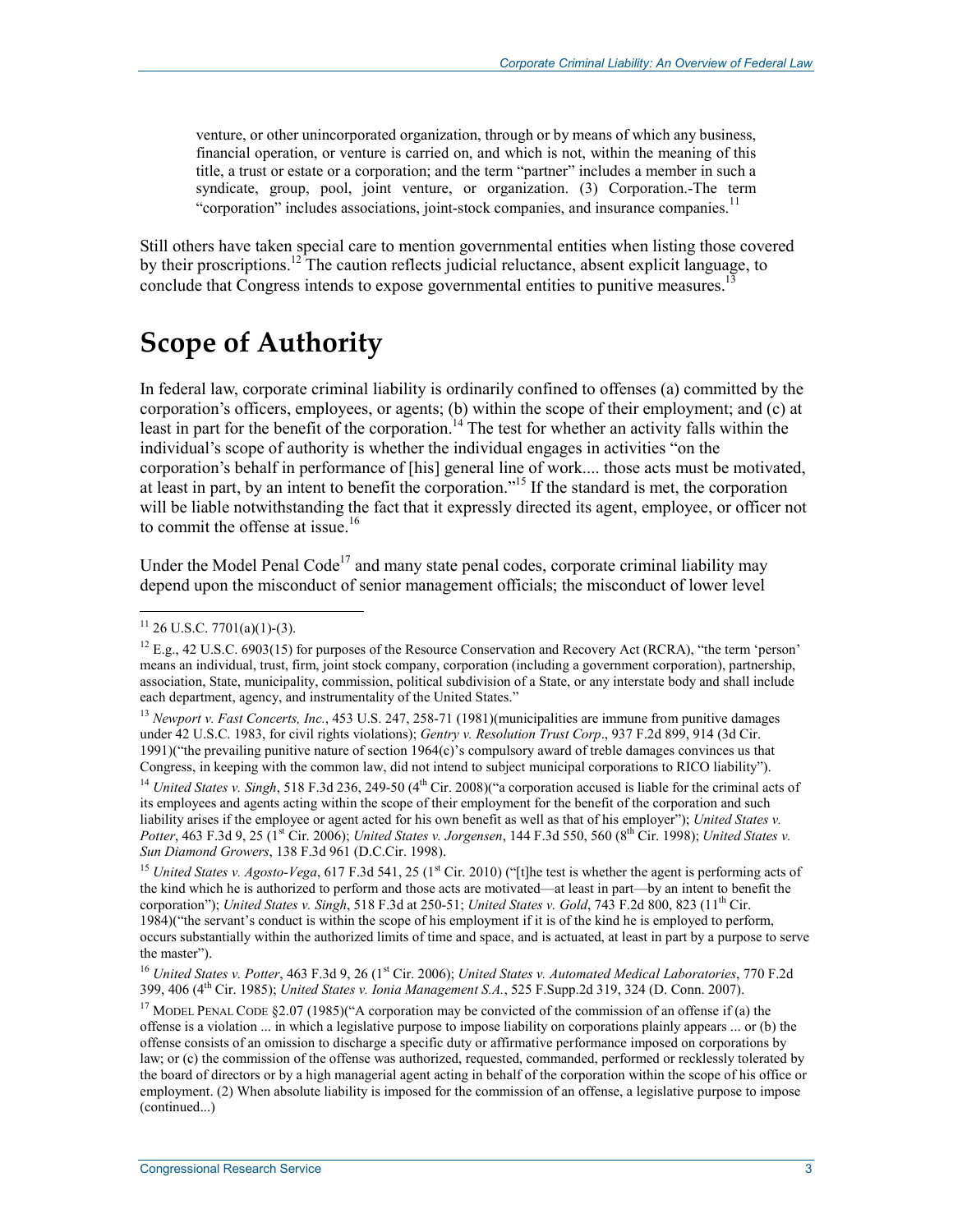employees is not always enough even when they act within their scope of authority for the corporation's benefit.<sup>18</sup>

## **Imputed Intent and Knowledge**

As a general rule, "[c]orporations may be held liable for the specific intent offenses based on the 'knowledge and intent' of their employees."19 Again, the rule extends only to those instances when the employee or agent acted, or acquired knowledge, within the scope of his or her employment, seeking, at least in part, to benefit the corporation.<sup>20</sup> The law is somewhat more uncertain when a corporation's liability turns not upon the knowledge or the intent of a single employee but upon cumulative actions or knowledge of several.<sup>21</sup>

 $\overline{a}$ 

<sup>19</sup> *United States v. Philip Morris USA, Inc*., 566 F.3d 1095, 1118 (D.C.Cir. 2009), citing, *N.Y. Central & Hudson River R.R. Co. v. United States*, 212 U.S. 481, 495 (1909), and *United States v. A & P Trucking Co*., 358 U.S. 121, 125 (1958); see also, *United States v. LaGrou Distribution Systems*, 466 F.3d 585, 591 (7<sup>th</sup> Cir. 2006).

*20 United States v. LaGrou Distribution Systems, 466 F.3d at 591; United States v. Route, 2 Box 472, 136 Acres More or Less (Dyer's Trout Farms, Inc.)*, 60 F.3d 1523, 1527 (11th Cir. 1995*); United States v. Bank of New England*, 821 F.2d 844, 855 ( $1<sup>st</sup>$  Cir. 1987).

21 Compare, *United States v. Bank of New England*, 821 F.2d at 856 (internal citations omitted)("A collective knowledge instruction is entirely appropriate in the context of corporate criminal liability. The acts of a corporation are, after all, simply the acts of all of its employees operating within the scope of their employment. The law on corporate criminal liability reflects this. Similarly, the knowledge obtained by corporate employees acting within the scope of their employment is imputed to the corporation. Corporations compartmentalize knowledge, subdividing the elements of specific duties and operations into smaller components. The aggregate of those components constitutes the corporation's knowledge of a particular operation. It is irrelevant whether employees administering one component of an operation know the specific activities of employees administering another aspect of the operation: A corporation cannot plead innocence by asserting that the information obtained by several employees was not acquired by any one individual who then would have comprehended its full import. Rather the corporation is considered to have acquired the collective knowledge of its employees and is held responsible for their failure to act accordingly"), with, *United States v. Philip Morris USA, Inc*., 566 F.3d at 1122 ("Like Defendants and other courts, we are dubious of the legal soundness of the "collective intent" theory. *Saba [v. Compagnie Nationale Air France*, 78 F.3d 664, 670 n.6 (D.C. Cir. 1996)('corporate knowledge of certain facts [can be] accumulated from the knowledge of various individuals, but the proscribed intent (willfulness) depends[s] on the wrongful intent of specific employees')" and *Southland Securities v. Inspire Insurance Solutions*, 365 F.3d 353, 366 (5<sup>th</sup> Cir. 2004)("For purposes of determining whether a statement made by the corporation was made by it with the requisite Rule 10(b) scienter we believe it appropriate to look to the state of mind of the individual corporate official or officials who make or issue the statement (or order or approve it or its making or issuance, or who furnish information or language for inclusion therein, or the like) rather than generally to the collective knowledge of all the corporation's officers and employees acquired in the course of their employment").

<sup>(...</sup>continued)

liability on a corporation shall be assumed, unless the contrary plainly appears ... (5) In any prosecution of a corporation ... for the commission of an offense included within the terms of Subsection  $(1)(a)$  ... it shall be a defense ... that the high managerial agent having supervisory responsibility over the subject matter of the offense employed due diligence to prevent it commission ... ").

<sup>&</sup>lt;sup>18</sup> E.g., ARIZ. REV. STAT. ANN. §13-305 ("A. Notwithstanding any other provisions of law, an enterprise commits an offense if: 1. The conduct constituting the offense consists of a failure to discharge a specific duty imposed by law; or 2. The conduct undertaken in behalf of the enterprise and constituting the offense, is engaged in, authorized, solicited, commanded or recklessly tolerated by the directors of the enterprise in any manner or by a high managerial agent acting within the scope of employment; or 3. The conduct constituting the offense is engaged in by an agent of the enterprise while acting within the scope of employment and in behalf of the enterprise; and (a) the offense is a misdemeanor or petty offense; or (b) The offense is defined by a statute which imposed criminal liability on an enterprise").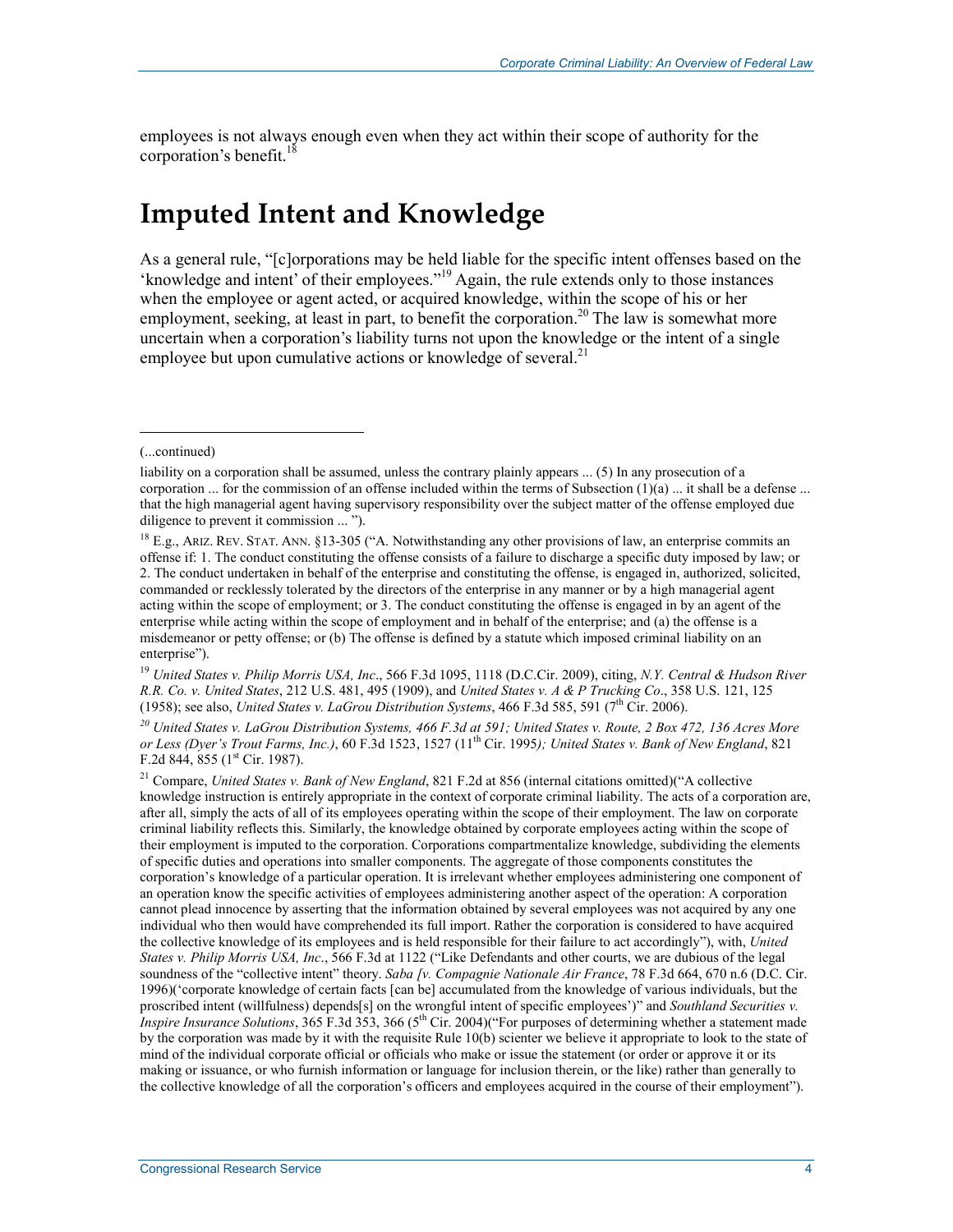## **Liability of Officers, Employees, Agents, Accomplices, and Conspirators**

With rare exception, statutes which expose a corporation to criminal liability do not absolve the officers, employees, or agents whose violations are responsible for the corporation's plight. From time to time, the courts have encountered the argument that an individual cannot be at once both the person who violates the statute and the personification of the corporation that violates the statute: "[W]hen the officer is acting solely for his corporation, the appellee contends that he is no longer a 'person' within the Act. The rationale for this distinction is that the activities of the officer, however illegal and culpable, are chargeable to the corporation as the principal but not to the individual who perpetrates them."<sup>22</sup> To which the courts have responded, "No intent to exculpate a corporate officer who violates the law is to be imputed to Congress without clear compulsion."23

Conspiracy raises a slightly more difficult issue. Conspiracy is the agreement of two or more persons to commit some other federal crime.<sup>24</sup> Although the courts have sometimes recognized an intracorporate defense in civil conspiracy cases, they have concluded that a corporation and each of the participating individuals may be liable for plots among two or more of the corporation's officers or employees.25 On the other hand, a "corporate officer, acting alone on behalf of the corporation, [may] not be convicted of conspiring with the corporation."<sup>26</sup>

Conspiracy also presents one of the three situations in which corporate officials and employees may face criminal liability under federal law even though they themselves did not commit, and perhaps did not even know of, the misconduct of other officers or employees. Thus, though an officer or employee has no direct hand in the matter, he is liable for foreseeable offenses committed by one of his co-conspirators in furtherance of their common scheme.<sup>27</sup>

The second situation occurs when the official or employee either instructs another to commit a federal offense or aids and abets another in the commission of a federal offense, or takes some action after the fact to conceal the commission of a federal offense by another. Like conspiracy, liability for procuring or aiding and abetting the offense of another focuses on conduct committed before the commission of the underlying substantive offense:

Whoever commits an offense against the United States or aids, abets, counsels, commands, induces or procures its commission, is punishable as a principal. (b) Whoever willfully

<sup>22</sup> *United States v. Wise*, 370 U.S. 405, 407 (1962).

<sup>23</sup> *Id.* at 409, citing, *United States v. Dotterweich*, 320 U.S. 277 (1943).

<sup>24 18</sup> U.S.C. 371.

<sup>25</sup> *United States v. Sain*, 141 F.3d 463, 475 (3d Cir. 1998); *United States v. Hughes Aircraft Co.*, 20 F.3d 974, 979 (9th Cir. 1994); *United States v. Ames Sintering Co.*, 927 F.2d 236-37 (6th Cir. 1990); *United States v. Hugh Chalmers Chevrolet-Toyota, Inc.*, 800 F.2d 737, 738 (8th Cir. 1986).

<sup>&</sup>lt;sup>26</sup> *United States v. Stevens*, 909 F.2d 431, 432-34 (11<sup>th</sup> Cir. 1990); *United States v. Peters*, 732 F.2d 1004, 1008 n.6 (1<sup>st</sup> Cir. 1984).

<sup>27</sup> *Pinkerton v. United States*, 328 U.S. 640, 647-48 (1946); *United States v. Singh*, 518 F.3d 236, 252-53 (4th Cir. 2008); *United States v. Skilling*, 554 F.3d 529, 547 ( $5^{th}$  Cir. 2009), aff'd in part and vac'd in part on other grounds, 130 S.Ct. 2896 (2010); *United States v. Sklena*, 692 F.3d 725, 729-30 (7th Cir. 2012); *United States v. Clark*, 717 F.3d 790, 808-809 ( $10^{th}$  Cir. 2013).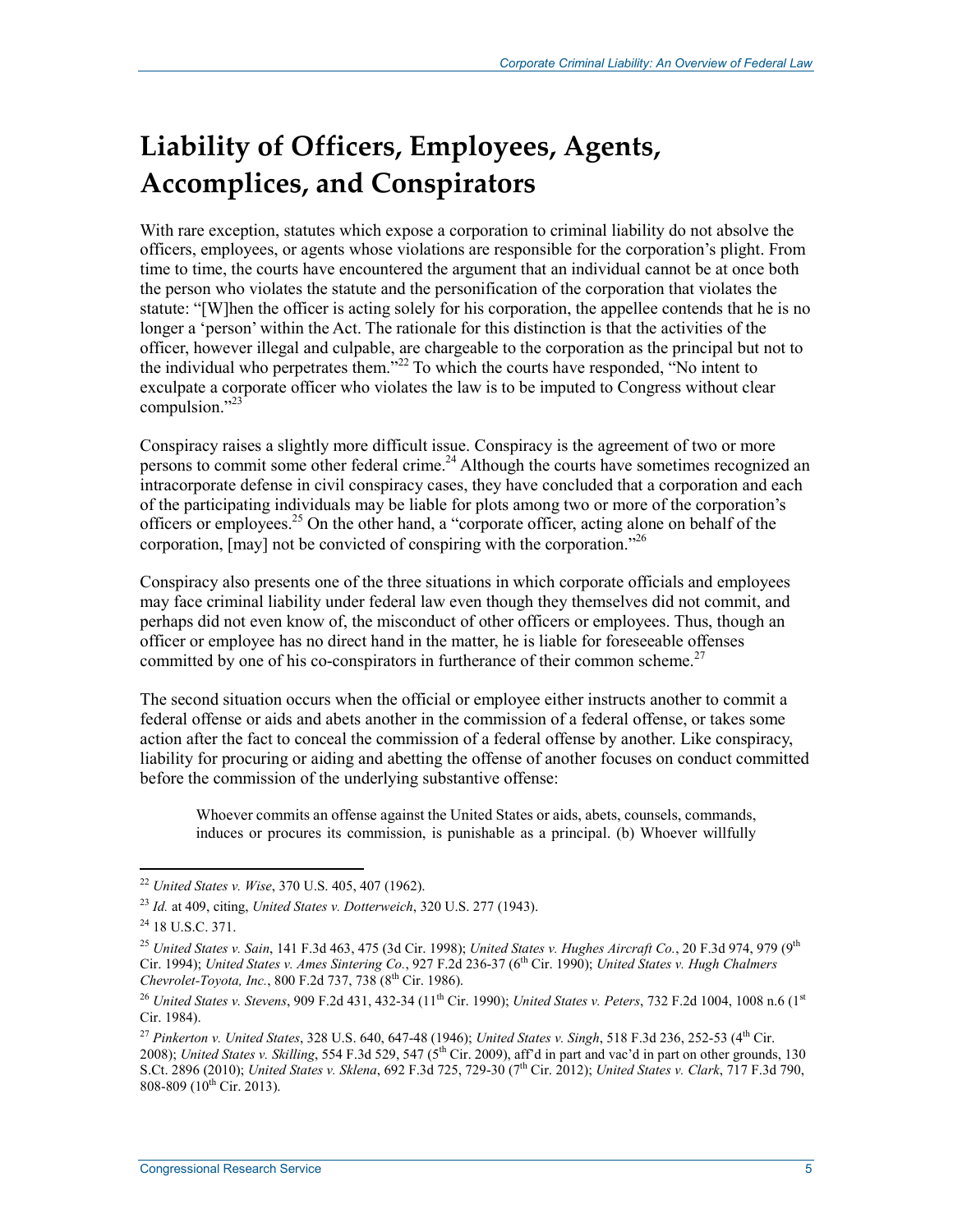causes an act to be done which if directly performed by him or another would be an offense against the United States, is punishable as a principal. $^{28}$ 

"In order to aid and abet another to commit a crime it is necessary that a defendant in some sort associate himself with the venture, that he participate in it as in something that he wishes to bring about, that he seek by his action to make it succeed."<sup>29</sup> The officer or employee must know of the colleague's pending misconduct and by his action intend to facilitate it.<sup>30</sup> Moreover, unlike conspiracy, which requires at least two individuals, even a sole stockholder may be guilty of aiding and abetting the crime of a corporation. $31$ 

Misprision and liability as an accessory after the fact focus on conduct committed after the commission of the underlying substantive offense.<sup>32</sup> Misprision requires proof that the defendant knew of the commission of a federal felony by another, and that he not only failed to report the offense to authorities but affirmatively acted to conceal it.<sup>33</sup> An accessory after the fact charge requires proof that the defendant knew of the commission of a federal offense by another and assisted the other to avoid arrest, trial or punishment.<sup>34</sup> Both statutes essentially create general

<sup>30</sup> *United States v. Rodriguez-Lozada*, 558 F.3d 29, 41 (1st Cir. 2009); *United States v. Dearing*, 504 F.3d 897, 901 (9<sup>th</sup> Cir. 2007); *United States v. Kemp*, 500 F.3d 257, 293 (3d Cir. 2007).

<sup>31</sup> *United States v. Sain*, 141 F.3d 463, 474-75 (3d Cir. 1998)("AEC, because it is a corporation, is a separate legal entity, even though Sain owned all the stock. Thus, it has the capacity of being aided and abetted. To hold otherwise would allow the controlling stockholder of a corporation to enjoy the benefits of the corporate form, protection from personal liability for corporation's debts, without accepting the burden of assuming criminal responsibility when the individual causes the corporation to commit a crime.... Even assuming that Sain is correct that it was impossible for him to conspire with AEC, that conclusion does not preclude imposition of aiding and abetting responsibility. Arguably, Sain could not conspire with AEC because AEC could not form the mental state required to conspire with another. This is because a corporation is a conspirator only pursuant to respondeat superior liability. If an agent of the corporation conspires with another individual, the corporation for which the individual is the agent may be criminally liable. However, there must be at least two natural individuals for a conspiracy involving a corporation to exist because two entities must have the required mental state to form a conspiracy. The aiding and abetting statute allows for broader liability and does not require proof that an unwitting entity being used to commit the crime possessed any mental state. 18 U.S.C. §2(b) ('Whoever willfully causes an act to be done which if directly performed by him or another would be an offense against the United States, is punishable as a principal.'). Only the person causing the unwitting entity to act must possess the knowing mental state. Therefore, an individual who causes a corporation to commit a crime is criminally liable for the corporation's criminal conduct as an aider and abettor even if the corporation does not act with a knowing mental state.. For that reason, conviction of Sain was proper even assuming arguendo that Sain caused AEC to unwittingly commit the crime. Thus, the district court committed no error in sustaining Sain's conviction as an aider and abettor").

 $32$  18 U.S.C. 3, 4.

<u>.</u>

<sup>33</sup> United States v. White Eagle, 721 F.3d 1108, 1119 (9<sup>th</sup> Cir. 2013)("Misprision of a felony in violation of 18 U.S.C. §4 requires the government to establish: (1) the commission and completion of a felony by a third party, (2) the defendant's knowledge of the felony, 3) the defendant's failure to notify the authorities, and (4) that the defendant took an affirmative step to conceal the crime"); *United States v. Boyd*, 640 F.3d 657, 662 (6<sup>th</sup> Cir. 2011); *United States v. Gebbie*, 294 F.3d 540, 544 (3d Cir. 2002); *United States v. Cefalu*, 85 F.3d 964, 868 (2d Cir. 1996).

<sup>34</sup> *United States v. Boyd, 640 F.3d at 662; <i>United States v. Gerrhard, 615 F.3d 7, 23-4 (1<sup>st</sup> Cir. 2010); <i>United States v.* (continued...)

<sup>28 18</sup> U.S.C. 2(a); see e.g., *United States v. Sain*, 141 F.3d 463, (3d Cir. 1998)("an individual who causes a corporation to commit a crime is criminally liable for the corporations' criminal conduct as an aider and abettor ... "); *United States v. Cohen*, 260 F.3d 68, 77-8 (2d Cir. 2001)(the president of a company which operated an off-shore internet gambling site was in a position to cause the company's continued violation of the Wire Act (18 U.S.C. 1084)).

<sup>&</sup>lt;sup>29</sup> *Nye & Nissen v. United States*, 336 U.S. 613, 619 (1949); see also, *United States v. Davis*, 717 F.3d 28, 33 (1<sup>st</sup> Cir. 2013)("Aiding and abetting requires proof that: 1) the substantive offense was actually committed; 2) the defendant assisted in the commission of that crime or caused it to be committed; and 3) the defendant intended to assist in the commission of that crime and or to cause it to be committed. Moreover ... a culpable aider and abetter need not perform the substantive offense, be present when it is performed, or be aware of the details of its execution" ); *United States v. Joseph*, 709 F.3d 1082, 1102 (11<sup>th</sup> Cir. 2013).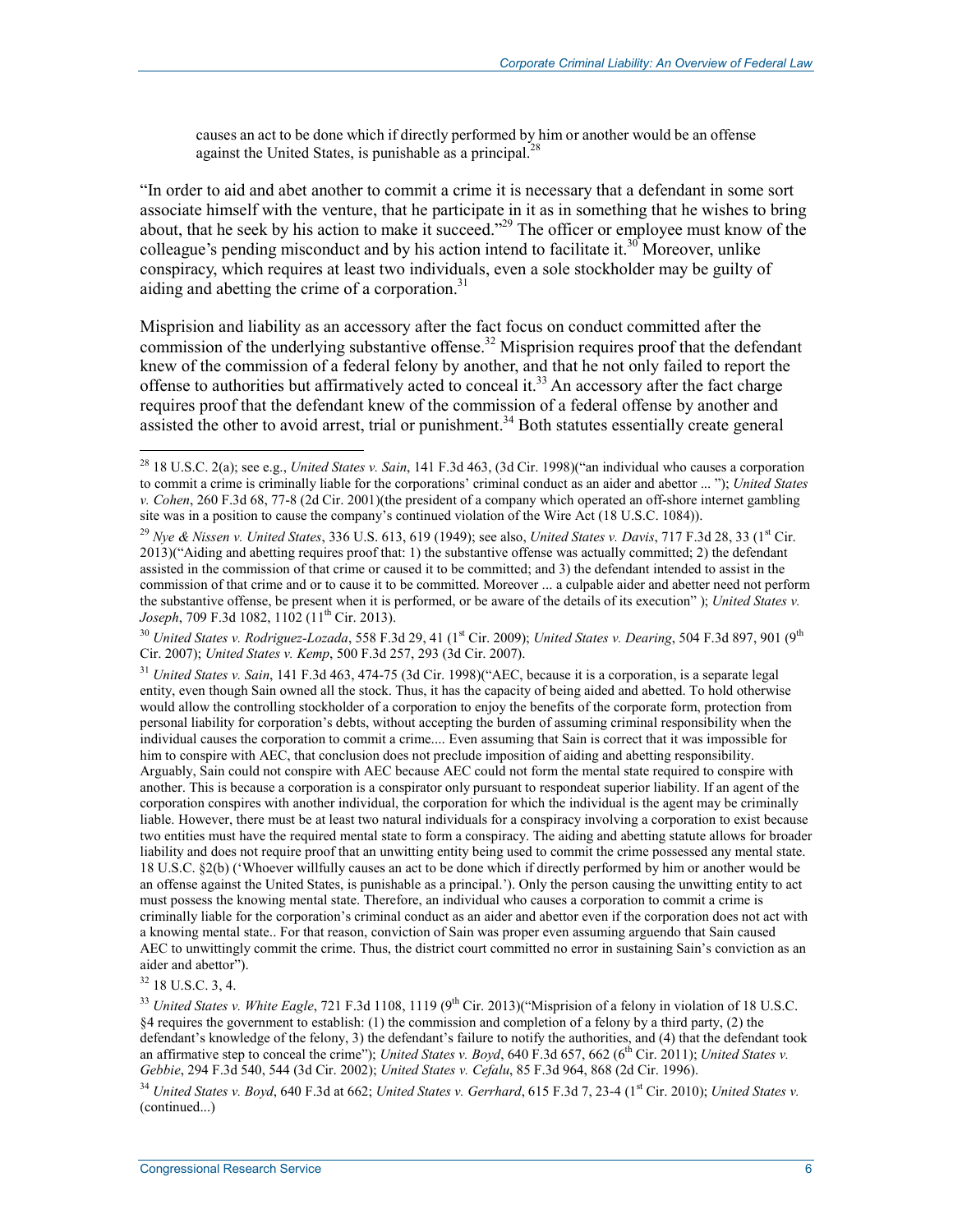obstruction of justice offenses. Consequently, the specific actions which offend their prohibitions will often constitute offenses under other more specific federal obstruction statutes.<sup>35</sup>

The third instance of official liability triggered by the misconduct of others within the corporation requires no knowing participation, but instead occurs when a corporate official, responsible to do so, fails to prevent the commission of an offense. This is the least common of the three. It arises in the context of a regulatory scheme, crafted to ensure public welfare and capped with a criminal proscription which says nothing of the knowledge necessary for conviction. Two Supreme Court cases under the Federal Food, Drug, and Cosmetic Act first brought to prominence this so-called "responsible corporate official" doctrine.36

The doctrine is triggered by legislation "of a now familiar type which dispenses with the conventional requirement of criminal conduct-awareness for some wrongdoing. In the interest of the larger good it puts the burden of acting at hazard upon a person otherwise innocent but standing in responsible relation to a public danger."<sup>37</sup> The legislation generally involves the regulation of "potentially harmful or injurious items."<sup>38</sup> "In such situations," the courts "have reasoned that as long as a defendant knows that he is dealing with a dangerous device of a character that places him in responsible relation to a public danger, he should be alerted to the probability of strict regulation,<sup>339</sup> And they have further "assumed that in such cases Congress intended to place the burden on the defendant to 'ascertain at his peril whether his conduct comes within the inhibition of the statute.'"<sup>40</sup> Thus, they "essentially have relied on the nature of the statute and the particular character of the items regulated to determine whether congressional silence concerning the mental element of the offense should be interpreted as dispensing with conventional *mens rea* requirements."<sup>41</sup>

In such a legislative setting, "the Government establishes a prima facie case when it introduces evidence sufficient to warrant a finding by the trier of the facts that the defendant had, by reason of his position in the corporation, responsibility and authority either to prevent in the first instance, or promptly to correct, the violation complained of, and that he failed to do so."42

 $\overline{a}$ 

<sup>(...</sup>continued)

*Gianakos*, 415 F.3d 912, 919 n.4 (8th Cir. 2005); *United States v. DeLaRose*, 171 F.3d 215, 221 (5th Cir. 1999); *United States v. Osborn*, 120 F.3d 59, 63 (7<sup>th</sup> Cir. 1997).

 $35$  E.g., 18 U.S.C. 1001 (false material statements relating to a matter with the jurisdiction of a federal department or agency), 1512 (witness tampering or destruction of evidence), 1520 (destruction of federal audit records).

<sup>36</sup> *United States v. Dotterweich*, 320 U.S. 277 (1943); *United States v. Park*, 421 U.S. 658 (1975).

<sup>37</sup> *United States v. Park*, 421 U.S. at 669, quoting, *United States v. Dotterweich*, 320 U.S. at 280-81.

<sup>38</sup> *Staples v. United States*, 511 U.S. 600, 607 (1994).

<sup>39</sup> *Id.*

<sup>40</sup> *Id*., quoting, *United States v. Balint*, 258 U.S. 250, 254 (1922).

<sup>41</sup> *Staples v. United States*, 511 U.S. at 607. See e.g., *United States v. Jorgensen*, 144 F.3d 550, 560 (8th Cir. 1998)(internal citations omitted)("A corporate officer who is in a 'responsible relationship' to an activity within a company that violates provisions of the federal food laws, such as meat misbranding, can be held criminally responsible even though that officer did not personally engage in that activity. As previously noted, the misbranding provisions of which the corporate officers were convicted required the officer to act with an intent to defraud. Thus, the jury could convict a defendant corporate officer if it found a defendant: (1) had an intent to defraud; and (2) either personally participated in the misbranding or was in a responsible relationship within the company regarding the misbranding of meat").

<sup>42</sup> *United States v. Park*, 421 U.S. at 673-74.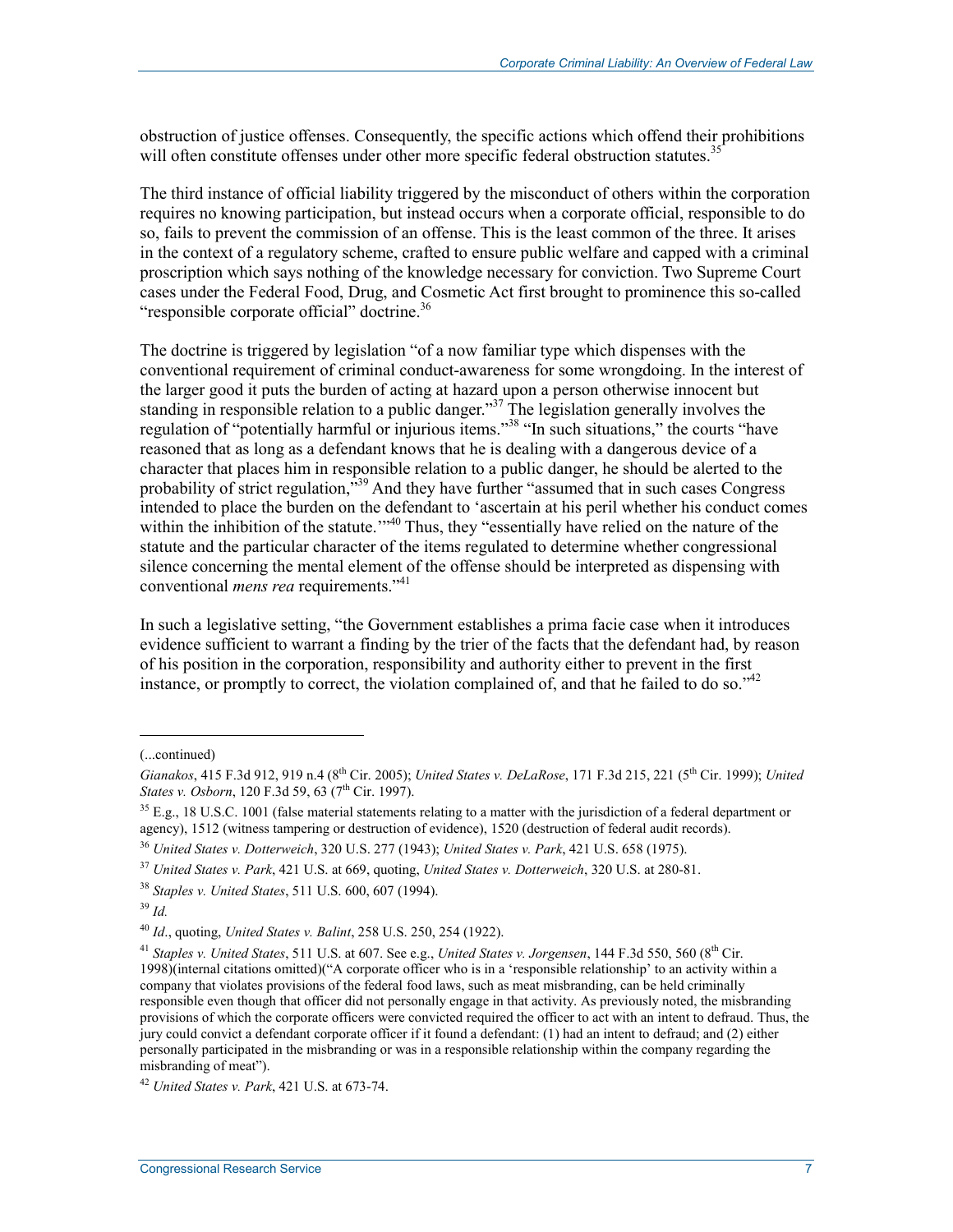## **Prosecutorial Discretion**

## **Generally**

The decision to prosecute a corporation or its culpable employees or both is vested in the Justice Department.<sup>43</sup> The courts will review the exercise of that discretion only in rare instances and then primarily to protect the constitutional rights of a defendant or potential defendant.<sup>44</sup>

The Justice Department has two sets of guidelines governing the decision to prosecute—one general ("Principles of Federal Prosecution") and the other a supplement devoted to corporations ("Principles of Federal Prosecution of Business Organizations").<sup>45</sup> As they make clear, the decision to prosecute is in fact a series of decisions. The first is whether to initiate, decline, or defer a prosecution. Here perhaps the most easily assessed factor is the strength of the case against the defendant or defendants. Prosecutors ordinarily will not initiate a prosecution unless there is probable cause to believe that a person has committed a federal crime.<sup>46</sup>

On the other hand, prosecutors will seriously consider initiating a prosecution if they believe that they have sufficient admissible evidence to secure a conviction.<sup>47</sup> In those instances, the additional factors that influence the determination to prosecute fall into three categories: the weight of the federal interest, the prospect of effective prosecution elsewhere; and the adequacy of other alternatives.<sup>48</sup>

### **Federal Interests**

1

Whether to proceed with a prosecutable case ordinarily turns on the nature and seriousness of the offense and the culpability of the defendants. Some crimes, such as those involving immigration,

<sup>43</sup> *Wayte v. United States*, 470 U.S. 598, 607 (1985)(internal citations and quotation marks omitted)("In our criminal justice system, the Government retains broad discretion as to whom to prosecute. So long as the prosecutor has probable cause to believe that the accused committed an offense defined by statute, the decision whether or not to prosecute, and what charge to file or bring before a grand jury, generally rests entirely in his discretion"); *United States v. Nixon*, 418 U.S. 683, 693 (1974)("[T]he Executive Branch has exclusive authority and absolute discretion to decide whether to prosecute a case"). *United States v. Armstrong*, 517 U.S. 456, 464 (1996)("The Attorney General and United States Attorneys retain broad discretion to enforce the Nation's criminal laws. They have this latitude because they are designated by statute as the President's delegates to help him discharge his constitutional responsibility to take Care that the Laws be Faithfully executed"), citing inter alia, U.S. Const. Art. II, §3, and 28 U.S.C. 516, 547.

<sup>44</sup> *Wayte v. United States*, 470 U.S. at 608 (internal citations and quotation marks omitted) ("[A]lthough prosecutorial discretion is broad, it is not unfettered ... In particular, the decision to prosecute may not be deliberately based upon an unjustifiable standard such as race, religion, or other arbitrary classification including the exercise of protected statutory and constitutional rights"); *United States v. Armstrong*, 517 U.S. at 464 ("Of course, a prosecutor's discretion is subject to constitutional constraints").

<sup>45</sup> *U.S. Attorneys' Manual (USAM)*, §§9-27.000 et seq., and §§9-28.000 et seq., respectively, available at http://www.justice.gov/usao/eousa/foia\_reading\_room/usam/title9. Although they refer to "business organizations" and "corporations," the business organization principles construe those terms broadly, *USAM* §9-28.000 n.1 ("While these guidelines refer to corporations, they apply to the consideration of the prosecution of all types of business organizations, including partnerships, sole proprietorships, government entities, and unincorporated associations")

<sup>46</sup> *USAM*, §9-27.200[B]. Grounds for suspicion, short of probable cause, may justify further investigation, *id*. <sup>47</sup> *USAM*, §9-27.220[A].

<sup>48</sup> *Id.*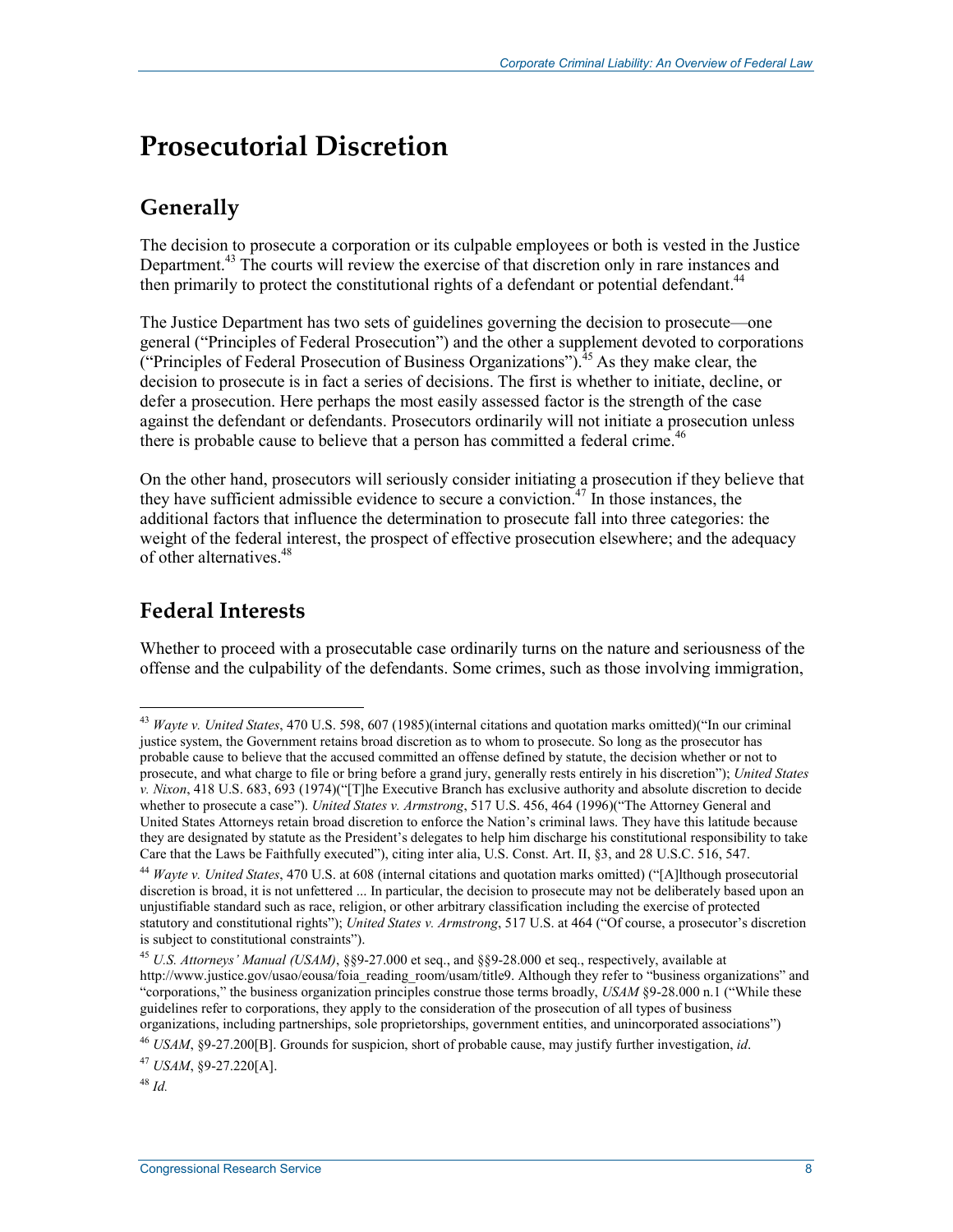civil rights, or federal tax violations, may warrant federal prosecution because of their very nature. Others, such as those involving major fraud or illicit drug trafficking, may call for federal prosecution because of the wide-spread harm they can inflict. The critical factors when it comes to corporate liability, however, are culpability factors. The factors identified in the business organization guidelines include

- pervasiveness of the wrongdoing within the corporation;<sup>49</sup>
- $\bullet$  the corporation's history of misconduct:<sup>50</sup>
- $\bullet$  the existence and performance of compliance programs;<sup>51</sup>
- the corporation's timely and voluntary disclosure of wrongdoing; $52$
- $\bullet$  the corporation's cooperation:<sup>53</sup>
- $\bullet$  absence of obstruction;<sup>54</sup>
- $\bullet$  collateral consequences;  $55$
- restitution  $56$

#### **Pervasiveness**

The question is, was the corporation the victim of a rogue employee or is it a rogue corporation? Is crime committed for the corporation's benefit condemned, tolerated, or encouraged? Is the crime the work of an isolated individual or does corruption permeate the corporation? "Charging a corporation for even minor misconduct may be appropriate where the wrongdoing was pervasive and was undertaken by a large number of employees, or by all the employees in a particular role within the corporation, or was condoned by upper management." $57$  Conversely, it may not be appropriate to charge a corporation, "particularly one with a robust compliance program in place, under a strict *respondeat superior* theory for the single isolated act of a rogue employee."<sup>58</sup> Most cases will fall between the two extremes and require recourse to other factors as well.

#### **Corporate History**

One indication of the pervasiveness of corruption within a corporation may be its involvement and response to any wrongdoing in its past. Past criminal conduct is telling, but the guidelines

<sup>52</sup> *USAM* §9-28.720, 9-28.750.

<sup>56</sup> *USAM* §9-28.900.

<sup>49</sup> *USAM* §9-28.500.

<sup>50</sup> *USAM* §9-28.600.

<sup>51</sup> *USAM* §9-28.800.

<sup>53</sup> *USAM* §§9-28.700, 9-28.710, 9-28.740, 9-28.760.

<sup>54</sup> *USAM* §9-28.730.

<sup>55</sup> *USAM* §9-28.1000.

<sup>57</sup> *USAM* §9-28.500[A].

<sup>58</sup> *Id.*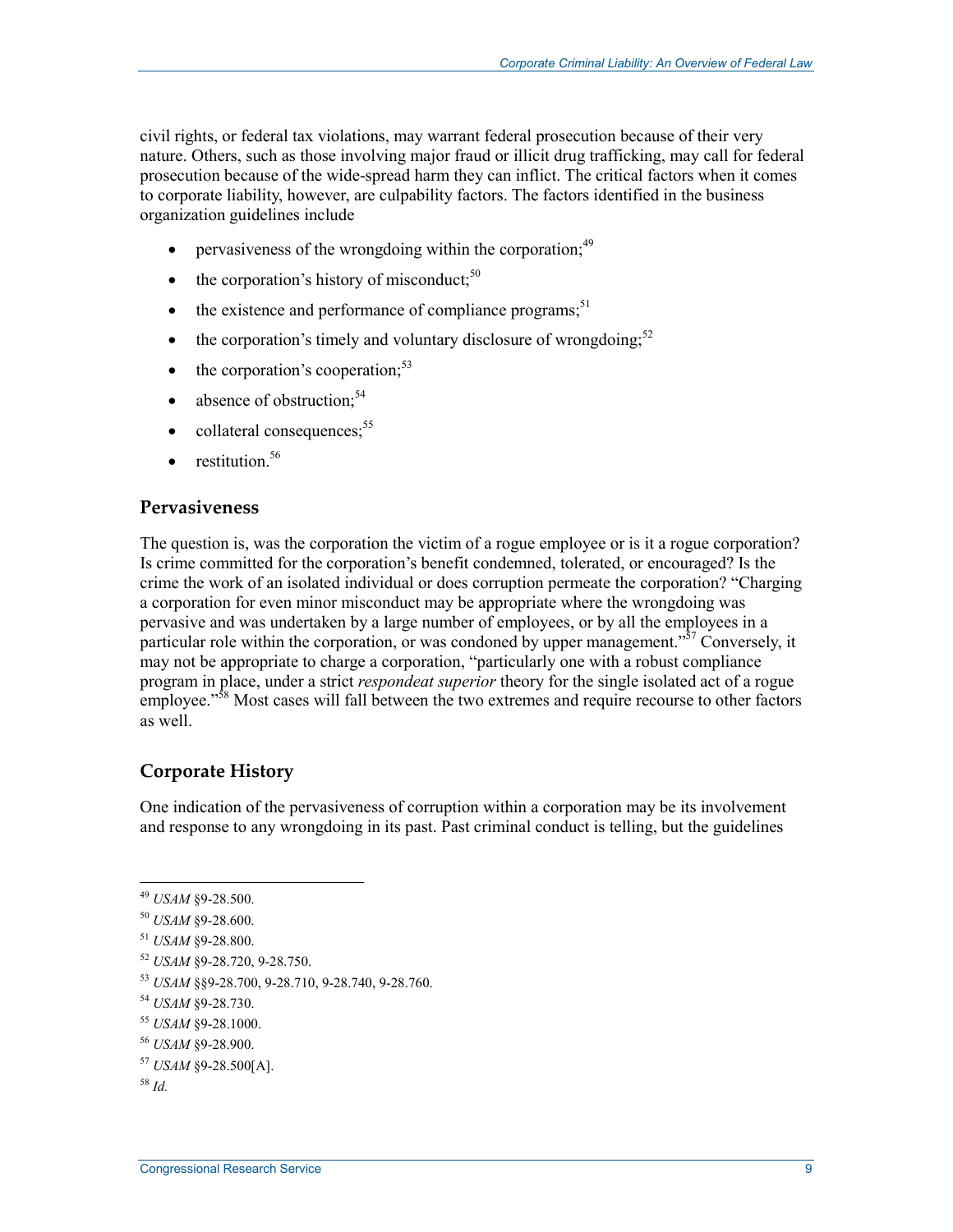explain that earlier civil or regulatory enforcement actions may also be taken into account.<sup>59</sup> The same may be said of the past transgressions of subsidiaries or affiliates, although short of a corporate department for the commission of criminal offenses the presence of subsidiaries or other liability-limiting features of corporate structure are not considered dispositive.<sup>60</sup>

#### **Compliance Programs**

As noted earlier, a corporation may be liable for employee misconduct even where it has warned its employees against committing the offense.<sup>61</sup> However, both the guidelines and the U.S. Sentencing Commission's Sentencing Guidelines encourage compliance programs.<sup>62</sup> While a mere "paper program" may be to little avail, a closely supervised, widely dispersed compliance program tailored to detect and prevent the offenses most likely to occur in the corporation's operational environment may have a real impact. An effective plan may reduce the chances of a prosecution and reduce the severity of the charges and any subsequent sentence should a prosecution occur.<sup>63</sup>

#### **Cooperation**

The cooperative aspects of the guidelines are among its most controversial attributes. It may be thought unseemly for a corporation to profit from the misdeeds of an employee and then escape liability by turning its benefactor over to the authorities. Moreover, the lines between rewarding cooperation and punishing the assertion of constitutional and other legal rights are not easily drawn. The guidelines point out that the Justice "Department encourages corporations, as part of their compliance programs, to conduct internal investigations and to disclose the relevant facts to the appropriate authorities."64 This is only one of the guideline's cooperation directives. A second is the reminder that cooperation alone does not necessarily shield a corporation from prosecution.<sup>65</sup> Earlier Justice Department policies relating to corporate cooperation with federal prosecutors came under fire because of concerns that they might interfere with the Sixth Amendment rights of corporations and corporate officials.<sup>66</sup>

<u>.</u>

<sup>59</sup> *USAM* §9-28.600[B]("Criminal prosecution of a corporation may be particularly appropriate where the corporation previously had been subject to non-criminal guidance, warnings, or sanctions, or previous criminal charges, and it either had not taken adequate action to prevent future unlawful conduct or had continued to engage in the misconduct in spite of the warnings or enforcement actions taken against it").

<sup>60</sup> *Id.* 

<sup>61</sup> *United States v. Potter*, 463 F.3d 9, 26 (1st Cir. 2006); *United States v. Automated Medical Laboratories*, 770 F.2d 399, 406 (4th Cir. 1985); *United States v. Ionia Management S.A.*, 525 F.Supp.2d 319, 324 (D. Conn. 2007).

<sup>62</sup> *USAM* §9-28.800[A]; U.S.S.G. §§8C2.5(f), 8B2.1.

<sup>63</sup> *USAM* §9-28.800[B]("[A] truly effective compliance program ... may result in a decision to charge only the corporation's employees and agents or to mitigate charges or sanctions against the corporation"). An effective compliance program will reduce a convicted corporation's "culpability score" under the Sentencing Guidelines and consequently lower the corporation's ultimate sentencing range, U.S.S.G. §§8C2.5(f), 8A1.2.

<sup>64</sup> *USAM* §9-28.750.

<sup>65</sup> *USAM* §9-28.740 (emphasis added)("A corporation should not be able to escape liability *merel*y by offering up its directors, officers, employees, or agents").

 $66$  See e.g., The McNulty Memorandum's Effect on the Right to Counsel in Corporate Investigations: Hearing Before the Subcomm. on Crime, Terrorism, and Homeland Security of the House Comm. on the Judiciary,  $110^{th}$  Cong.,  $1^{st}$ Sess. (2007); Examining Approaches to Corporate Fraud Prosecutions and the Attorney-Client Privilege Under the McNulty Memorandum: Hearing Before the Senate Comm. on the Judiciary, 110<sup>th</sup> Cong., 1<sup>st</sup> Sess. (2007); CRS Report RL33842, Prosecutorial Discretion in the Context of Corporate Attorney-Client Relations.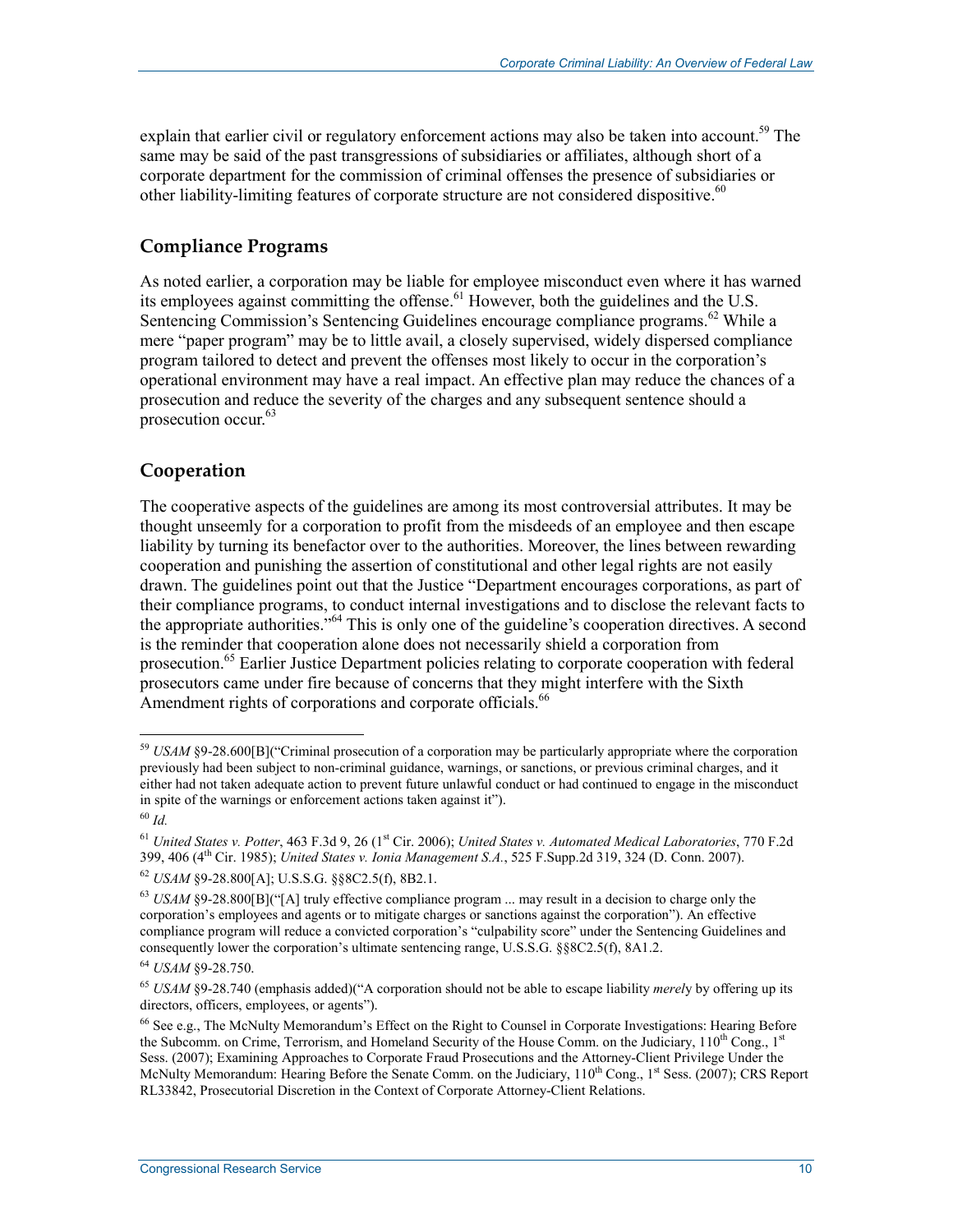The guidelines now seek to still those concerns by emphasizing that "[w]hat the government seeks and needs to advance its legitimate (indeed, essential) law enforcement mission is not waiver of those [attorney-client and attorney work product] protections, but rather the facts known to the corporation about the putative criminal misconduct under review. In addition, while a corporation remains free to convey non-factual or 'core' attorney-client communications or work product—if and only if the corporation voluntarily chooses to do so—prosecutors should not ask for such waivers and are directed not to do so." $\frac{67}{10}$  By the same token, while corporate officials are not free to obstruct an investigation, the mere fact that a corporation pays the attorneys' fees of its officers or employees or enters into joint defense agreements will ordinarily not constitute obstruction.<sup>68</sup> Attorneys who feel a prosecutor has breached these assurances are encouraged to contact senior Justice Department officials.<sup>69</sup>

A corporation may also receive credit for agreeing to make victim restitution, disciplining offending employees, or addressing short-comings in its compliance program.<sup>70</sup> Finally, a prosecutor may consider the adverse impact of a prosecution on innocent employees or shareholders<sup>71</sup>

### **Prosecution Elsewhere**

The general guidelines remind prosecutors that prosecution in another jurisdiction may be more advantageous, particularly when the interests of the other jurisdiction are comparatively more substantial or the prospects of a more appropriate sentence are greater.<sup>72</sup>

### **Alternatives to Criminal Trial**

Prosecutors have several alternatives to criminal trial. They may accept a corporation's offer to plead guilty. They may defer prosecution of the corporation under a deferred prosecution agreement. They may accept a corporation's offer to sign a non-prosecution agreement, frequently with the intent to prosecute corporate officials or employees. They may elect to forgo prosecution in favor of civil sanctions.

Finally, since corporate misconduct often occurs in a regulatory context, civil or regulatory sanctions may be available. Whether prosecutors consider them appealing alternatives may depend in part on the severity of the misconduct and the severity of the sanctions. The factors the guidelines identify include "the strength of the regulatory authority's interest; the regulatory authority's ability and willingness to take effective enforcement action; and the probable sanction if the regulatory authority's enforcement action is upheld. $173$ 

<sup>67</sup> *USAM* §9-28.710; see also, *USAM* §9-28.720 ("Eligibility for cooperation credit is not predicated upon the waiver of attorney-client privilege or work product protection. Instead, the sort of cooperation that is most valuable to resolving allegations of misconduct by a corporation and its officers, directors, employees, or agents is disclosure of the relevant facts concerning such misconduct").

<sup>68</sup> *USAM* §9-28.730.

<sup>69</sup> *USAM* §9-28.760.

<sup>70</sup> *USAM* §9-28.900.

<sup>71</sup> *USAM* §9-28.1000.

<sup>72</sup> *USAM* §9-27.240.

<sup>73</sup> *USAM* §9-27.1100[B]. Prosecutors will sometimes agree to a combination of criminal and civil sanctions, see e.g., (continued...)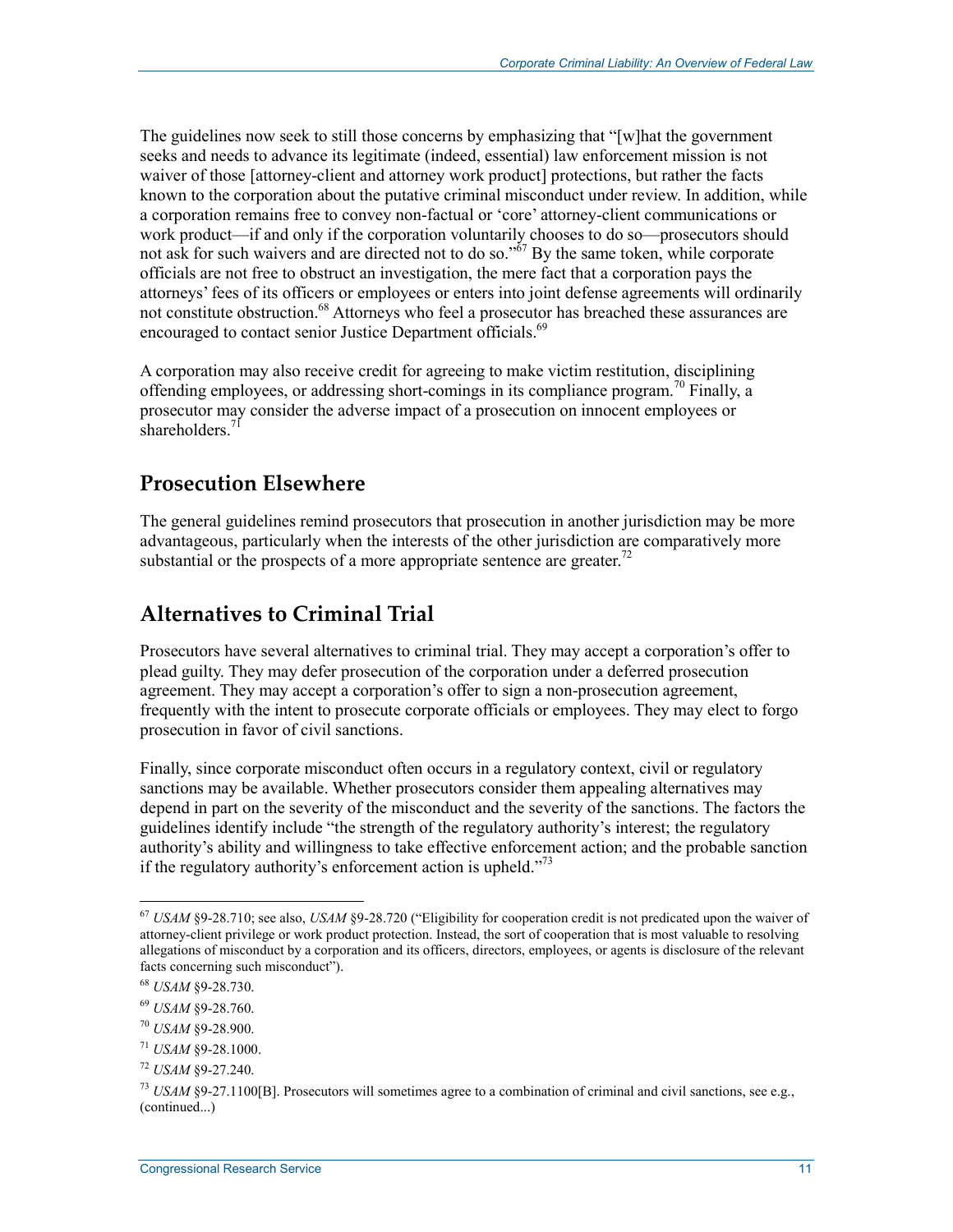#### **Deferred and Non-prosecution Agreements**

The common perception is that the announcement of its indictment sounds a large corporation's death knell.<sup>74</sup> Consequently, a large corporation, threatened with the prospect of indictment, may be inclined to accept a deferred prosecution agreement or a non-prosecution agreement at terms particularly favorable to the government.<sup>75</sup>

Although they are very similar, "a deferred prosecution agreement is typically predicated upon the filing of a formal charging document by the government, and the agreement is filed with the appropriate court." On the other hand, a non-prosecution agreement does not involve filing of formal charges and "the agreement is maintained by the parties rather than being filed with a court."76

In either case, an agreement gives both parties resolution without the expensive ordeal and uncertain outcome of a criminal trial and its attendant appeals. As part of, or in conjunction with an agreement, a corporation may be induced to shed executives,  $\frac{7}{7}$  assist in their prosecution,  $\frac{7}{8}$ 

1

<sup>75</sup> See generally, Accountability, Transparency, and Uniformity in Corporate Deferred and Non-Prosecution Agreements: Hearing Before the Subcomm. on Commercial and Administrative Law of the House Comm. on the Judiciary,  $11^{th}$  Cong.,  $1^{st}$  Sess. (2009); Government Accountability Office, Corporate Crime: Preliminary Observations on DOJ's Use and Oversight of Deferred Prosecution and Non-Prosecution Agreements, GAO-09-636T (2009); Warin, 2013 Mid-Year Update on Corporate Deferred Prosecution and Non-Prosecution Agreements, Harvard Law School Forum on Corporate Governance and Financial Regulation, available at http://blogs.law.harvard.edu/ corpgov/2013/07/24/2013-mid-year-update-on-corporate-deferred-prosecution-and-non-prosecution-agreements.

<sup>76</sup> *Criminal Resource Manual (CRM)* §163 n.2 (Mar. 7, 2008). The distinction is not insignificant, because the courts serve as an additional guarantor of the public interest when they are involved, see e.g., *United States v. Orthofix, Inc*., F.Supp.2d  $(2013 \text{ WL } 3835233)(\text{July } 26, 2013 \text{ D.}$ Mass.)(rejecting a deferred prosecution agreement as

insufficient to protect the public interest).

78 See e.g., *UBS AG Non-Prosecution Agreement* ("UBS shall ... (b) truthfully and completely disclose non-privileged information with respect to the activities of UBS, its officers and employees, and other concerning all matters about which the Fraud Section inquires of it ... (c) bring to the Fraud Section's attention all potentially criminal conduct by UBS or any of its employees that relates to violations of U.S. laws (i) concerning fraud or (ii) governing securities and commodities markets.... "), available at http://www.justice.gov/iso/opa/resources/1392012121911745845757.pdf.

<sup>(...</sup>continued)

*Johnson & Johnson Agrees to Pay 24.1 Million Criminal Penalty to Remedy Foreign Corrupt Practices Act and Oil for Food Investments*, Department of Justice Press Release (April 8, 2011)(announcing corporate agreement to pay criminal fine of \$21.4 million and a Securities Exchange Commission disgorgement penalty of \$48.6 million).

<sup>74</sup> Markoff, *Arthur Andersen and the Myth of the Corporate Death Penalty: Corporate Criminal Convictions in the Twenty-First Century*, 15 UNIVERSITY OF PENNSYLVANIA JOURNAL OF BUSINESS LAW 797, 800 (2013)("For many commentators, it is now unquestioned dogma that a criminal indictment alone can easily destroy even a large, powerful corporation").

<sup>77</sup> See e.g., *United States v. Stein*, 541 F.3d 130, 137 (2d Cir. 2008)(internal citations omitted)("KPMG retained Robert S. Bennett ... to formulate a cooperative approach for KPMG to use in dealing with federal authorities 's counsel. Bennett's strategy included a decision to clean house—a determination to ask Jeffrey Stein, Richard Smith, and Jeffrey Eischeid, all senior KPMG partners ... —to leave their positions as deputy chair and chief operating officer of the firm, vice chair-tax services, and a partner in personal financial planning, respectively"). The government subsequently announced a deferred prosecution agreement in which it noted that six former KPMG partners and a former deputy chairman were to be prosecuted, *KPMG to Pay \$456 Million for Criminal Violations in Relation to Largest-Ever Tax Shelter Fraud Case*, Department of Justice Press Release (Aug. 29, 2005). Corporate agreements may coincide with individual plea agreements with corporate executives or former executives, see e.g., *Internet Gambling Company PartyGaming PLC Enters Non-Prosecution Agreement with U.S. and Will Forfeit \$105 Million*, U.S. Attorney for the Southern District of New York Press Release (April 7, 2009)(noting that PartyGaming's founder and former executive had agreed to forfeit \$300 million and plead guilty to gambling charge carrying a maximum term of imprisonment of two years).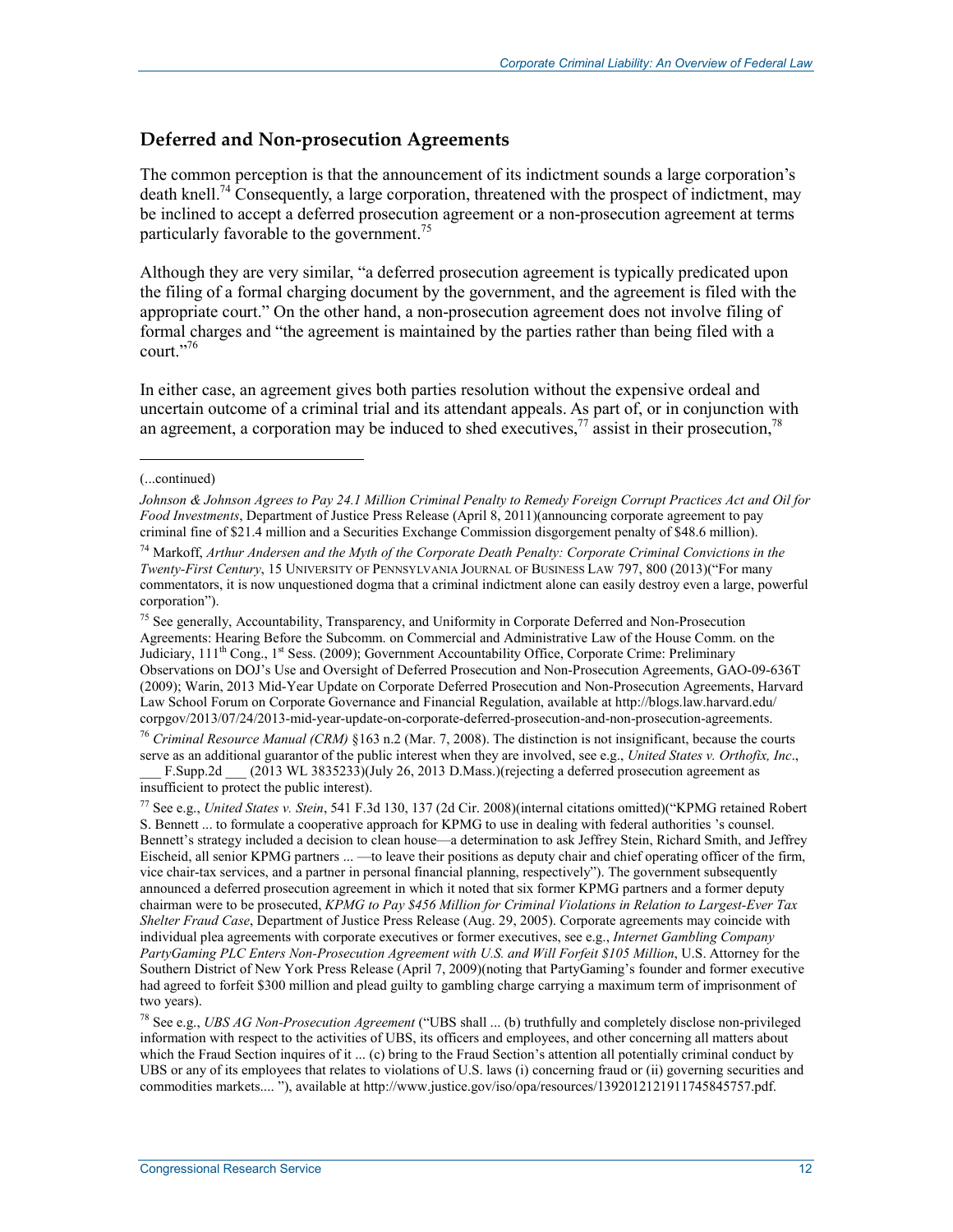underwrite extensive remedial action,<sup>79</sup> pay substantial fines, $80$  acquiesce in the confiscation of property of considerable value,<sup>81</sup> establish a robust compliance process,<sup>82</sup> and accept an oversight monitor for assurance of its continued good behavior.<sup>83</sup>

The guidelines address deferred prosecution and non-prosecution agreements primarily in their plea bargain instructions.<sup>84</sup> As in the case of individuals, the guidelines remind prosecutors to include at least a basic statement of facts. $85$  In the case of government contractors, the guidelines prohibit prosecutors from "negotiat[ing] away an agency's right to debar or delist the corporate defendant."<sup>86</sup> They also discourage agreements that shield individual corporate officers, employees, or agents from liability.<sup>87</sup> Internal memoranda guide negotiation of agreements that feature the appointment of outside experts to serve as monitors of a corporation's continued good behavior.<sup>88</sup>

## **Constitutional Rights**

During a criminal investigation and throughout the course of criminal proceedings, corporations and other legal entities enjoy many, but not all, of the constitutional rights implicated in the criminal investigation or prosecution of an individual.

### **Ex Post Facto**

The Constitution's ex post facto clauses condemn retroactive criminal laws, state or federal.<sup>89</sup> In rough terms, the ex post facto clauses prohibit: "1<sup>st</sup>. Every law that makes an action done before the passing of the law, and which was innocent when done, criminal; and punishes such action.

<sup>87</sup> *Id.* 

1

89 U.S. Const. Art. I, §9, cl.3; Art. I, § 10. cl.1.

<sup>79</sup> See e.g., *United States v. BP America Inc. (Deferred Prosecution Agreement)* (No. 07-cr-683)(N.D.Ill. Oct.27, 2007)(agreeing to establish a \$53,503 million victim restitution fund), available at http://www.justice.gov/criminal/vns/docs/2007/oct/10-25-07bpamerica-dpa.pdf.

<sup>80</sup> See e.g., *United States v. The Royal Bank of Scotland plc (3:13-CR-74-MPS)/United States v. RBS Securities Japan Limited (3:13-CR-73-MPS*), Department of Justice Press Release (Feb. 13, 2013)(announcing an agreement under which Royal Bank of Scotland and RBS Securities Japan agreed to pay \$612 million in criminal penalties).

<sup>81</sup> See e.g., *United States v. Credit Suisse AG (Deferred Prosecution Agreement)*(D.D.C. Dec. 16, 2009)(agreeing to a forfeiture settlement of \$268 million), available at http://www.justice.gov/criminal/pr/documents/12-16-09-deferred- %20proseuction-%20agreement.pfd.

<sup>82</sup> See e.g., *United States v. Sigue Corp. (Deferred Prosecution Agreement)*(No. 4:08-cr-00054-RWS) (E.D.Mo. Jan. 28, 2008) (in which Sigue agreed to develop and implement a compliance program which it estimated would cost it \$9.7 million), available at http://www.justice.gov/opa/documents/sigue-deferred-prosecution-agreement.pdf.

<sup>83</sup> See e.g., *HSBC Deferred Prosecution Agreement, Attachment B, Corporate Compliance Monitor*, available at http://www.justice.gov/opa/documents/hsbc/dpa-attachment-b.pdf. See also, *United States v. HSBC Bank USA, NA*   $(2013WL3306161)$  (No. 12-cr-00763-JG)(E.D.N.Y. July 1, 2013).

<sup>84</sup> *USAM* §9-28.1300; see also, *USAM* §9-27.300 et seq.

<sup>85</sup> *USAM* §9-28.1300[B].

<sup>86</sup> *Id.* 

<sup>88</sup> *CRM* §§163 ("Morford Memorandum"), 166 ("Grindler Memorandum"). The recommendations cover selection of a monitor, the monitor's independence, his or her responsibility to oversee compliance with the agreement, development and weight of the monitor's recommendations, reporting newly discovered corporate misconduct, the monitor's tenure, and resolution of disputes between the monitor and the corporation.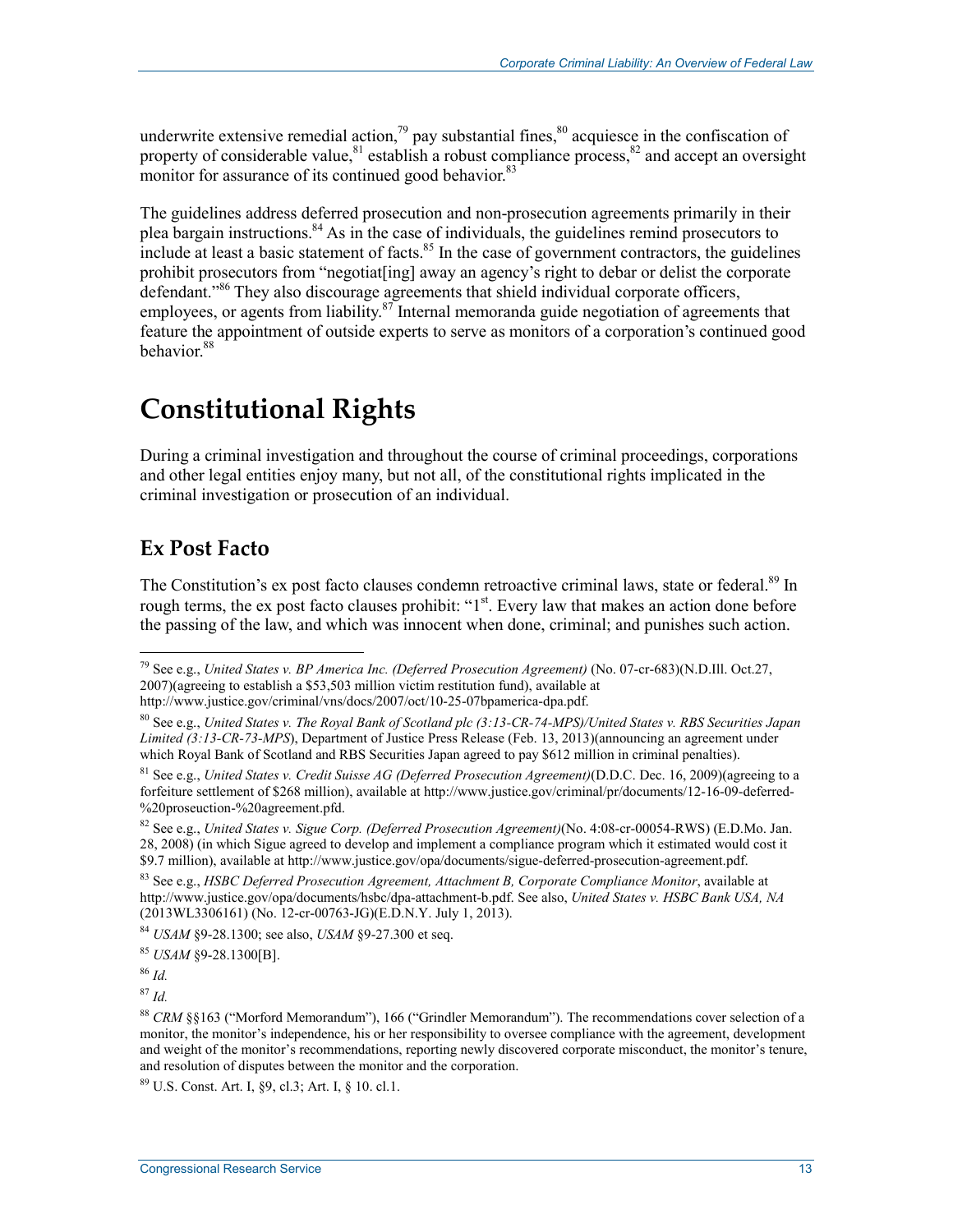2d. Every law that aggravates a crime, or makes it greater than it was, when committed. 3d. Every law that changes the punishment, and inflicts a greater punishment, than the law annexed to the crime, when committed.  $4<sup>th</sup>$ . Every law that alters the legal rules of evidence, and receives less, or different, testimony, than the law required at the time of the commission of the offence, in order to convict the offender."<sup>90</sup>

In cases involving corporate defendants, federal courts have generally proceeded directly to an ex post facto analysis, without pausing to question whether the prohibition applies to such  $\det$ defendants<sup>91</sup>

### **First Amendment**

The Supreme Court has stated often that corporations are entitled to First Amendment protections.<sup>92</sup> "[I]n the context of political speech, the Government may  $[not]$  impose restrictions on certain disfavored speakers" be they individuals or corporations.<sup>93</sup> Nor may corporations suffer content-based blanket proscriptions of their truthful speech when it relates to lawful commercial activity.<sup>94</sup>

### **Fourth Amendment**

1

The Fourth Amendment condemns unreasonable searches and seizures. Ordinarily, a government search or a seizure is unreasonable unless it is conducted pursuant to a warrant issued on the basis of probable cause.<sup>95</sup> "Corporations can claim no equality with individuals in the enjoyment of a [Fourth Amendment] right to privacy."96 Nevertheless, it cannot "be claimed that corporations are without some Fourth Amendment rights."<sup>97</sup> At the turn of the  $20<sup>th</sup>$  century, the Supreme Court acknowledged that corporations enjoyed the protection of the Fourth Amendment when faced with boundless government subpoenas.<sup>98</sup> In later cases, it found the Fourth Amendment's

<sup>90</sup> *Peugh v. United States*, 133 S.Ct. 2072, 2081 (2013), quoting, *Calder v. Bull*, 3 Dall. (U.S.) 386, 390 (1789).

<sup>91</sup> E.g., *Louis Vuitton S.A. v. Spencer Handbags Corp*., 765 F.2d 966, 971-72 (2d Cir. 1985)(construing amendments to the Trademark Counterfeiting Act narrowly after noting the possibility of an ex post facto violation otherwise); *United States ex rel. Baker v. Community Health Systems*, 709 F.Supp.2d 1084, 1108-112 (D.N.Mex. 2010)(holding that retroactive application of False Claims Act amendments would constitute an ex post facto violation); *United States ex rel. Sanders v. Allison Engine Co., Inc*., 667 F.Supp.2d 747, 752-58 (S.D.Ohio 2009)(same).

<sup>92</sup> *Citizens United v. Federal Election Comm'n*, 130 S.Ct. 876, 899-900 (2010)(citing two dozen cases for the proposition); see also, *Austin v. Michigan Chamber of Commerce*, 494 U.S. 652, 657 (1990)("The mere fact that the Chamber is a corporation does not remove its speech from the ambit of the First Amendment"); *First National Bank of Boston v. Belliotti*, 435 U.S. 765, 779 n.14 (1978)("In cases where corporate speech has been denied the shelter of the First Amendment, there is no suggestion that the reason was because a corporation rather than an individual or association was involved").

<sup>93</sup> *Citizens United v. Federal Election Comm'n*, 130 S.Ct. at 899.

<sup>94</sup> *Linmark Associates, Inc. v. Willingboro*, 431 U.S. 85, 98 (1977).

<sup>&</sup>lt;sup>95</sup> "The right of the people to be secure in their persons, houses, papers, and effects, against unreasonable searches and seizures, shall not be violated; and no Warrants shall issue but upon probable cause, supported by Oath or affirmation, and particularly describing the place to be searched, and the persons or things to be seized," U.S. Const. Amend. IV. <sup>96</sup> *United States v. Morton Salt Co.*, 338 U.S. 632, 652 (1950).

<sup>97</sup> *G.M. Leasing Corp. v. United States*, 429 U.S. 338, 353 (1977).

<sup>98</sup> *Hale v. Henkel,* 201 U.S. 43, 76 (1905)("[W]e do not wish to be understood as holding that a corporation is not entitled to immunity, under the Fourth Amendment, against *unreasonable* searches and seizures. ... We are also of opinion that an order for the production of books and papers may constitute an unreasonable search and seizure within (continued...)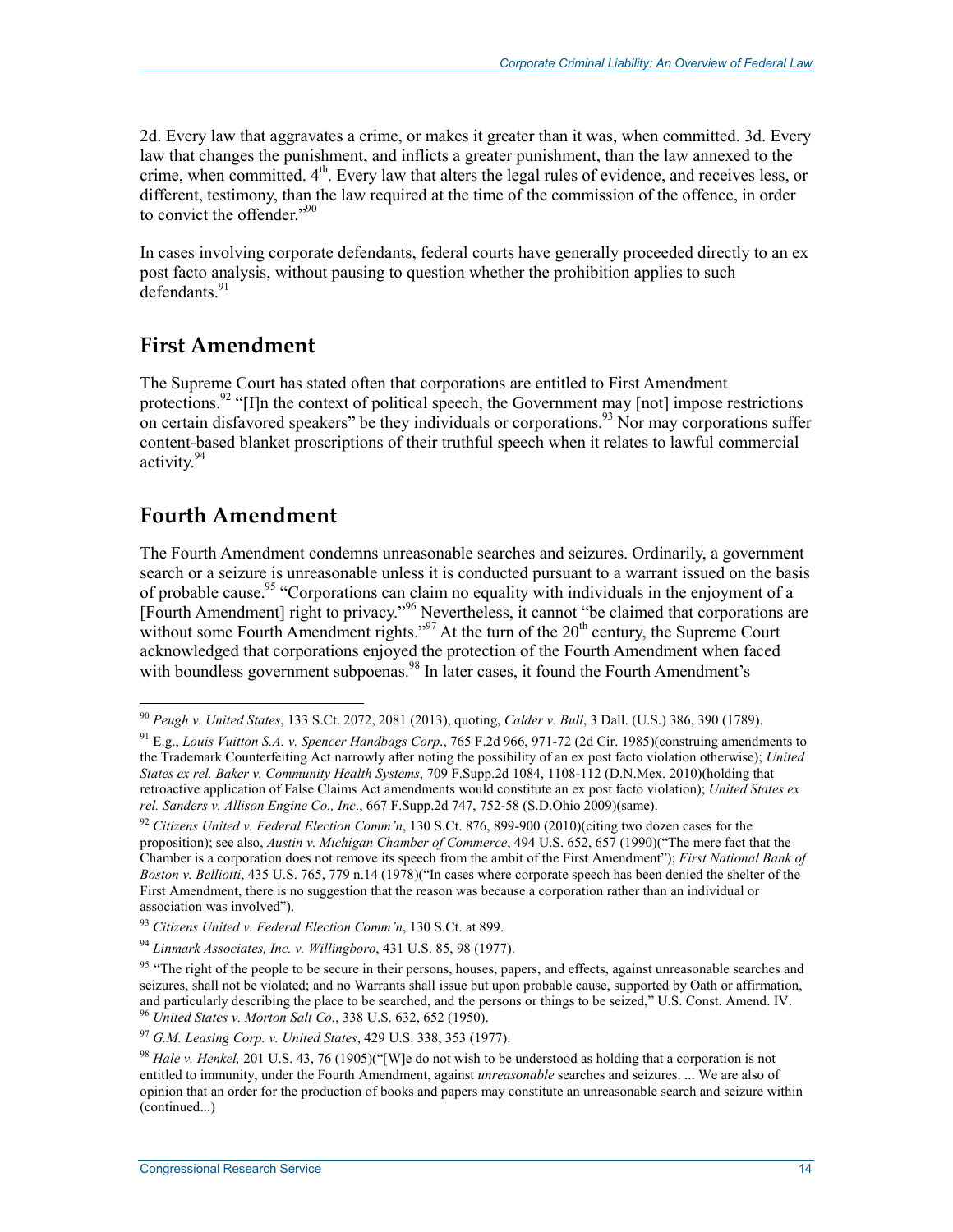commands had been breached when officers seized a company's records and ledgers, once without a warrant and once with an invalid warrant.<sup>99</sup>

 The extent of the Amendment's protection will often turn not upon the nature of the subject to the search entity but the nature of its activities and the government's purpose for the search or seizure. In a regulatory context, commercial activities, corporate or otherwise, may be subject to reasonable warrantless inspections or inquiries bereft of probable cause, under some circumstances.100 The courts continue to affirm, however, that corporate entities may claim Fourth Amendment protection in cases involving searches and seizures occurring on commercial premises but conducted in the course of a criminal investigation.<sup>101</sup>

#### **Fifth Amendment**

Of the rights which the Fifth Amendment guarantees, two have been denied corporations. "[A] corporation has no Fifth Amendment privilege" against self-incrimination, $102$  nor does it have a right to grand jury indictment.103 Of the others, two—Due Process, and Double Jeopardy—either have been said to protect corporations or have been construed to protect corporations.

1

<sup>100</sup> *New York v. Burger*, 482 U.S. 691, 702-703 (1987)("Because the owner or operator of commercial premises in a 'closely regulated' industry has a reduced expectation of privacy, the warrant and probable-cause requirements, which fulfill the traditional Fourth Amendment standard of reasonableness for a government search have lessened application in this context.... This warrantless inspection ... will be deemed to be reasonable only so long as three criteria are met. First, there must be a 'substantial' government interest that informs the regulatory scheme pursuant to which the inspection is made.... Second, the warrantless inspections must be 'necessary to further [the] regulatory scheme.... Finally ... the regulatory statute must perform the two functions of a warrant: it must advise the owner of the commercial premises that the search is being made pursuant to the law and has a properly defined scope, and it must limit the discretion of the inspecting officers").

<sup>101</sup> *Club Retro LLC v. Hilton*, 568 F.3d 181, 195 (5<sup>th</sup> Cir. 2009)("[T]he entry and search of Club Retro violated Club Retro, L.L.C.'s Fourth Amendment right to operate its commercial property free from unreasonable searches and seizures"); *United States v. SDI Future Health Inc.*, 568 F.3d 684, 694 & n.3 (9<sup>th</sup> Cir. 2009)("The government first argues that Kaplan and Brunk lack standing to challenge the search and seizure of materials from SDI's premises. Wisely, the government does not argue that SDI itself lacks standing to challenge the underlying search and seizure. See *United States v. Leary*, 846 F.2d 592, 596 (10<sup>th</sup> Cir. 1988)('A corporate defendant has standing with respect to searches of corporate premises and seizure of corporate records')"); *Doe v. Heck*, 327 F.3d 492, 509 n.14 ( $7^{\text{th}}$  Cir. 2003)("A private school, like any other corporation or business, is entitled to bring a Fourth Amendment challenge for the illegal search of its premises").

<sup>102</sup> *Braswell v. United States*, 487 U.S. 99, 105 (1988); *Louis Vuitton Malletier S.A., v. LY USA, Inc.*, 676 F.3d 83, 92 n.5 (2d Cir. 2012); *Eagle Hospital Physicians, LLC v. SRG Consulting, Inc.*, 561 F.3d 1298, 1303 n.2 (11<sup>th</sup> Cir. 2009); *Amato v. United States*, 450 F.3d 46, 48 n.2 (1<sup>st</sup> Cir. 2006)("The collective-entity doctrine recognizes that the Fifth Amendment treats corporations and collective entities differently from individuals. Because corporations and collective entities have no Fifth Amendment privilege against self-incrimination ... the custodian cannot claim a personal Fifth Amendment privilege against the production of corporate records").

<sup>103</sup> *United States v. Macklin*, 389 F.Supp. 272, 273 (S.D.N.Y. 1975), aff'd, 523 F.2d 193 (2d Cir. 1975)("The corporate defendants, unlike defendant Macklin, are not subject to any term of imprisonment if convicted of the charges against them. Accordingly, the charges against them are not 'infamous' within the meaning of the fifth amendment"); see also, (continued...)

<sup>(...</sup>continued)

the Fourth Amendment. While a search ordinarily implies a quest by an officer of the law, and a seizure contemplates a forcible dispossession of the owner, still, ... the substance of the offense is the compulsory production of private papers, whether under a search warrant or a *subpoena duces tecum,* against which the person, be he individual or corporation, is entitled to protection. Applying the test of reasonableness to the present case, we think the *subpoena duces tecum* is far too sweeping in its terms to be regarded as reasonable").

<sup>99</sup> *Silverthorne Lumber Co., Inc. v. United States*, 251 U.S. 385 (1920); *Go-Bart Co. v. United States*, 282 U.S. 344 (1931).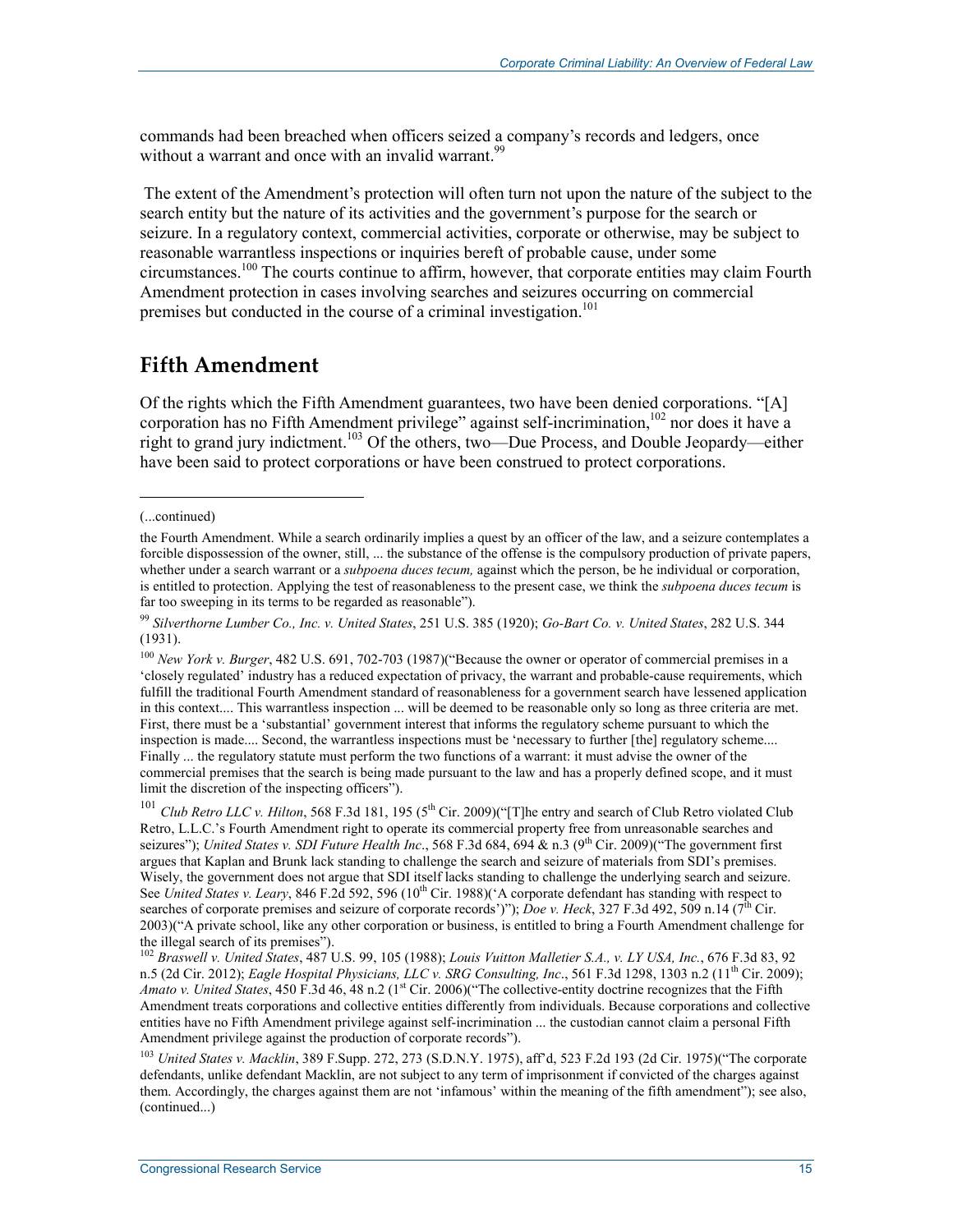#### **Due Process**

No person shall be held to answer for a capital, or otherwise infamous crime, unless on a presentment or indictment of a Grand Jury ... ; nor shall any person be subject for the same offence to be twice put in jeopardy of life or limb; nor shall be compelled in any criminal case to be a witness against himself, nor be deprived of life, liberty, or property, without due process of law; nor shall private property be taken for public use, without just compensation. U.S. Const. Amend. V.

. . . [N]or shall any State deprive any person of life, liberty, or property, without due process of law; nor deny to any person within its jurisdiction the equal protection of the laws. U.S. Const. Amend. XIV, §1.

The Fifth Amendment Due Process Clause limits the governmental prerogatives of the federal government; the Fourteenth Amendment Due Process Clause limits the prerogatives of the states. Nevertheless, the Supreme Court has recognized that many of the restrictions of the Bill of Rights, binding on the federal government, are—by virtue of the inclusion of those restrictions within the Fourteenth Amendment's understanding of due process—binding on the states under the same standards.<sup>104</sup>

The Supreme Court has said long and often that a corporation is a "person" for purposes of the Fourteenth Amendment.<sup>105</sup> Moreover, the courts have acknowledged the access of corporations to

<sup>(...</sup>continued)

*United States v. Yellow Freight System, Inc., 637 F.3d 1248, 1253-254 (9<sup>th</sup> Cir. 1981)(emphasis added and internal* citations omitted) ("Relying on United States Supreme Court pronouncements that infamous crimes are those 'punishable by imprisonment in a penitentiary,' defendants contend that they have been charged with infamous crimes and may not be prosecuted except on grand jury indictment. In response, the United States notes that both defendants are corporations and therefore not amenable to imprisonment. It accordingly contends that this prosecution may proceed by information alone.... Since we hold that imposition of potential imprisonment on individuals violating a criminal statute does not of itself make corporate violations of the same statute infamous crimes, the only remaining question is whether another factor renders the crimes charged in this case infamous ... The class of inherently infamous crimes*, if it exists at all*, would encompass only the most serious mala in se. Regulatory crimes such as those charged in this case, are not inherently infamous"). Note that , Rule 7(a) of the Federal Rules of Criminal Procedure declares, without reference to the class of defendants, that "An offense (other than criminal contempt) must be prosecuted by an indictment if it is punishable (A) death; or (B) by imprisonment for more than one year," unless waived under Rule 7(b).

<sup>104</sup> *Malloy v. Hogan*, 378 U.S. 1, 4-5, 10 (1964)(internal citations omitted)("[S]ome of the personal rights safeguarded by the first eight Amendments against National action may also be safeguarded against state action, because a denial of them would be a denial of due process of law.... We have held that the guarantees of the First Amendment, the prohibition against unreasonable searches and seizures of the Fourth Amendment, and the right to counsel guaranteed by the Sixth Amendment are all to be enforced against the States under the Fourteenth Amendment according to the same standards that protect those personal rights against federal encroachment"). In much the same way, the Fifth Amendment's understanding of due process includes an equal protection guarantee that the federal government must honor under the same standards, *Bolling v. Sharpe*, 347 U.S. 497, 499 (1954)("The Fifth Amendment ... does not contain an equal protection clause as does the Fourteenth Amendment which applies only to the states. But the concepts of equal protection and due process, both stemming from our American ideal of fairness, are not mutually exclusive. The 'equal protection of the laws' is a more explicit safeguard of prohibited unfairness than 'due process of law,' and therefore, we do not imply that the two are always interchangeable phrases. But, as this Court has recognized, discrimination may be so unjustifiable as to be violative of due process"); *Buckley v. Valeo*, 424 U.S. 1, 93 (1976)("Equal protection analysis in the Fifth Amendment area is the same as that under the Fourteenth Amendment").

<sup>105</sup> *First National Bank of Boston v. Bellotti*, 435 U.S. 765, 780 n.15 (1978), citing, *Santa Clara County v. Southern Pacific R. Co*., 118 U.S. 394 (1886), and *Covington & Lexington Turnpike R. Co. v. Sandford*, 164 U.S. 578 (1896)("It has been settled for almost a century that corporations are persons within the meaning of the Fourteenth Amendment"); see also, *Grosjean v. American Press Co*., 297 U.S. 233, 244 (1936)("But a corporation is a 'person' within the (continued...)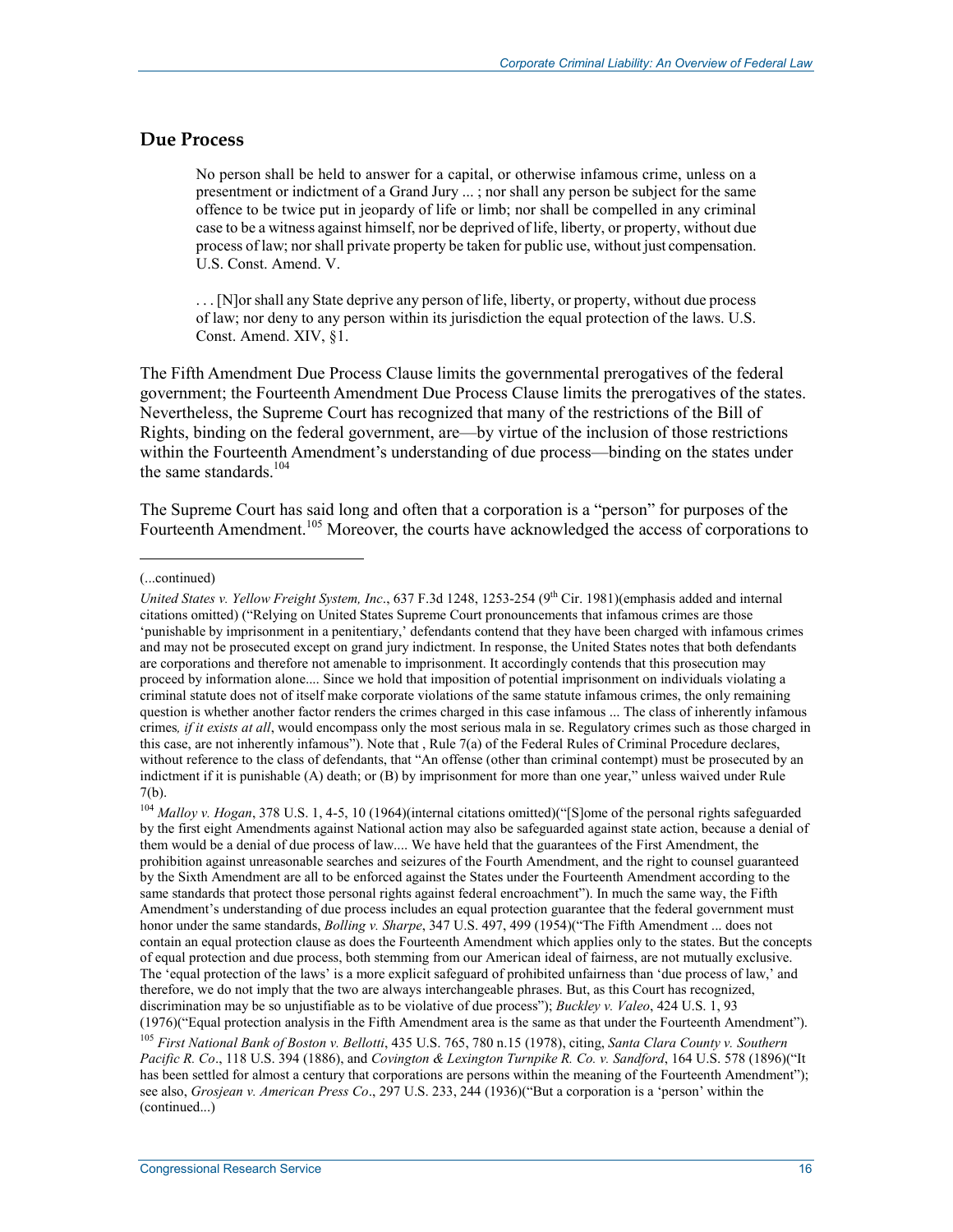various due process rights, for example, the right to challenge a court's personal jurisdiction over them106 or "the right to be heard at a meaningful time and in a meaningful manner before being deprived of a protected interest in liberty or property."107

On the other hand, the Supreme Court has said that the states of the United States are not "persons" for Fifth Amendment Due Process Clause purposes.<sup>108</sup> The lower federal courts have followed suit with observations that neither the political subdivisions of the states nor foreign governments are "persons" for purposes of the Due Process Clause.<sup>109</sup>

#### **Double Jeopardy**

The circuit courts have concluded that corporations are entitled to protection against double jeopardy.110 In addition, the Supreme Court has upheld a corporation's double jeopardy challenge without recognizing the right in so many words.<sup>111</sup>

### **Sixth Amendment**

The Sixth Amendment guarantees anyone accused of a federal crime several rights: the right to notice of the charges, to the assistance of counsel, to a public and speedy trial before a jury where

(...continued)

 $\overline{a}$ 

meaning of the equal protection and due process of law clauses.... ").

<sup>106</sup> *GSS Group Ltd v. National Port Authority*, 680 F.3d 805, 813 (D.C.Cir. 2012), citing inter alia, *Goodyear Dunlop Tires Operations, S.A. v. Brown*, 131 S.Ct. 2846, 2850-851 (2011); *J. McIntyre Mach., Ltd. v. Nicastro*, 131 S.Ct. 2780, 2785 (2011)("Both Supreme Court and this court have repeatedly held that foreign corporations may invoke due process protections to challenge the exercise of personal jurisdiction over them").

<sup>107</sup> *Chai v. Department of State*, 466 F.3d 125, 132 (D.C.Cir. 2006)(internal citations omitted).

<sup>108</sup> *South Carolina v. Katzenbach*, 383 U.S. 301, 323 (1966)("The word 'person' in the context of the Due Process Clause of the Fifth Amendment, cannot, by any reasonable mode of interpretation, be expanded to encompass the States of the Union, and to our knowledge this has never been done by any court"); see also, *South Dakota v. U.S. Dept. of Interior*, 665 F.3d 986, 990 (8<sup>th</sup> Cir. 2012).

<sup>109</sup> *GSS Group Ltd v. National Port Authority*, 680 F.3d at 809("[F]oreign sovereigns and their extensively-controlled instrumentalities are not 'persons' under the Fifth Amendment"); *Frontera Resources Azerbaijan v. State Oil*, 582 F.3d 393, 399 (2d Cir. 2009)("Neither States of the Union nor foreign nations are persons for Fifth Amendment purposes"); *Greater Heights Academy v. Zelman, 522 F.3d 678, 681 (5<sup>th</sup> Cir. 2008)(political subdivisions of the states are not* persons for due process purposes).

<sup>&</sup>lt;sup>110</sup> *United States v. Hospital Monteflores, Inc.*, 575 F.2d 332, 335 (1<sup>st</sup> Cir. 1978); *United States v. Security National Bank*, 546 F.2d 492, 494 (2d Cir. 1976).

<sup>111</sup> *United States v. Martin Linen Supply Co*., 430 U.S. 564 (1977); but also, *Eastern Enterprises v. Apfel*, 524 U.S. 498, 557 (1998)(Breyer, J., dissenting)(emphasis added)("Nor does application of the Due Process Clause automatically trigger the Takings Clause, just because the word 'property' appears in both. That word appears in the midst of different phrases with somewhat different objectives, thereby permitting differences in the way in which the term is interpreted. Compare, e.g., *United States v. Martin Linen Supply Co*, 430 U.S. 564 (1977) (*'person' includes corporations for purposes of Fifth Amendment Double Jeopardy Clause*), with *Doe v. United States*, 487 U.S. 201, 206 (1988) ('person' does not include a corporation for purposes of fifth Amendment Self-Incrimination Clause); *Strategic Defense International, Inc. v. United States*, 745 F.Supp.2d 1214, 1234 (S.D.Fla. 2010)(parallel citations omitted) ("Corporate identity has been determinative of whether a particular constitutional right is or is not available to a corporation.... *United States v. Martin Linen Supply*, 430 U.S. 564 (1977)(corporation protected against double jeopardy) ... ").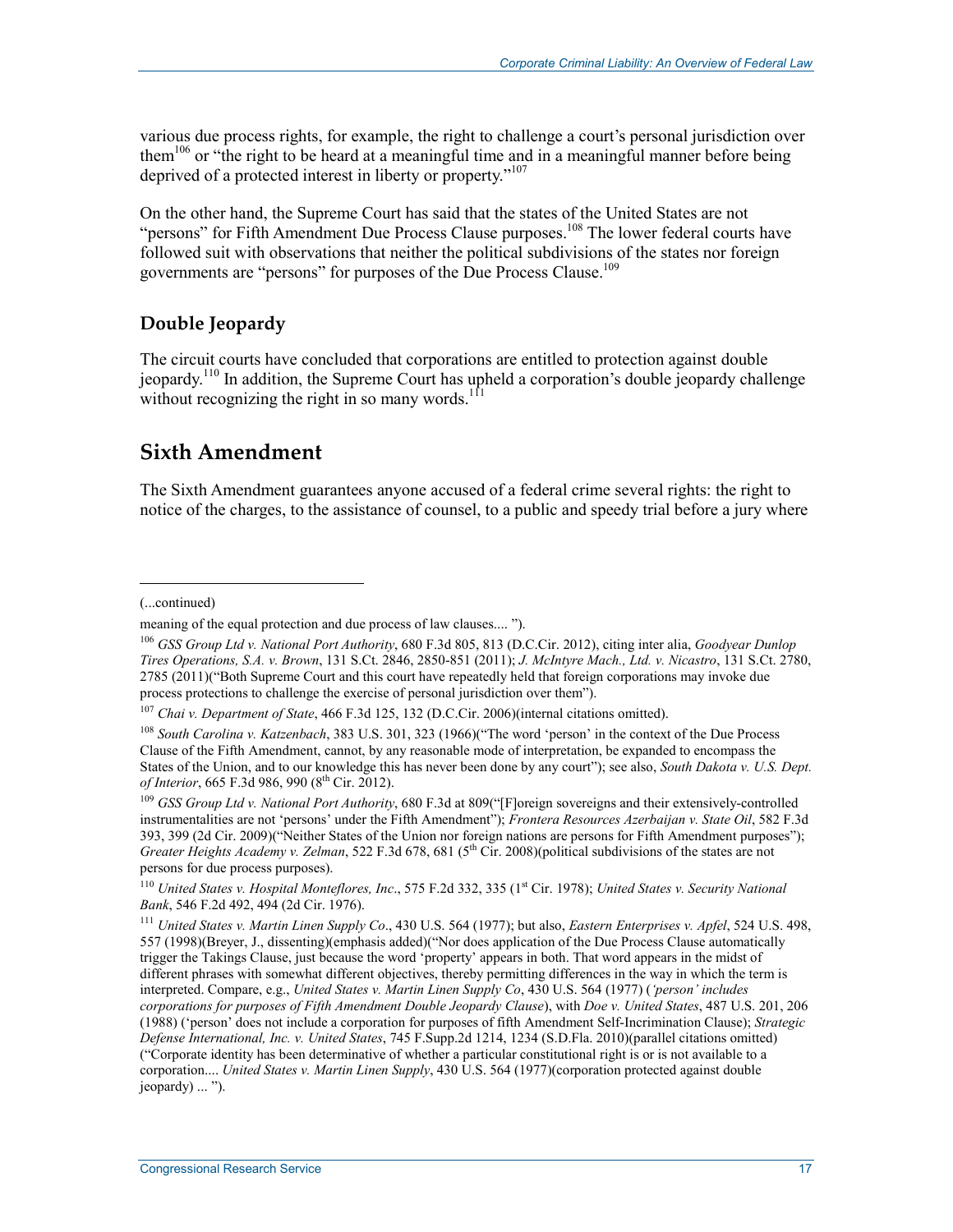the crime occurred, to call witnesses, and to confront his accusers.<sup>112</sup> The text implies the rights are available to anyone, corporate or otherwise, accused of a crime.<sup>113</sup>

#### **Assistance of Counsel**

A corporation accused of a crime has the right to the assistance of counsel in its defense.<sup>114</sup> A corporation, however, is not entitled to appointment of counsel at public expense to represent it.<sup>115</sup>

#### **Notice of Charges**

The Sixth Amendment assures the accused that he will be "informed of the nature and cause of the accusation.<sup>"116</sup> Rule 7(c)(1) of the Federal Rules of Criminal Procedure carries forward the assurance regardless of whether the accused is charged by indictment or information.<sup>117</sup>

#### **Public Trial**

In the presence of prejudicial pre-trial publicity or inflamed public sentiment, the right to a public trial may conflict with an accused's Fifth Amendment due process right to a fair trial and his Sixth Amendment right to trial by an impartial jury.<sup>118</sup> Moreover, "the public trial right extends beyond the accused and can be invoked under the First Amendment."<sup>119</sup>

#### **Speedy Trial**

1

The courts use a balancing test to determine whether an accused has been denied his right to a speedy trial. The analysis consists of weighing "the length of [the] delay, the reason for the delay,

<sup>115</sup> *United States v. Hartsell*, 127 F.3d 343, 350 (4<sup>th</sup> Cir. 1997); *United States v. Unimex, Inc.*, 991 F.2d at 550; *United States v. Rivera*, 912 F.Supp. 634, 638 (D.P.R. 1966).

116 U.S. Const. Amend. VI.

 $112$  U.S. Const. Amend. VI ("In all criminal prosecutions, the accused shall enjoy the right to a speedy and public trial, by an impartial jury of the State and district wherein the crime shall have been committed, which district shall have been previously ascertained by law, and to be informed of the nature and cause of the accusation; to be confronted with the witnesses against him; to have compulsory process for obtaining witnesses in his favor, and to have the Assistance of Counsel for his defense").

<sup>113</sup> *United States v. Rad-O-Lite of Philadelphia, Inc*., 612 F.2d 740, 743 (3d Cir. 1979)("The sixth amendment describes the class of persons protected by its terms with the word 'accused.' This language does not suggest that the protection of sixth amendment rights is restricted to individual defendants").

<sup>114</sup> *United States v. Unimex, Inc.,* 991 F.2d 546, 549-51(9th Cir. 1993); *United States v. Rad-O-Lite of Philadelphia, Inc*., 612 F.2d at 743; see also, *American Airways Charters, Inc. v. Regan*, 746 F.2d 865, 873 n.14 (D.C.Cir. 1984("It appears beyond sensible debate that corporations, in our society, do indeed enjoy the right to retain counsel. Corporations may not assert 'purely personal' rights but, no less than natural persons, they are entitled to due process and the equal protection of the laws.... [T]he right to effective assistance of counsel is not so peculiarly applicable to individuals that corporations should not be entitled to it. In fact, denying a corporation the right to retain counsel may be tantamount to stripping the corporation of its right to defend itself in court, for it is established that a corporation, which is an artificial entity that can only act through agents, cannot proceed pro se").

 $117$  "The indictment or information must be a plain, concise, and definite written state of the essential facts constituting the offense charged.... " F.R.Crim.Pro. 7(c)(1); e.g., *United States v. Triumph Capital Group, Inc*., 360 F.Supp.2d 470, 474-74 (D.Conn. 2004).

<sup>118</sup> *Rideau v. Louisiana*, 373 U.S. 723,726-27 (1963); *Estes v. Texas*, 381 U.S. 532, 538-40 (1965).

<sup>119</sup> *Presley v. Georgia*, 558 U.S. 209, 212 (2010).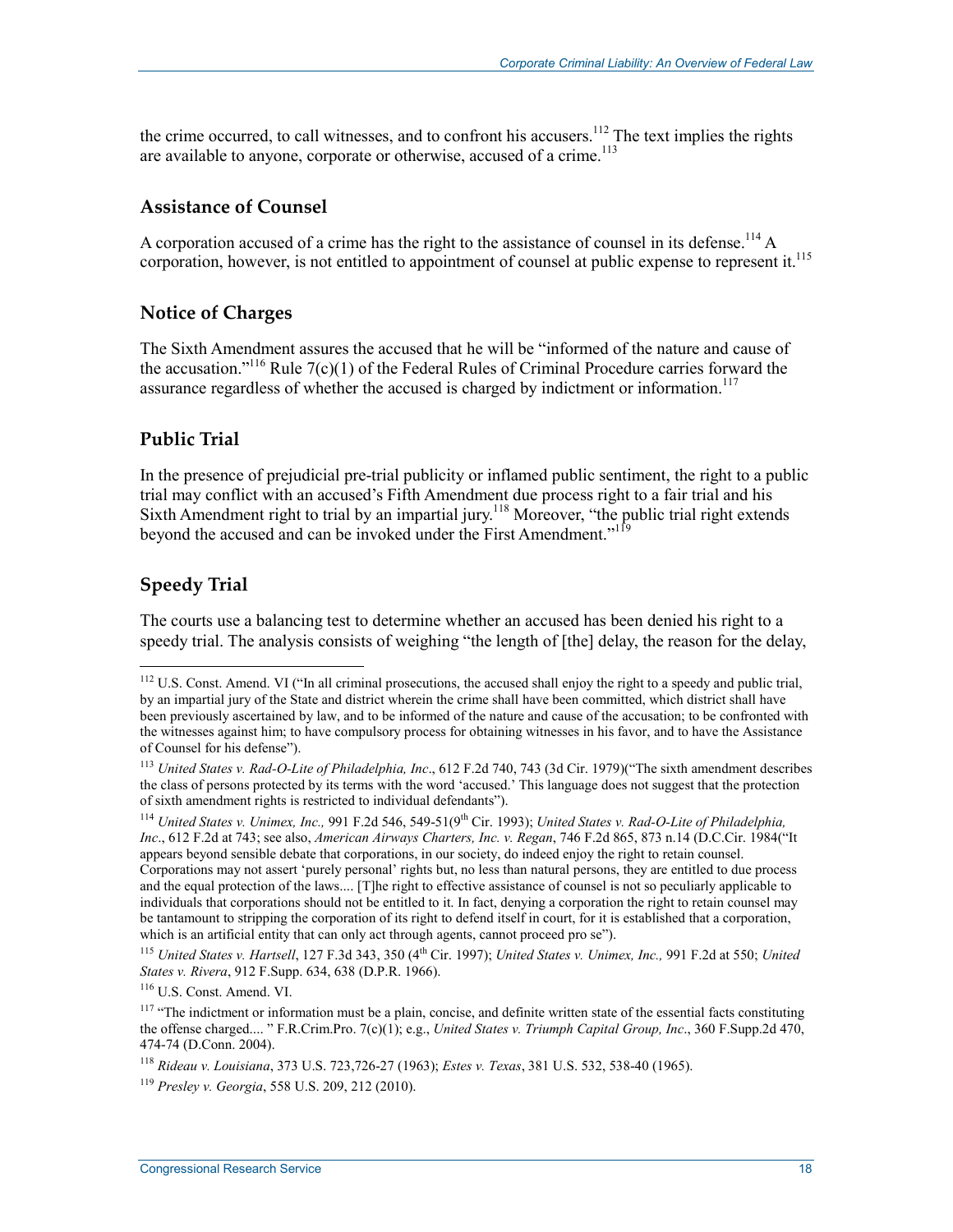the defendant's assertion of his right, and [the extent] of prejudice to the defendant [caused by the delay]."<sup>120</sup> The courts have used this constitutional analysis when the accused is a corporation.<sup>121</sup> It is in this context, that the corporate right to a public trial is most often asserted.

#### **Jury Trial**

The Sixth Amendment assures an accused of the right to a jury in serious criminal cases. In three cases involving legal entities—two labor unions and a corporation—the Supreme Court made it clear that an accused facing a substantial criminal fine has the right to a jury trial.<sup>122</sup>

#### **Venue**

1

By virtue of the Sixth Amendment and Article III, all federal criminal trials must be held in the state and judicial district in which the crime occurs.<sup>123</sup> The venue standards which the courts use for individuals and for corporations are the same. $124$ 

#### **Call Witnesses and Confrontation**

The accused in a criminal proceeding enjoys the rights under the Sixth Amendment "to be confronted with the witnesses against [and] to have compulsory process for obtaining witnesses in his favor."<sup>125</sup> The right to confrontation includes the instruction that "testimonial statements of witnesses absent from trial can be admitted only where the declarant is unavailable, and only where the defendant has had a prior opportunity to cross-examine.<sup>126</sup> Under the right to compulsory process "at a minimum, ... criminal defendants have the right to the government's assistance in compelling the attendance of favorable witnesses at trial and right to put before the jury evidence that might influence the determination of guilt."<sup>127</sup> The rights ensure the integrity of

<sup>120</sup> *Vermont v. Brillon*, 556 U.S. 81, 88 (2009), quoting, *Barker v. Wingo*, 407 U.S. 514, 530 (1972).

<sup>&</sup>lt;sup>121</sup> *United States v. Litton Systems, Inc., 722 F.2d 264, 265-66 (5<sup>th</sup> Cir. 1984); <i>United States v. Sears, Roebuck and Co., Inc.*, 877 F.2d 734, 739 (9<sup>th</sup> Cir. 1989).

<sup>122</sup> *Muniz v. Hoffman*, 422 U.S. 454, 477 (1975)(a \$10,000 fine imposed upon a large union did not trigger the jury trial right); *United Mine Workers v. Bagwell*, 512 U.S. 821, 824, 838 (1994)(\$64 million in fines does trigger a jury trial right); *Southern Union Co. v. United States*, 132 S.Ct. 2344, (2012)("The RCRA subjects Southern Union to a maximum fine of \$50,000 for each of violation. 42 U.S.C. 6928(d). The Government does not deny that, in light of the seriousness of that punishment, the company was properly accorded a jury trial. And the Government now concedes the District Court made factual findings that increased both the 'potential and actual' fine the court imposed. This is exactly what *Apprendi* guards against: judicial factfinding that enlarges the maximum punishment a defendant faces beyond what the jury's verdict or the defendant's admissions allow").

<sup>&</sup>lt;sup>123</sup> U.S. Const. Art. III, §2, cl. 3 ("The trial of all Crimes ... shall be held in the State where the said Crimes shall have been committed ... "); Amend. VI ("In all criminal prosecutions, the accused shall enjoy the right to ... a trial, by an impartial jury of the State and district wherein the crime shall have been committed ...").

<sup>124</sup> *United States v. Oceanpro Industries, Ltd*., 674 F.3d 323, 327-30 (4th Cir. 2012); *United States v. Canal Barge Co., Inc*., 631 F.3d 347, 351-54 (6th Cir. 2011); *United States v. Beech-Nut Nutrition Corp.*, 871 F.2d 1181, 1188-191 (2d Cir. 1989)—each citing as authority cases that only human defendants.

<sup>125</sup> U.S. Const. Amend. VI.

<sup>126</sup> *Williams v. Illinois*, 132 S.Ct. 2221, 2232 (2012), quoting, 541 U.S. 36, 59 (2004).

<sup>127</sup> *Taylor v. Illinois*, 484 U.S. 400, 408 (1988), quoting, *Pennsylvania v. Ritchie*, 480 U.S. 39, 56 (1987).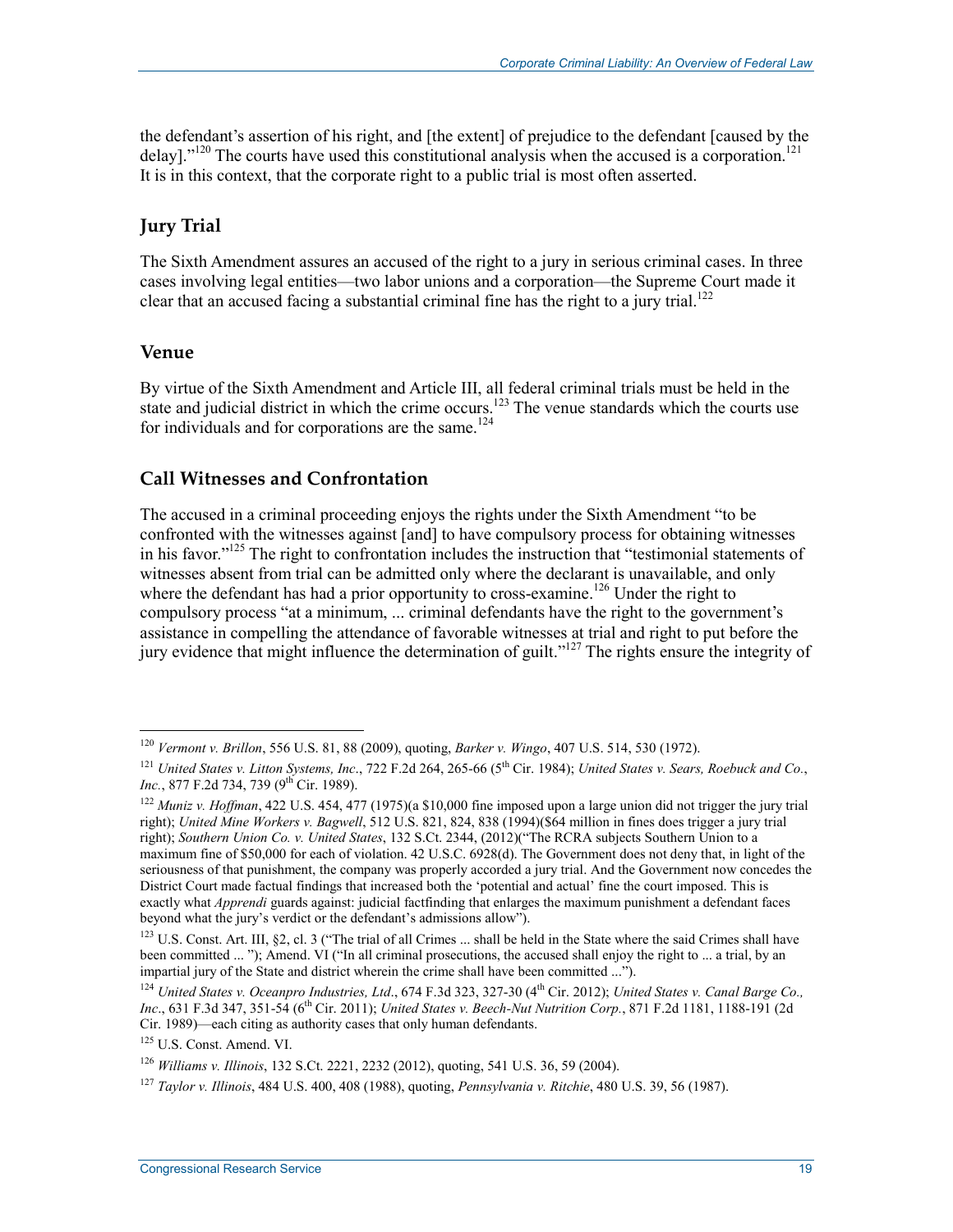the criminal fact-finding process.<sup>128</sup> The sparse case law suggests they are available to corporations.129

### **Eighth Amendment**

1

The Eighth Amendment states that excessive fines may not be imposed. A fine is excessive if it is grossly disproportionate to gravity of the crime for which the defendant was convicted.<sup>130</sup> A few courts avoid the question by noting that the Supreme Court has never decided whether the Eighth Amendment applies to corporations.<sup>131</sup> Others have ruled against corporations on the merits.<sup>132</sup>

## **Sentencing Guidelines**

Corporations cannot be incarcerated. Nor can they be put to death.<sup>133</sup> Otherwise, corporations and individuals face many of the same consequences following conviction. Corporations can be fined.<sup>134</sup> They can be placed on probation.<sup>135</sup> They can be ordered to pay restitution.<sup>136</sup> Their property can be confiscated.<sup>137</sup> They can be barred from engaging in various types of commercial activity.

Corporations and individuals alike are sentenced in the shadow of the federal Sentencing Guidelines. Federal courts must begin the sentencing process for felonies or class A misdemeanors with a calculation of the sentencing ranges recommended by the Sentencing Guidelines.<sup>138</sup> When they impose sentence, they must consider the recommendation along with the factors prescribed in 18 U.S.C. 3553(a).<sup>139</sup> Appellate courts review the sentences imposed on

<sup>130</sup> *United States v. Bajakajian*, 524 U.S. 321, 334 (1998).

<sup>132</sup> *United States v. Jalaram, Inc.*, 599 F.3d 347, 357 (4<sup>th</sup> Cir. 2010).

<sup>&</sup>lt;sup>128</sup> *Perry v. New Hampshire*, 132 S.Ct. 726, 723 (2012)(internal citations omitted)("The Constitution ... protects a defendant against a conviction based on evidence of questionable reliability, not by prohibiting introduction of the evidence, but by affording the defendant means to persuade the jury that the evidence should be discounted as unworthy of credit. Constitutional safeguards available to defendants to counter the State's evidence include ... compulsory process and confrontation plus cross-examination of witnesses"); *Taylor v. Illinois*, 484 U.S. at 408 ("Indeed, this right [to compulsory process] is an essential attribute of the adversary system itself").

<sup>129</sup> *United States v. Nippon Paper Industries Co., Ltd.*, 17 F.Supp.2d 38, 40 (D.Mass. 1998)(right to confrontation); *United States v. Nebraska Beef, Ltd*., 194 F.Supp.2d 949, (D.Neb. 2002)(compulsory process).

<sup>&</sup>lt;sup>131</sup> *United States v. Chaplin's, Inc.*, 646 F.3d 846, 851 n.15 (11<sup>th</sup> Cir. 2011), citing, *Browning-Ferris v. Kelco Disposal*, *Inc.*, 492 U.S. 257, 276 n.22 (1989).

<sup>&</sup>lt;sup>133</sup> Of course, government action, public scorn, or the two in concert may wipe them out of existence.

<sup>&</sup>lt;sup>134</sup> Cf., 18 U.S.C. 3571 (designating maximum fines for organizations convicted of felonies and various misdemeanors).

 $135$  Cf., 18 U.S.C. 3561(a)(1)(noting that all defendants may be placed on probation other than individuals convicted of class A or B felonies); U.S.S.G. §8D1.1.

<sup>&</sup>lt;sup>136</sup> Cf., U.S.S.G. §8B1.1. The statutes that authorize restitution orders refer to simply to "victims" or "defendants" rather than to "individuals," "organizations," or "corporations," 18 U.S.C. 3663, 3663A, 2248, 2259, 2264, 2327. 137 Cf., U.S.S.G. §§8E1.2, 5E1.4.

<sup>138</sup> *Gall v. United States*, 552 U.S. 38, 49 (2007)("[A] district court should begin all sentencing proceedings by correctly calculating the applicable Guidelines range. As a matter of administration and to secure nationwide consistency, the Guidelines should be the starting point and the initial benchmark"); *United States v. Goodwin*, 717 F.3d 511,  $520(7^{\text{th}}$  Cir. 2013).

<sup>139</sup> *Gall v. United States*, 552 U.S. at 49-50.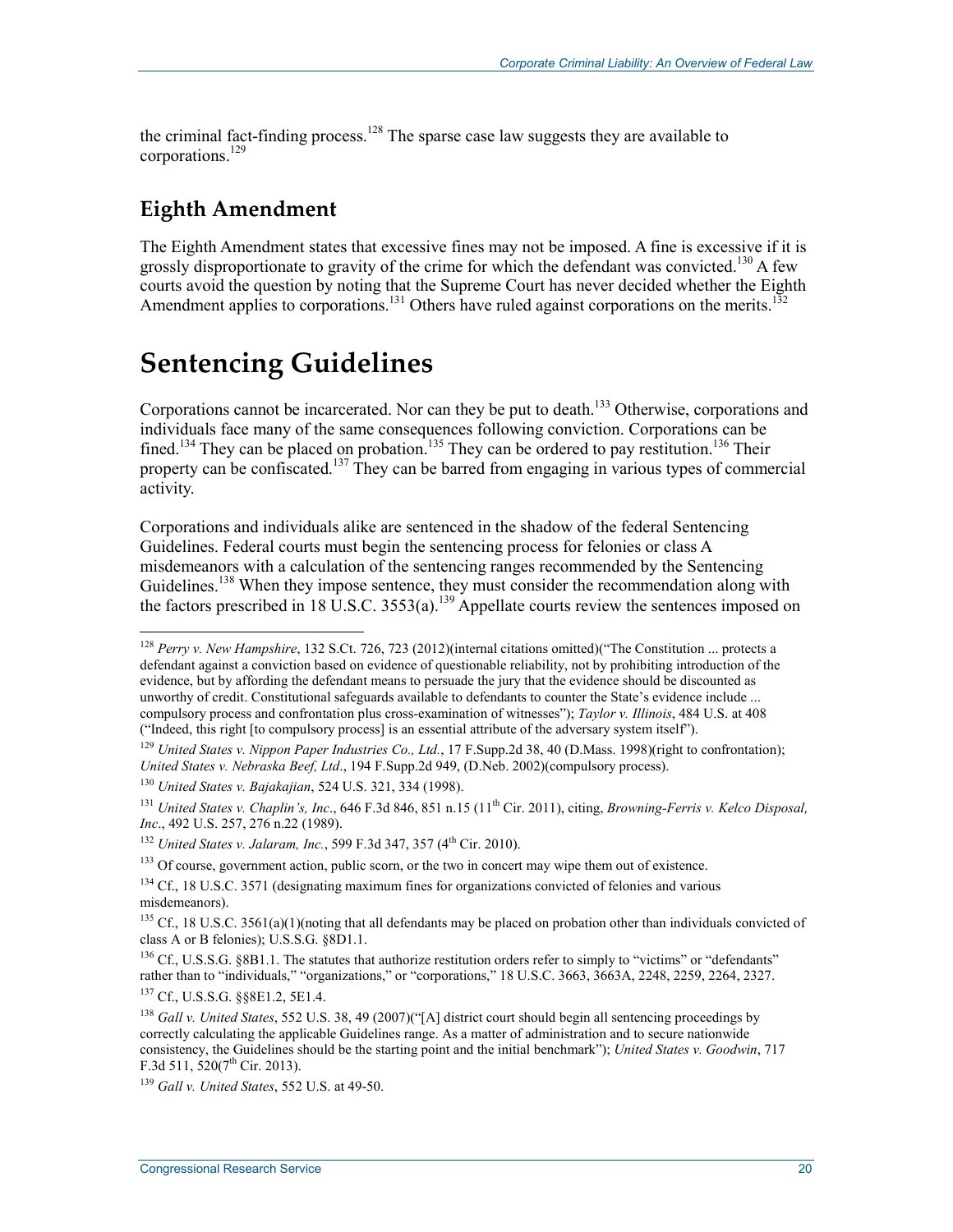an abuse of discretion standard and will overturn lower court sentences that are procedurally or substantively unreasonable.<sup>140</sup> A sentence is procedurally unreasonable when the sentencing court fails to correctly identify and apply the appropriate Sentencing Guidelines' recommended sentencing range.<sup>141</sup> A sentence is substantively unreasonable when it is unduly harsh or unduly lenient or otherwise inexpedient.<sup>142</sup>

The Sentencing Guidelines for organizations measure punishment according to the seriousness of the offense as well as the defendant's culpability and history of misconduct. On the other hand, they reward self-disclosure, cooperation, restitution, and preventive measures. The Guidelines supply special corporate sentencing directions for fines, probation, forfeiture, special assessments, and remedial sanctions.

#### **Fines**

1

The corporate fine Guidelines begin with the premise that a totally corrupt corporation should be fined out of existence, if the statutory maximum permits.<sup>143</sup> A corporation operated for criminal purposes or by criminal means should be fined at a level sufficient to strip it of all of its assets.<sup>144</sup> On the other hand, a fine need not be imposed at all, if it would render full victim restitution impossible.<sup>145</sup>

Otherwise, corporations face different fine standards depending upon the offense of conviction. In chapter 8C, the Guidelines set specific standards for crimes with a commercial flavor—antitrust, smuggling, and gambling offenses, for instance.<sup>146</sup> The Sentencing Commission explicitly

145 18 U.S.C. 3572(b); U.S.S.G. §8C2.2.

<sup>140</sup> *Gall v. United States*, 552 U.S. at 51; *United States v. Douglas*, 713 F.3d 694, 700 (2d Cir. 2013).

<sup>141</sup> *Gall v. United States*, 552 U.S. at 51; *United States v. Alvarado*, 720 F.3d 153, 157 (2d Cir. 2013)("A district court errs procedurally when it fails to calculate (or improperly calculates) the Sentencing Guidelines range, treats the Sentencing Guidelines as mandatory, fails to consider the §3553(a) factors, selects a sentence based on clearly erroneous facts, or fails adequately to explain the chosen sentence"); *United States v. Sandoval-Orellana*, 714 F.3d 1174, 1180 ( $9<sup>th</sup>$  Cir. 2013).

<sup>142</sup> *United States v. Douglas*, 713 F.3d at 700 (We set aside a district court's sentence as substantively unreasonable only if affirming it would damage the administration of justice because the sentence imposed was shockingly high, shockingly low, or otherwise unsupportable as a matter of law"); *United States v. Ciavarella*, 716 F.3d 705, 735 n.19 (3d Cir. 2013)("In evaluating the substantive reasonableness of a sentence, we consider whether the record as a whole reflects rational and meaningful consideration of the factors enumerated in 18 U.S.C. §3553(a)").

<sup>&</sup>lt;sup>143</sup> U.S.S.G. §8C1.1. The Guidelines, however, operate within the confines established by Congress. The Guideline calculation that falls short of a statutory minimum or exceeds a statutory maximum must be adjusted accordingly, U.S.S.G. §§8C3.1, 5E1.2(c).

<sup>&</sup>lt;sup>144</sup> U.S.S.G. §8C1.1. *United States v. Najjar*, 300 F.3d 466, (4<sup>th</sup> Cir. 2002)("Tri-City was exposed to a \$500,000 fine under the statute and what has been called a death penalty fine under §8C1.1 of the Sentencing Guidelines.... It is clear that Tri-City was conceived in crime and performed little or no legitimate activity ").

<sup>&</sup>lt;sup>146</sup> U.S.S.G. §8C2.1 ("The provisions of §§8C2.2 through 8C2.9 apply to each count for which the applicable guideline offense level is determined under: §§2B1.1[theft], 2B1.4[insider trading], 2B2.3[trespass], 2B4.1[commercial bribery], 2B5.3[copyright or trademark infringement], 2B6.1[vehicle identification numbers]; §§2C1.1[bribery], 2C1.2[illegal gratuity], 2C1.6 [deleted]; §§2D1.7[sale of drug paraphernalia], 2D3.1[controlled substance regulatory offenses], 2D3.2[same]; §§2E3.1[gambling], 2E4.1[contraband tobacco products], 2E5.1[labor racketeering], 2E5.3[labor record false statements]; §2G3.1[dealing in obscenity]; §§2K1.1[failure to report stolen explosives], 2K2.1[unlawful firearms transactions]; §2L1.1[smuggling]; §2N3.1[odometer offenses]; §2R1.1[antitrust]; §§2S1.1[money laundering], 2S1.3[smurfing]; §§2T1.1[tax evasion], 2T1.4[tax fraud principal], 2T1.6[failure to collect taxes], 2T1.7[failure to deposit collected taxes], 2T1.8[withholding offenses], 2T1.9[tax conspiracy], 2T2.1[nonpayment of alcohol tax], 2T2.2[regulatory tax offenses], 2T3.1[evade customs duties]; or when one of these guidelines is determinative, (continued...)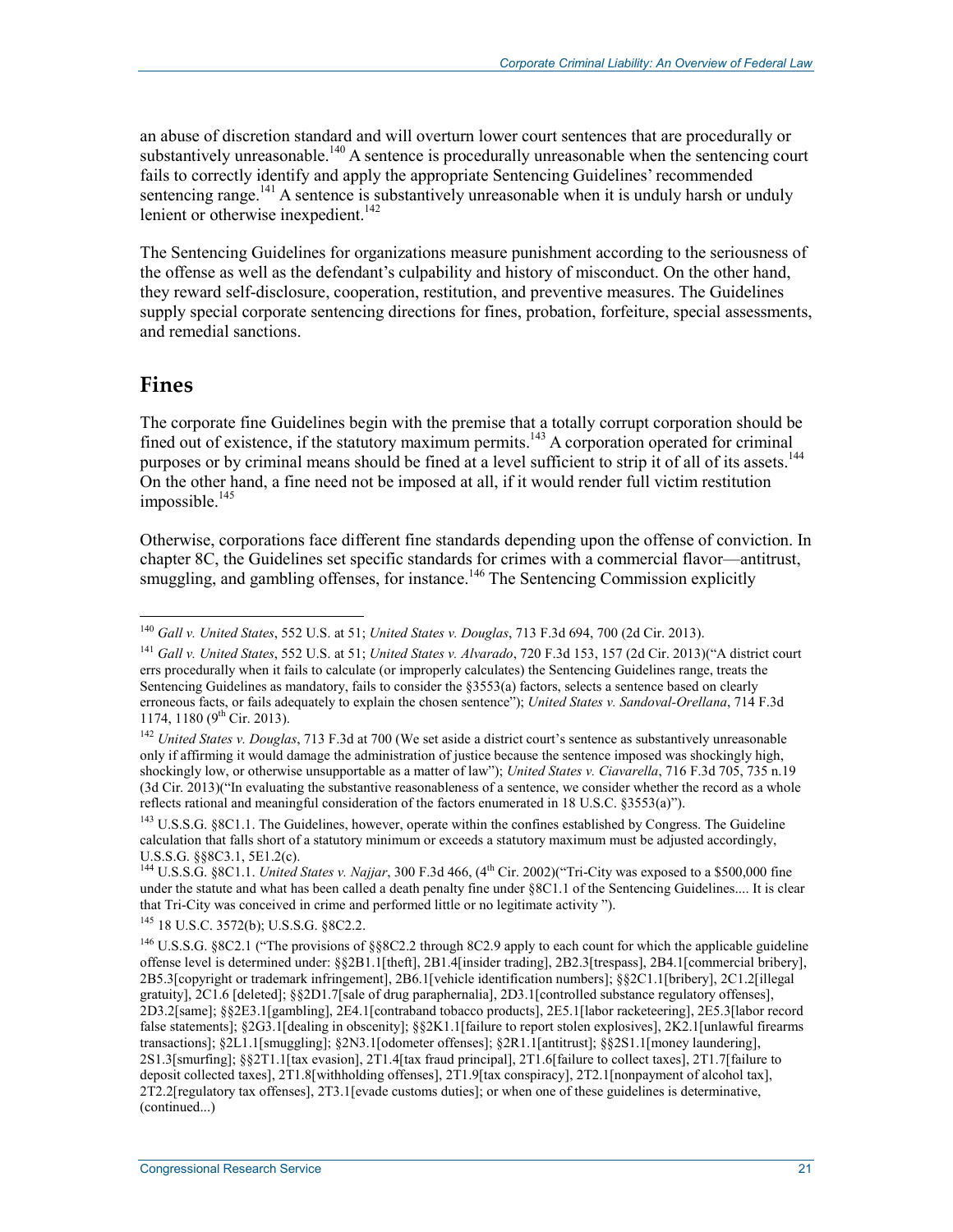declined to promulgate special corporate fine standards for other offenses.<sup>147</sup> Instead, corporate fines for such offenses are governed by two general statutory sentencing provisions.<sup>148</sup> One, §3571, sets the permissible maximum amount for any fine.<sup>149</sup> The other, §3553, outlines the sentencing factors and procedures applicable to both individuals and corporations.<sup>150</sup> The limited case law suggests that sentencing courts may disregard the Guidelines completely in the case of a corporation convicted of one of these other offenses.<sup>151</sup>

For the offense to which Chapter 8C's fine provisions apply, a sentencing court must begin by deciding whether the defendant entity is able to pay a fine.<sup>152</sup> If so, the amount of an organization's fine is determined by the applicable offense level and the level of its culpability.153 An organization's offense level is calculated in the same manner as an offense level for an individual but without the adjustments for things like vulnerability of the victim or role in the offense.154 Unless the amount of gain or loss associated with the offense is greater, the organization's base fine is pegged at one of 33 levels corresponding to its offense level—from \$5,000 for an offense level of 6 or less to \$72.5 million for an offense level of 38 or more.<sup>155</sup>

 $\overline{a}$ 

<sup>150</sup> 18 U.S.C. 3553.

<sup>152</sup> U.S.S.G. §8C2.2; *United States v. Patient Transfer Service, Inc.*, 413 F.3d 734, 745 (8<sup>th</sup> Cir. 2005).

153 U.S.S.G. §8C2.3 to §8C2.9.

<sup>154</sup> U.S.S.G. §8C2.3(a)("For each count covered by §8C2.1 (Applicability of Fine Guidelines), use the applicable Chapter Two guideline to determine the base offense level and apply, in the order listed, any appropriate adjustments contained in that [Chapter Two] guideline").

<sup>155</sup> U.S.S.G. §8C2.4. For example, a corporation, Bio-Med Plus Inc., and its operators were recently convicted of mail fraud, wire fraud, money laundering and racketeering in connection with a large scale Medicaid scheme, *United States v. Brady*, 644 F.3d, 1213, 1302 (11<sup>th</sup> Cir. 2011). Mail or wire fraud convictions begin with a **base offense level of 6**, U.S.S.G. §2B1.1(a)(2)**.** The fraud Guideline calls for additional offense levels based on the amount of the property involved in the fraud. In the Bio-Med case, the scheme involved over \$33 million, hence an addition of 22 levels to an **offense level of 28**, U.S.S.G. §2B1.1(b)(1)(L). A fraud with multiple victims warrants a higher offense level, U.S.S.G. §2B1.1(b)(2)(B). Bio-Med's offense level grew by 4 levels to an **offense level of 32** because its fraudulent scheme victimized from than 50 individuals or entities. The receipt of stolen property (+2 offense levels, U.S.S.G. §2B1.1(b)(4)) and sophisticated attempts to avoid detection (+2 offense levels, U.S.S.G. §2B1.1(b)(10)), attributed to the plot, produced a final **offense level of 36**. The final offense level gave the court a starting point for its calculation of the fine to be imposed as discussed below.

<sup>(...</sup>continued)

<sup>§§2</sup>E1.1[racketeering], 2X1.1[attempt or conspiracy], 2X2.1 [aiding and abetting], 2X3.1[accessory after the fact], 2X4.1[misprision of a felony]").

<sup>147</sup> U.S.S.G. §8C2.10, *Background* ("The Commission has not promulgated guidelines governing the setting of fines for counts not covered by §8C2.1").

<sup>148</sup> U.S.S.G. §8C2.10.

<sup>&</sup>lt;sup>149</sup> As a general rule, a court may impose a fine of not more than \$500,000 when an organization is convicted of a felony, and a fine for misdemeanors ranging from not more than \$10,000 to not more than \$500,000, 18 U.S.C. 3571(c). These general limitations notwithstanding, a court may impose a fine of not more than twice the gain or loss associated with the offense,  $18$  U.S.C.  $3571(c)$ , (d), and may impose higher fines when Congress has authorized them for a specific crime,  $18$  U.S.C.  $3571(c)(1)$ .

<sup>151</sup> *United State v. Iona Management S.A*., 555 F.3d 303, 310 (2d Cir. 2009)(emphasis added)("Iona primarily argues that the District Court erred in its grouping analysis by not following Sentencing Guidelines Section 3D1.2. The District Court, however, was not sentencing pursuant to this section, and was not required to do so because *there were no guidelines applicable to the organizational offense at issue*. Accordingly, the District Court 'determine[d] an appropriate fine by applying the provisions 18 U.S.C. §§3553 and 3572<sup>\*\*\*</sup>); but see, 18 U.S.C. 3553(a)(4)( $\cdot$ "... The court, in determining the particular sentence to be imposed, shall consider ... (4) ... the sentencing range established for—(A) the applicable category of offense committed by the applicable category of defendants as set forth in the [sentencing] guidelines ... ").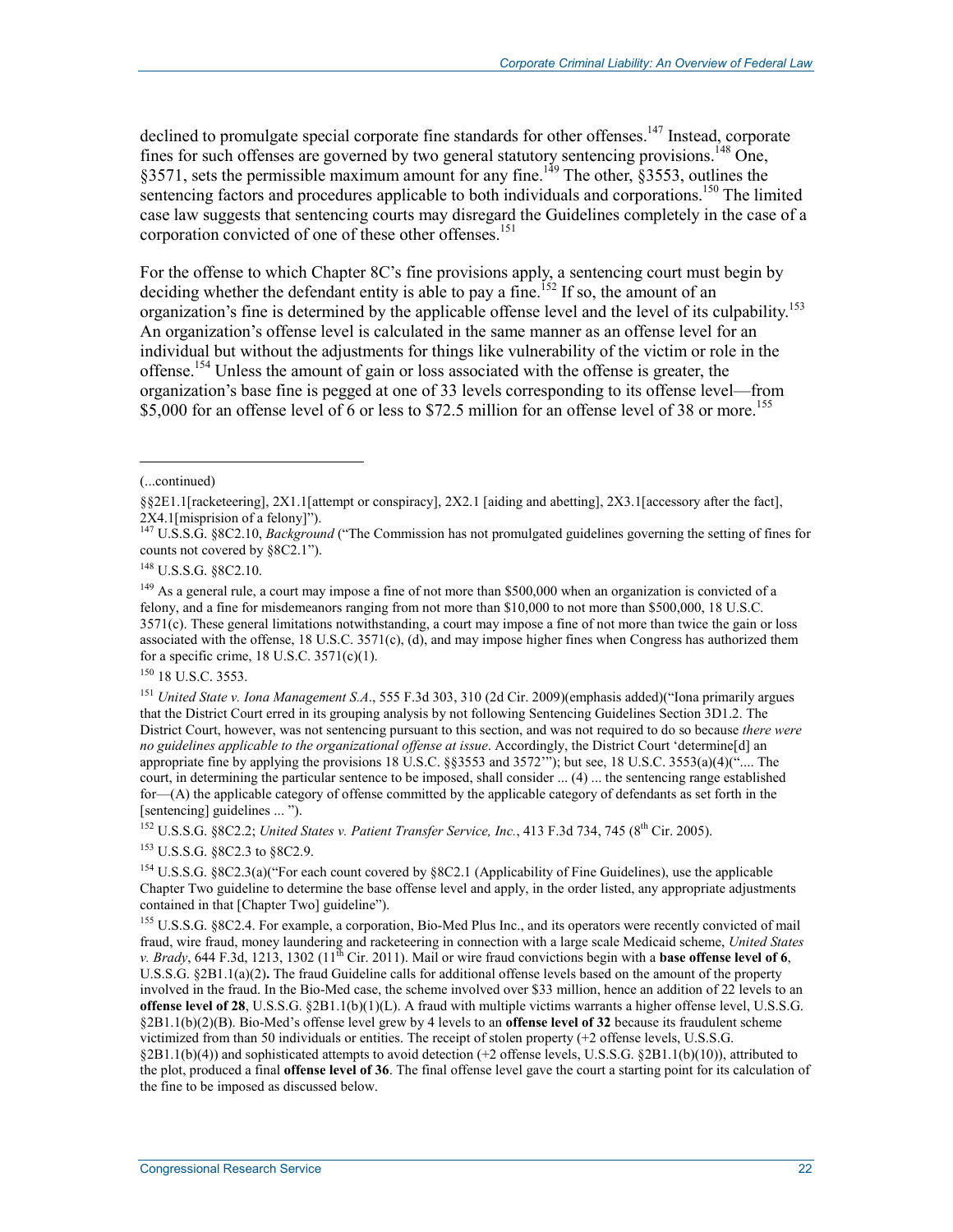The applicable fine range is then ascertained by multiplying the amount assigned to the offense level by minimum and maximum factors determined by the corporation's culpability score.<sup>156</sup> A corporation's score sheet begins at 5.<sup>157</sup> Points are added or subtracted to reflect greater or less culpability.158 The lowest culpability score merits a range ascertained by multiplying the offense level amount by .05 (setting the bottom of the range) and 0.2 (setting the top).<sup>159</sup> Conversely, the highest culpability score merits a range ascertained by multiplying the offense level amount by 2.0 (setting the bottom of the range) and 4.0 (setting the top).<sup>160</sup>

The Guidelines then identify 11 factors to be considered when deciding where within the applicable range a corporation ought to be fined.<sup>161</sup> The absence of an effective ethics and compliance program is perhaps the most distinctive factor on the list. The Guidelines also identify a number of circumstances that may require or argue for a fine outside of the recommended range. First, the sentence imposed must conform to statutory requirements. Thus, applicable statutory maximums or minimums trump any conflicting Guideline sentencing range boundaries.<sup>162</sup> Second, the sentencing process may leave the corporation with the windfall from its misconduct. Consequently, the Guidelines recommend that the fine level be set so as to disgorge any illegally gotten gains that would otherwise be left to a corporation after the payment of its fine, compliance with the restitution order, or other remedial costs.<sup>163</sup> On the other side, a fine below the recommended range should be imposed when necessary to permit restitution or

<u>.</u>

159 U.S.S.G. §8C2.6.

<sup>160</sup> *Id.* In the Bio-Med case noted above, "[t]he district court reached a culpability score of 10 based on: (1) a starting score of five pursuant to  $88C2.5(a)$ ; (2) an increase of two pursuant to  $8C2.5(b)(4)$  because Bio-Med had fifty or more employees, at least one of whom had substantial authority to act on behalf of the organization and participated in, condoned, or was willfully ignorant of the criminal conduct; and  $(3)$  an increase of three pursuant to  $\S 8C2.5(e)$  because Bradley III. on behalf of Bio-Med, obstructed justice. A score of 10 corresponds to a minimum multiplier of 2.00 and a maximum of 4.00. A total offense level of 36 corresponds to a fine amount of \$45.5 million.... Accordingly, the Guidelines fine range for Bio-Med came to between \$91 million and \$182 million," *United States v. Bradley*, 644 F.3d 1213, 1303 (11<sup>th</sup> Cir. 2011).

<sup>161</sup> U.S.S.G. §8C2.8("(a) In determining the amount of the fine within the applicable guideline range, the court should consider: (1) the need for the sentence to reflect the seriousness of the offense, promote respect for the law, provide just punishment, afford adequate deterrence, and protect the public from further crimes of the organization; (2) the organization's role in the offense; (3) any collateral consequences of conviction, including civil obligations arising from the organization's conduct; (4) any nonpecuniary loss caused or threatened by the offense; (5) whether the offense involved a vulnerable victim; (6) any prior criminal record of an individual within high-level personnel of the organization or high-level personnel of a unit of the organization who participated in, condoned, or was willfully ignorant of the criminal conduct; (7) any prior civil or criminal misconduct by the organization other than that counted under §8C2.5(c); (8) any culpability score under §8C2.5(Culpability Score) higher than 10 or lower than 0; (9) partial but incomplete satisfaction of the conditions for one or more of the mitigating or aggravating factors set for in §8C2.5 (Culpability Score); (10) any factor listed in 18 U.S.C. §3572(a); and (11) whether the organization failed to have, at the time of the instance offense, an effective compliance and ethics program within the meaning of §8B2.1 (Effective Compliance and Ethics Program). (b) In addition, the court may consider the relative importance of any factor used to determine the range, including the pecuniary loss caused by the offense, the pecuniary gain from the offense, any specific offense characteristic used to determine the offense level, and any aggravating or mitigating factor used to determine the culpability score").

 $^{162}$  U.S.S.G. §8C3.1(b), (c).

163 U.S.S.G. §8C2.9.

<sup>156</sup> U.S.S.G. §§8C2.5 to 8C2.8.

<sup>157</sup> U.S.S.G. §8C2.5(a).

<sup>&</sup>lt;sup>158</sup> Points are added for (1) the corporation's involvement in or tolerance of criminal conduct, (2) its history of misconduct, and (3) its involvement in any obstruction of justice; points are subtracted if the corporation has an effective compliance program, and for its acceptance of responsibility, cooperation with authorities, or self-disclosure of criminal misconduct, U.S.S.G. §§8C2.5(b) to 8C1.5(g).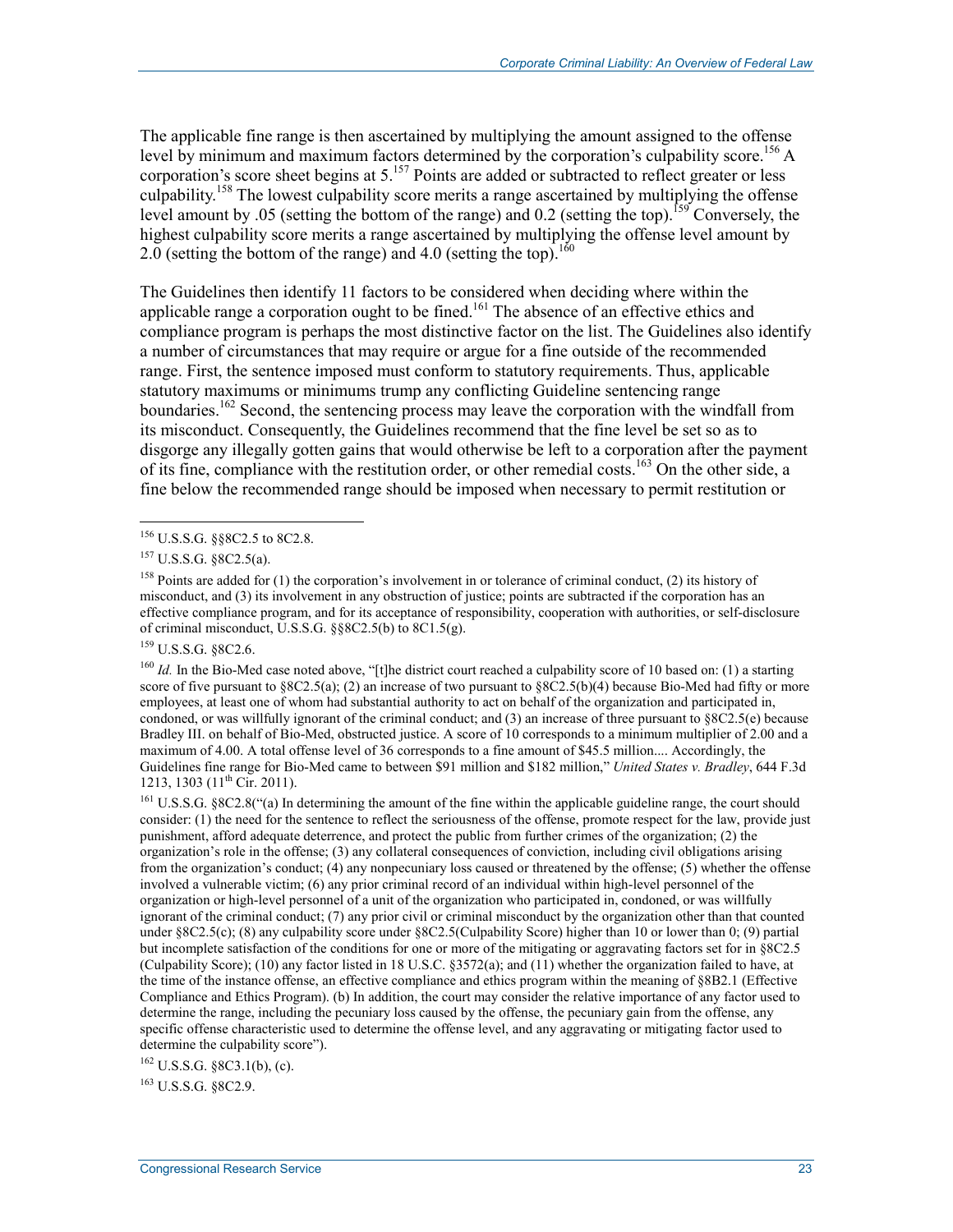may be below that range when the corporation will be unable to pay a higher fine even on an installment basis.164 A below-range corporate fine may also be fitting in light of individual fines imposed upon the owners of a closely held corporation.<sup>165</sup>

The Guidelines supply several examples of when a fine outside the recommended range might be considered. A fine above the range (referred to as upward departures) may be warranted when

- the offense resulted in a risk of death or serious bodily injury;<sup>166</sup>
- the offense constituted a threat to national security; $^{167}$
- the offense presented a threat to the environment:  $168$
- the offense presented a threat to the market:  $169$
- $\bullet$  the offense involved official corruption;<sup>170</sup>
- appropriate to offset reductions attributable to compliance programs;<sup>171</sup> and
- $\bullet$  the corporation's culpability score exceeds the limit for additional multipliers.<sup>172</sup>

Departures below the range (referred to as downward departures) may be warranted when

- $\bullet$  the corporation provides substantial assistance to authorities:  $173$
- the corporation is a public entity, for example, a local governmental agency;  $174$
- the corporation's beneficiaries (other than stockholders) are also victims of the offense;<sup>175</sup> and
- $\bullet$  the corporation's remedial costs far exceed its gains from the misconduct.<sup>176</sup>

#### **Probation**

1

Corporations convicted of a federal crime must be placed on probation, if the court elects not to fine them.<sup>177</sup> If they are fined, the court may also sentence them to probation.<sup>178</sup> The court may

164 U.S.S.G. §8C3.3. 165 U.S.S.G. §8C3.4. 166 U.S.S.C. §8C4.2. 167 U.S.S.C. §8C4.3. 168 U.S.S.C. §8C4.4. 169 U.S.S.C. §8C4.5.  $170$  U.S.S.C.  $8$ 8C4.6. 171 U.S.S.C. §8C4.10. 172 U.S.S.C. §8C4.11. 173 U.S.S.C. §8C4.1. 174 U.S.S.C. §8C4.7. 175 U.S.S.C. §8C4.8. 176 U.S.S.C. §8C4.9. 177 U.S.S.G. §8D1.1(a)(7); 18 U.S.C. 3551(c). <sup>178</sup> *Id*.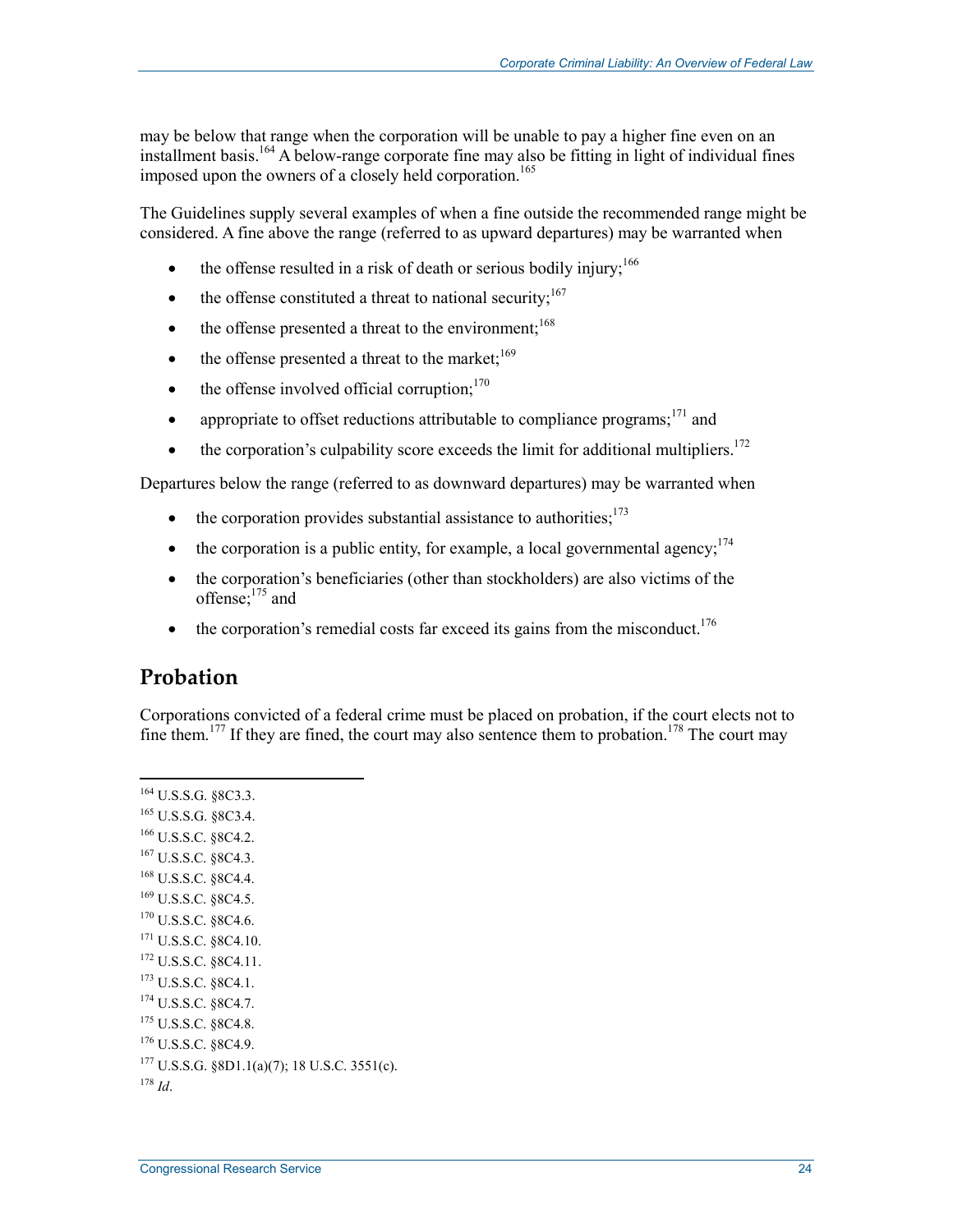impose a probationary term of no more than five years.<sup>179</sup> In the case of felony convictions, the term must be for at least one year.<sup>180</sup>

The Guidelines call for probation as a means of ensuring that convicted corporations comply with their obligations to pay a fine or special assessment, make restitution, establish a compliance program, perform community service, or comply with the court's remedial orders.<sup>181</sup> They also find probation appropriate when

- the organization committed the offense within five years of a prior similar conviction;182
- a senior corporate official involved in the offense within five years was involved in a prior similar offense: $183$
- necessary to reduce the risk of future criminal misconduct on the part of the corporation;184 or
- necessary in order to comply with the sentencing directives of 18 U.S.C.  $3553(a)(2)$ , i.e., the need to
	- reflect the seriousness of the offense, promote respect for the law, and provide just punishment,
	- afford adequate deterrence,
	- protect the public, and
	- $\bullet$  effectively provide for offender training, care, and correctional treatment.<sup>185</sup>

The only mandatory condition of corporate probation is a requirement that the corporation not engage in any further criminal conduct.<sup>186</sup> The array of discretionary probationary conditions under the Guidelines includes requirements that the corporation

- publicize its conviction at its own expense: $187$
- $\bullet$  establish and maintain a compliance program;<sup>188</sup>
- notify its employees and shareholders of its offense and compliance program; $^{189}$

<sup>1</sup>  $179 \text{ U.S.S.G. }$  §8D1.2(a); 18 U.S.C. 3561(c)(but for not more than one year if the corporation is convicted of an infraction rather than a felony or misdemeanor).

 $180$  U.S.S.G. §8D1.2(a)(1); 18 U.S.C. 3561(c)(1).

 $181$  U.S.S.G. §8D1.1(a)(1), (2), (3).

 $182 \text{ U.S.S.G. }$  §8D1.1(a)(4).

 $183$  U.S.S.G. §8D1.1(a)(5).

 $184 \text{ U.S.S.G. }$  §8D1.1(a)(6).

<sup>185</sup> U.S.S.G. §8D1.1(a)(4); 18 U.S.C. 3553(a)(2).

 $186$  18 U.S.C. 3563(a)(1), U.S.S.G. §8D1.3(a)(1). In the case of a felony conviction and in the absence of extraordinary circumstances, however, the court must require the corporation either to make restitution and do community service. Under extraordinary circumstances, the court may substitute one of the standard discretionary conditions in lieu of restitution or community service,  $18$  U.S.C.  $3563(a)(2)$ , U.S.S.G.  $\S8D1.3(a)(2)$ .

<sup>187</sup> U.S.S.G. §8D1.4(a).

 $188$  U.S.S.G. §8D1.4(b)(1).

 $189$  U.S.S.G.  $$8D1.4(b)(2)$ .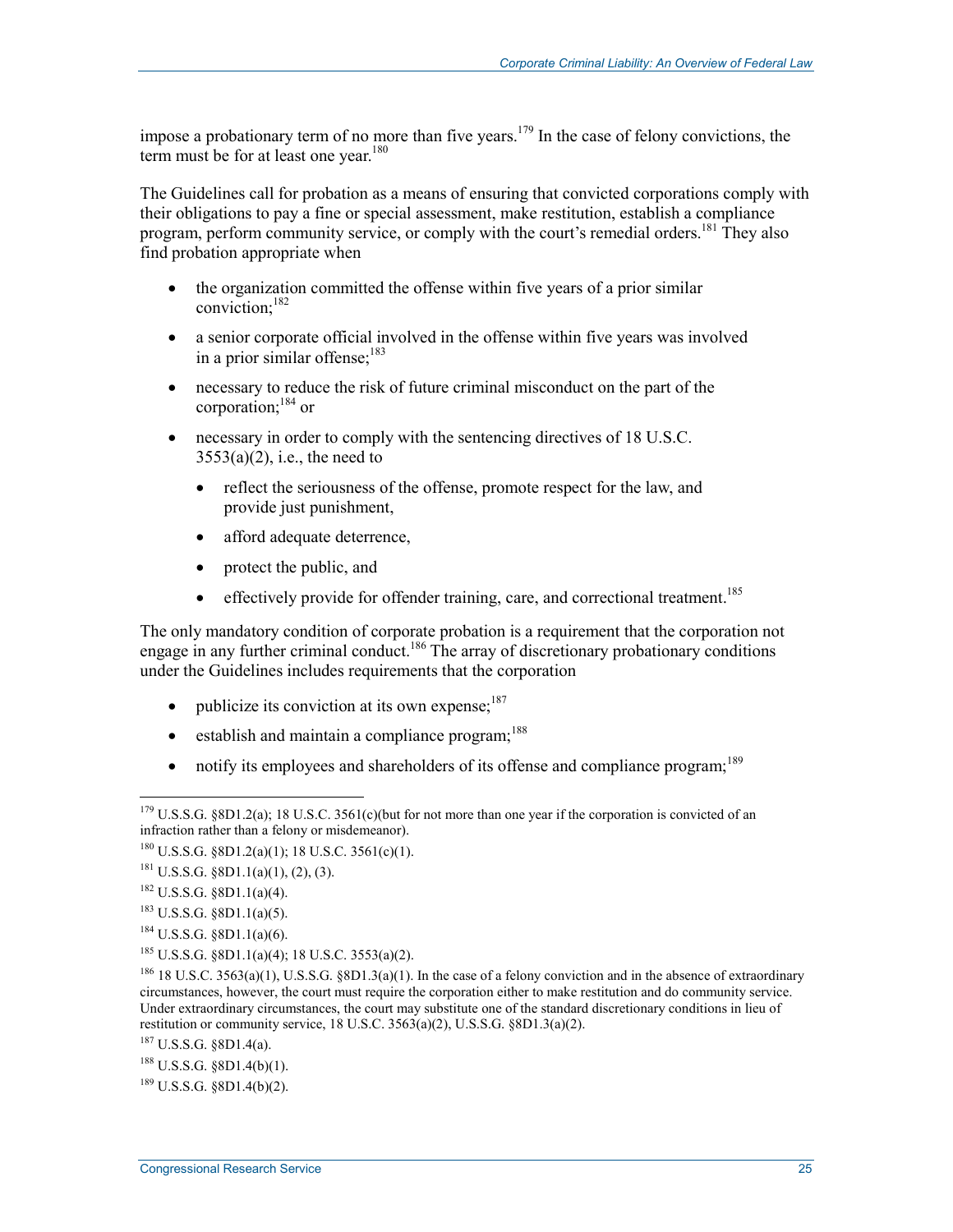- notify or periodically report to the court or the probation service on its finances, compliance program, or involvement in government investigations or proceedings;190
- undergo periodic audits at its own expense; $191$  or
- make periodic restitution or fine payments.<sup>192</sup>

In addition, a sentencing court remains free to impose any probationary condition that is reasonably necessary and related to the considerations prescribed for sentencing generally under 18 U.S.C. 3553(a), (b)(2).<sup>193</sup>

In response to a corporation's failure to comply with the conditions of its probation, a court may resentence the corporation, extend the term of its probationary period, or impose additional probationary conditions.<sup>194</sup>

### **Special Assessments**

Corporations are subject to a special assessment upon conviction at a rate of \$400 for each felony count, \$125 for class A misdemeanor count, \$50 for each class B misdemeanor count, and \$25 for each class C or infraction count.<sup>195</sup>

### **Restitution, Compliance Programs, and Other Remedial Sentences**

#### **Restitution**

Depending on the nature of the offense, a court may be required to order a convicted corporation to pay victim restitution. In other instances, it may do so as a matter of discretion. In still others, the court may impose restitution as a condition of probation or pursuant to a plea bargain.<sup>196</sup>

Restitution is required when a defendant has been convicted of

- a crime of violence: $197$
- a crime against property including fraud; $^{198}$
- maintaining a crack house; $199$

 $190$  U.S.S.G. §8D1.4(b)(4), (3).

 $191$  U.S.S.G.  $$8D1.4(b)(5)$ .

 $192$  U.S.S.G. §8D1.4(b)(6).

<sup>193 18</sup> U.S.C. 3563(b)(22); U.S.S.G. §8D1.3(c).

<sup>194 18</sup> U.S.C. 3565(a); U.S.S.G. §8F1.1.

<sup>195 18</sup> U.S.C. 3013; U.S.S.G. §8E1.1.

<sup>196</sup> See generally CRS Report RL34138, *Restitution in Federal Criminal Cases*.

<sup>&</sup>lt;sup>197</sup> 18 U.S.C. 3663A(c)(i); U.S.S.G. §8B1.1(a)(1).

<sup>&</sup>lt;sup>198</sup> 18 U.S.C. 3663A(c)(ii); U.S.S.G.  $\&$  B1.1(a)(1).

<sup>199 18</sup> U.S.C. 3663A(c)(ii); 21 U.S.C. 856; U.S.S.G. §8B1.1(a)(1).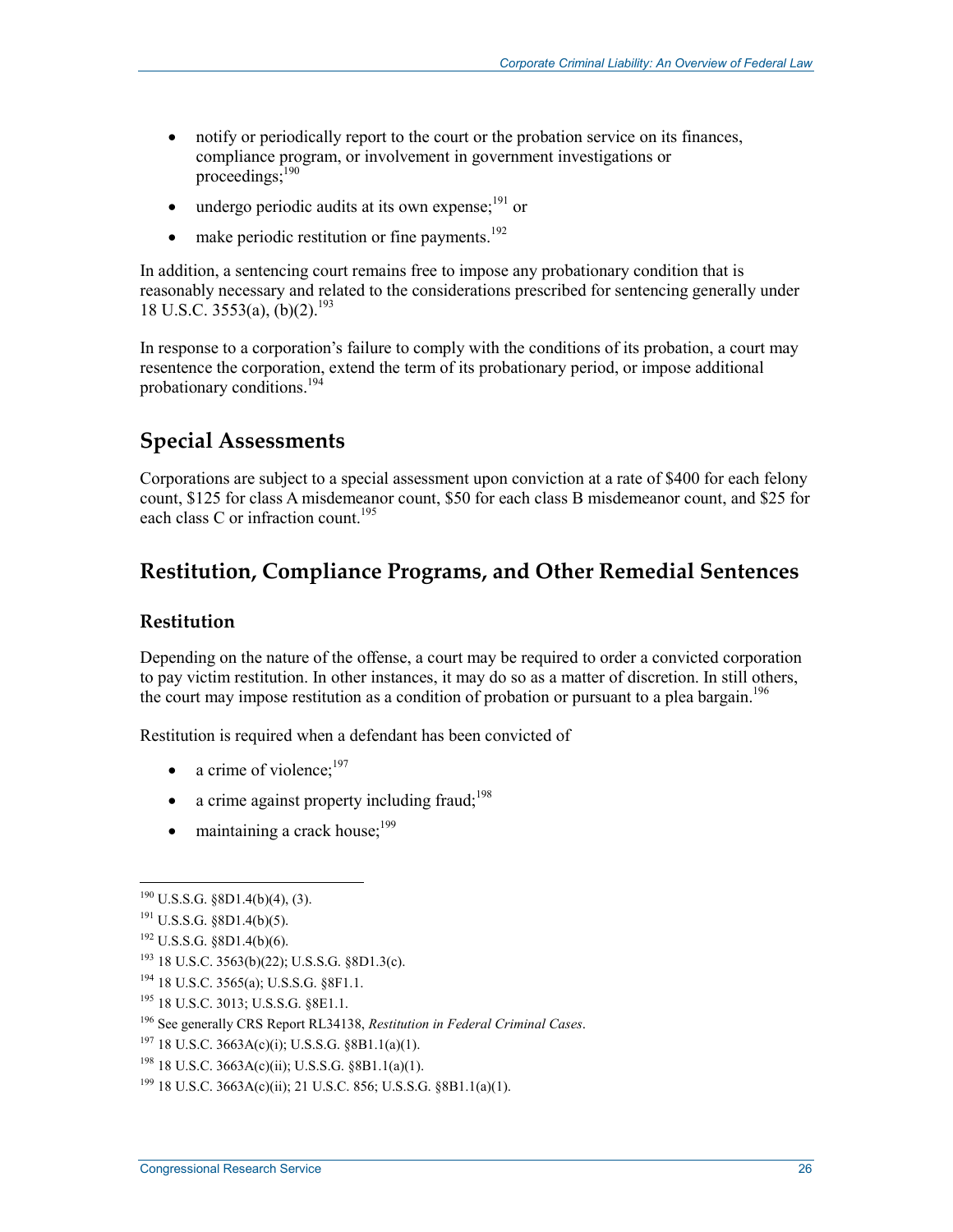- tampering with consumer products; $^{200}$
- theft of medical products;<sup>201</sup>
- sexual abuse:<sup>202</sup>
- child pornography;  $2^{03}$
- $\bullet$  domestic violence;  $204$
- telemarketing fraud; $^{205}$
- $\bullet$  child support:  $206$
- copyright and trademark infringement; $207$
- production of methamphetamines; $^{208}$  or
- $\bullet$  human trafficking.<sup>209</sup>

The court may order restitution when a corporation is convicted of

- any offense under title 18 of the U.S. Code for which mandatory restitution is not required; $^{210}$
- transportation of hazardous materials; $^{211}$
- air transportation of hazardous materials; $^{212}$
- $\bullet$  air piracy:  $^{213}$
- interference with a flight crew; $^{214}$  or
- violations of the Controlled Substances Act under 21 U.S.C. 841 (possession with intent to distribute), 848 (drug kingpin), 849 (trafficking a truck stops or rest

<sup>201</sup> *Id.*

 $^{200}$  18 U.S.C. 3663A(c)(iii); U.S.S.G. §8B1.1(a)(1).

<sup>202 18</sup> U.S.C. 2248; U.S.S.G. §8B1.1(a)(1).

<sup>203 18</sup> U.S.C. 2259; U.S.S.G. §8B1.1(a)(1).

<sup>&</sup>lt;sup>204</sup> 18 U.S.C. 2264; U.S.S.G. §8B1.1(a)(1). Although it seems unlikely that some of these offenses would be committed the benefit of a corporation thus triggering corporate liability, the Guidelines list them among the offenses for which corporate restitution must be imposed in section 8B1.1(a)(1).

<sup>205 18</sup> U.S.C. 2327; U.S.S.G. §8B1.1(a)(1).

<sup>206 18</sup> U.S.C. 228(d).

 $207$  18 U.S.C. 2323(c).

 $208$  21 U.S.C. 853(q).

<sup>209 18</sup> U.S.C. 1593.

<sup>210 18</sup> U.S.C. 3663(a)(1)(A); U.S.S.G. §8B1.1(a)(1). The Guidelines group the offenses triggering discretionary restitution with those triggering mandatory restitution , U.S.S.G. §8B1.1(a)(1)("(a) In the case of an identifiable victim, the court shall offenses—(1) enter a restitution order for the full amount of the victim's loss, if such order is authorized under 18 U.S.C.... §3663, or §3663A").

<sup>&</sup>lt;sup>211</sup> 18 U.S.C. 3663(a)(1); 49 U.S.C. 5124.

<sup>212 18</sup> U.S.C. 3663(a)(1); 49 U.S.C. 46312.

<sup>213 18</sup> U.S.C. 3663(a)(1); 49 U.S.C. 46502.

 $214$  18 U.S.C. 3663(a)(1); 49 U.S.C. 46504.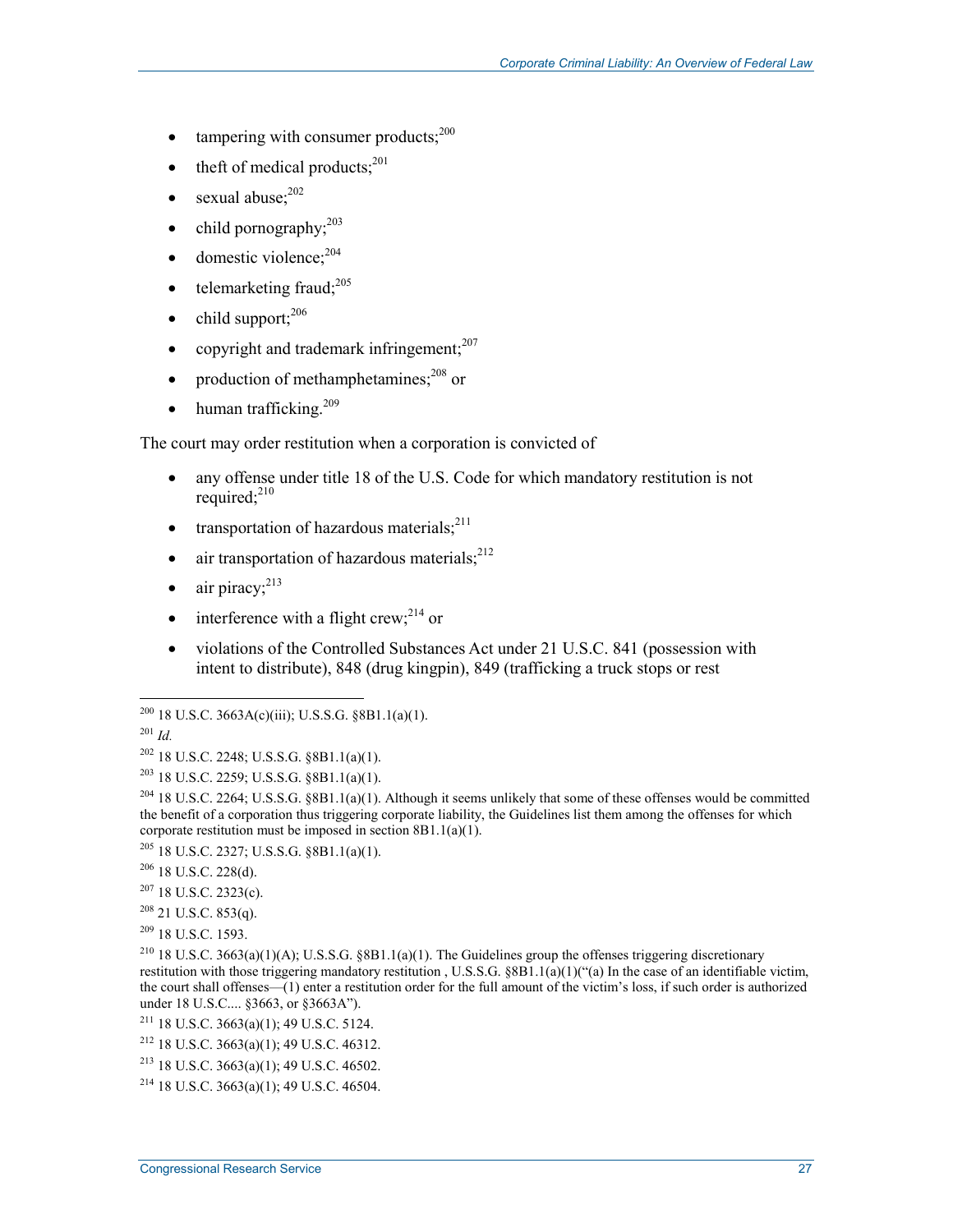stops), 856 (maintaining a crack house), 861 (using children in drug operations),  $863$  (drug paraphernalia).<sup>215</sup>

In the absence of other specific authority, the court may order restitution as a condition of probation<sup>216</sup> or pursuant to a plea bargain.<sup>217</sup> In related matter, corporate defendants convicted of fraud may be ordered to pay for victim notification.<sup>218</sup>

#### **Compliance Programs**

The Guidelines' effective compliance and ethics program features are perhaps its most wellknown corporate component. A corporation that lacks such a program is likely to have one imposed at sentencing or pursuant to a plea bargain. As noted earlier, a corporation that has one is likely to fare better during the investigation, bargaining, and sentencing phases of a criminal case.

The Guidelines envision programs that promote an ethical and law-abiding culture within a corporation and that are calculated to identify and prevent criminal misconduct within the corporation.<sup>219</sup> The elements of such a program consist of the following:

- 1. An established set of standards and procedures designed to detect and prevent criminal misconduct. $220$
- 2. Senior management involvement in the program including its day to day operations.221
- 3. Minimizing the operation participation of those previously ethically challenged.<sup>222</sup>
- 4. Training corporate employees and agents.<sup>223</sup>

1

<sup>220</sup> U.S.S.G. §8D2.1(b)(1): "Due diligence and the promotion of an organizational culture that encourages ethical conduct and a commitment to compliance with the law within the meaning of subsection (a) minimally require the following: (1) The organization shall establish standards and procedures to prevent and detect criminal conduct."

<sup>221</sup> U.S.S.G. §8D2.1(b)(2): "(A) The organization's governing authority shall be knowledgeable about the content and operation of the compliance and ethics program and shall exercise reasonable oversight with respect to the implementation and effectiveness of the compliance and ethics program. (B) High-level personnel of the organization shall ensure that the organization has an effective compliance and ethics program, as described in this guideline. Specific individual(s) within high-level personnel shall be assigned overall responsibility for the compliance and ethics program. (C) Specific individual(s) within the organization shall be delegated day-to-day operational responsibility for the compliance and ethics program. Individual(s) with operational responsibility shall report periodically to high-level personnel and, as appropriate, to the governing authority, or an appropriate subgroup of the governing authority, on the effectiveness of the compliance and ethics program. To carry out such operational responsibility, such individual(s) shall be given adequate resources, appropriate authority, and direct access to the governing authority or an appropriate subgroup of the governing authority."

<sup>222</sup> U.S.S.G. §8D2.1(b)(3): "The organization shall use reasonable efforts not to include within the substantial authority personnel of the organization any individual whom the organization knew, or should have known through the exercise of due diligence, has engaged in illegal activities or other conduct inconsistent with an effective compliance and ethics program."

<sup>223</sup> U.S.S.G. §8D2.1(b)(4): "(A) The organization shall take reasonable steps to communicate periodically and in a (continued...)

 $215$  18 U.S.C. 3663(a)(1).

<sup>216 18</sup> U.S.C. 3563(b)(2).

 $2^{17}$  18 U.S.C. 3663(a)(1)(A), (3).

<sup>218 18</sup> U.S.C. 3555; U.S.S.G. §§8B1.4, 5F1.4.

<sup>219</sup> U.S.S.G. §8B2.1(a).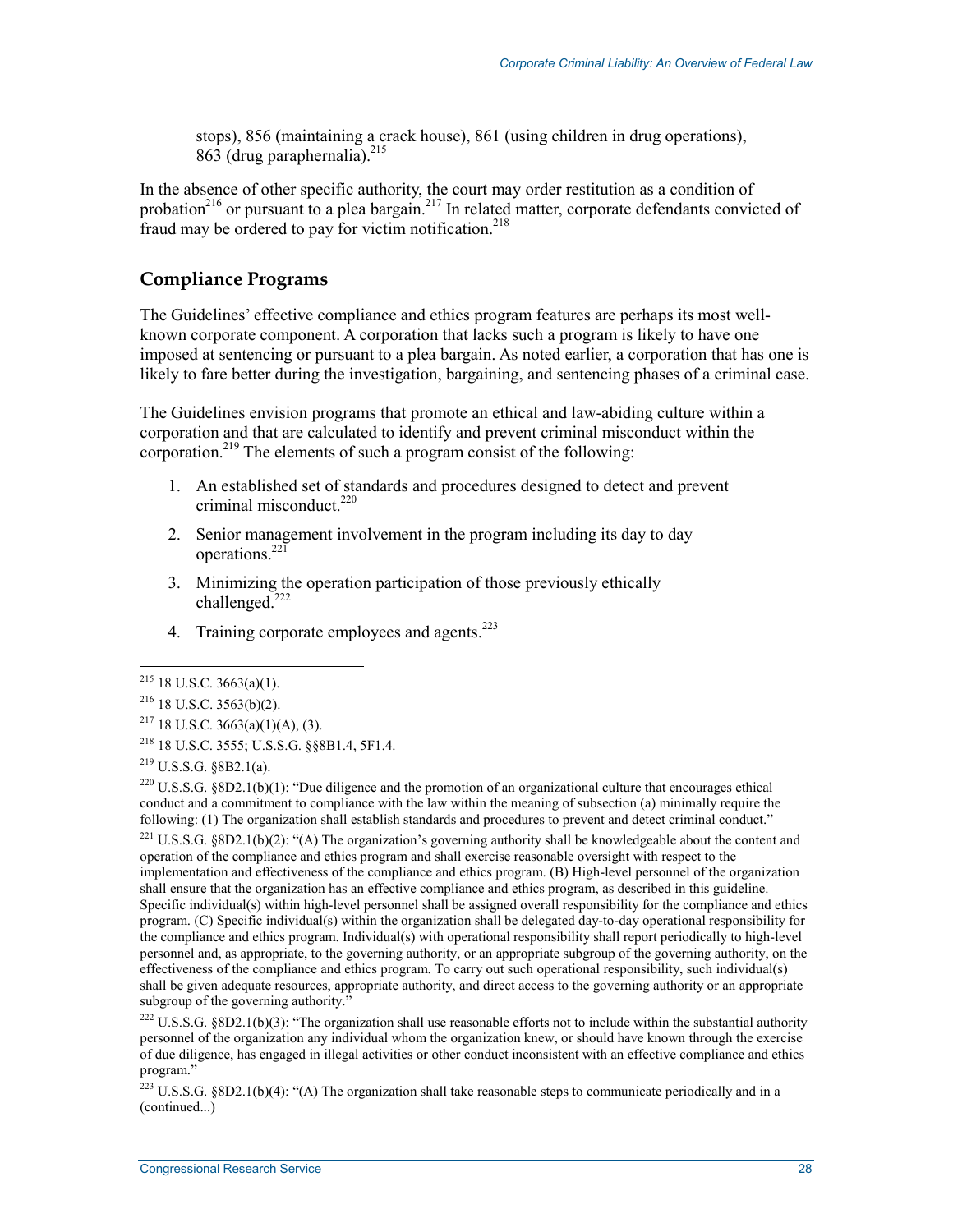- 5. Monitoring, auditing, and evaluating the program.<sup>224</sup>
- 6. Encourage and reward performance consistent with the program's goals; discipline inconsistent conduct.<sup>225</sup>
- 7. Responding appropriately to the discovery of in-house criminal conduct.<sup>226</sup>

#### **Community Service**

The Guidelines provide that a corporation may be sentenced to perform community service related to the harm caused by its offense as a probationary condition as long as the corporation has skills, facilities, or knowledge particularly suited to task.<sup>227</sup> Otherwise, it suggests that fines or other monetary sanctions may be more appropriate and that service unrelated to harm caused by the offense is not consistent with the Guideline.<sup>228</sup>

#### **Other Remedial Orders**

The court may impose other probationary conditions that address the harm caused or to be caused by the corporation's crime, including in cases of substantial anticipated future harm the creation of a trust fund  $^{229}$ 

### **Forfeiture**

Forfeiture, the confiscation of property as a consequence of its relation to a criminal offense, is a creature of statute.<sup>230</sup> Some forfeiture statutes are remedial, some punitive, and some serve both

<sup>(...</sup>continued)

practical manner its standards and procedures, and other aspects of the compliance and ethics program, to the individuals referred to in subparagraph (B) by conducting effective training programs and otherwise disseminating information appropriate to such individuals' respective roles and responsibilities. (B) The individuals referred to in subparagraph (A) are the members of the governing authority, high-level personnel, substantial authority personnel, the organization's employees, and, as appropriate, the organization's agents."

<sup>&</sup>lt;sup>224</sup> U.S.S.G. §8D2.1(b)(5): "The organization shall take reasonable steps—(A) to ensure that the organization's compliance and ethics program is followed, including monitoring and auditing to detect criminal conduct; (B) to evaluate periodically the effectiveness of the organization's compliance and ethics program; and (C) to have and publicize a system, which may include mechanisms that allow for anonymity or confidentiality, whereby the organization's employees and agents may report or seek guidance regarding potential or actual criminal conduct without fear of retaliation." See also, U.S.S.G. §8D2.1(c): "In implementing subsection (b), the organization shall periodically assess the risk of criminal conduct and shall take appropriate steps to design, implement, or modify each requirement set forth in subsection (b) to reduce the risk of criminal conduct identified through this process."

 $^{225}$  U.S.S.G. §8D2.1(b)(6): "The organization's compliance and ethics program shall be promoted and enforced consistently throughout the organization through  $(A)$  appropriate incentives to perform in accordance with the compliance and ethics program; and (B) appropriate disciplinary measures for engaging in criminal conduct and for failing to take reasonable steps to prevent or detect criminal conduct."

 $226$  U.S.S.G.  $88D2.1(b)(7)$ : "After criminal conduct has been detected, the organization shall take reasonable steps to respond appropriately to the criminal conduct and to prevent further similar criminal conduct, including making any necessary modifications to the organization's compliance and ethics program."

<sup>227</sup> U.S.S.G. §8D1.3; U.S.S.G. §8D1.3 (*Commentary*).

<sup>228</sup> U.S.S.G. §8D1.3 (*Commentary*).

 $^{229}$  U.S.S.G.  $88D1.2$ .

<sup>230</sup> See generally CRS Report 97-139, *Crime and Forfeiture*.